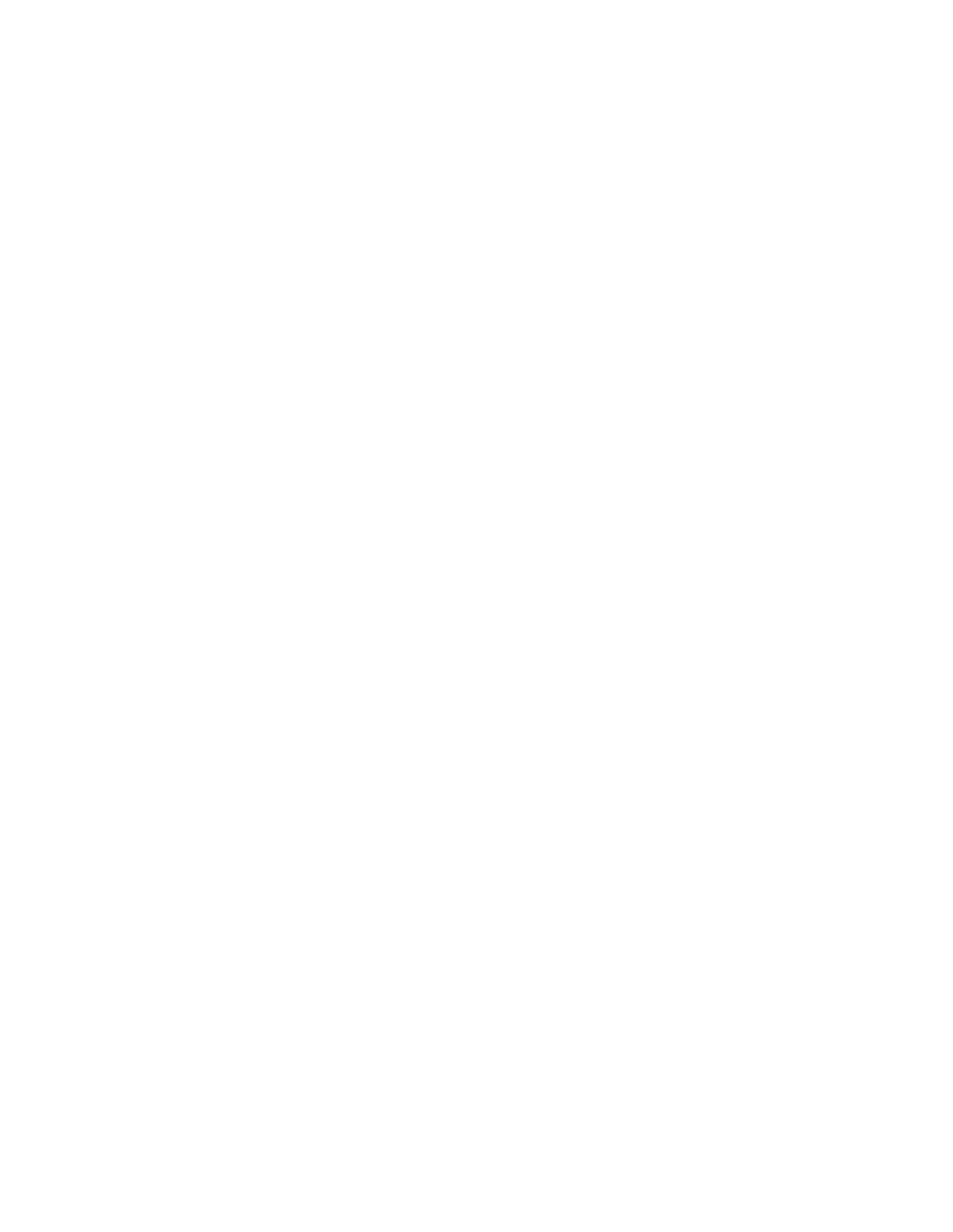# **REVISION HISTORY**

## **Revisions Version 1.1**

- **P. 6: Graduation: High Schools and Schools with Grade 12**  "If the minimum student count of 40 is met, …." Correction to minimum student count
- **P. 12: Table 4 Minimum Cell Sizes for Inclusion in Accountability**  Attendance  $-$  Add "on the first school day in May" Graduation – Add "on the first school day in May"
- **P. 16: Table 7 Non-Participants Identified by Test Administration Codes**  Administration Code 6 - Add "Out-of-State" to Definition
- **P. 17: Table 8 Margins of Error for Selected Numbers of Tests**  Margin of Error adjusted from .25 to  $.24$  due to changes in Academic Performance Targets
- **P. 32: Table 11 Comparison of AYP and Report Card Data Sources and Definitions**  Academic Assessments – 2007-2008 School and District Report Card Definitions – "Student test scores from extended assessments are not included."

#### **Revisions Version 1.2**

| <b>Appendix A:</b> | OAR AYP Substantive Appeal - 581-022-1065             | P. 39 |
|--------------------|-------------------------------------------------------|-------|
| <b>Appendix B:</b> | 1% Cap on Alternative Assessments Notice to Districts | P.41  |
| <b>Appendix C:</b> | AYP "Pending" Designation Notice to Districts         | P. 43 |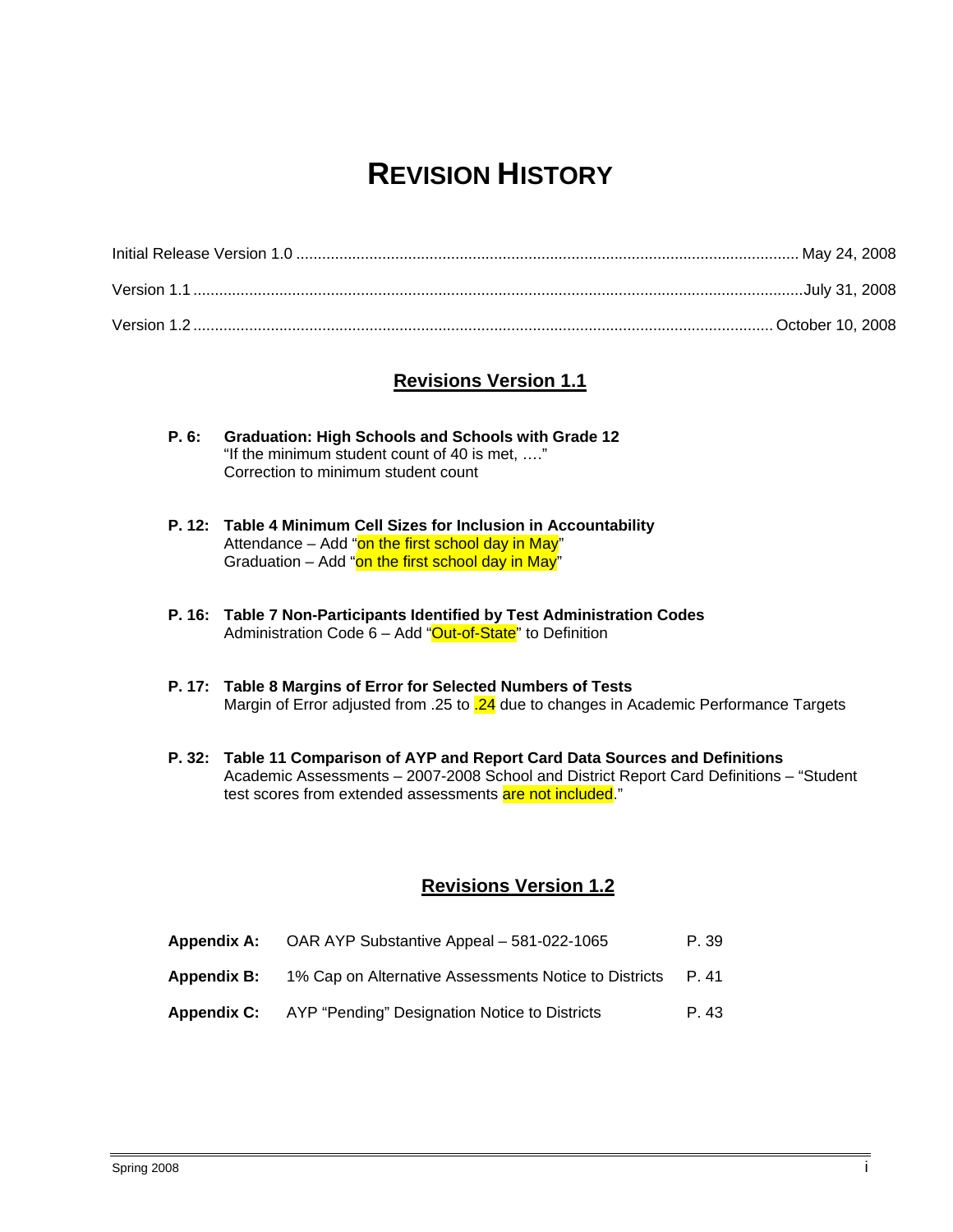# **AYP Policy and Technical Manual**

# **Table of Contents**

| Τ.   | <b>INTRODUCTION</b>                                                                                                                                                                                                                                        | 1                                                                  |
|------|------------------------------------------------------------------------------------------------------------------------------------------------------------------------------------------------------------------------------------------------------------|--------------------------------------------------------------------|
|      | What is Adequate Yearly Progress?<br>Is AYP Something New?<br>What does it mean to say a school or district does not meet AYP this year?<br>What happens if schools or districts do not meet AYP?<br>Are there any changes in determining AYP for 2007-08? | 1<br>$\mathbf{1}$<br>$\mathbf 1$<br>$\mathbf{1}$<br>$\overline{2}$ |
| Ш.   | <b>GUIDING PRINCIPLES</b>                                                                                                                                                                                                                                  | 3                                                                  |
| III. | <b>DATA SOURCES</b>                                                                                                                                                                                                                                        | 4                                                                  |
|      | Academic Indicators: Academic Achievement and Participation<br><b>Other Academic Indicators: Attendance and Graduation Rates</b>                                                                                                                           | 4<br>4                                                             |
| IV.  | <b>DATA DEFINITIONS: AYP INDICATORS</b>                                                                                                                                                                                                                    | 4                                                                  |
|      | Participation in Statewide Assessments                                                                                                                                                                                                                     | 4                                                                  |
|      | Academic Achievement Status<br>Attendance: Elementary and Middle Schools, and Schools without Grade 12                                                                                                                                                     | 6<br>6                                                             |
|      | Graduation: High Schools and Schools with Grade 12                                                                                                                                                                                                         | 6                                                                  |
| V.   | <b>DATA DEFINITIONS: DEMOGRAPHIC SUBGROUPS</b>                                                                                                                                                                                                             | 8                                                                  |
|      | <b>Identified Subgroups</b>                                                                                                                                                                                                                                | 8                                                                  |
|      | Group and Subgroup Membership Definitions                                                                                                                                                                                                                  | 8                                                                  |
|      | Data Sources for Subgroup Membership<br>Full Academic Year                                                                                                                                                                                                 | 10<br>10                                                           |
|      | <b>District Special Education Programs</b>                                                                                                                                                                                                                 | 11                                                                 |
|      | Minimum Cell Size for Accountability Purposes                                                                                                                                                                                                              | 11                                                                 |
| VI.  | AYP CALCULATIONS AND DETERMINATIONS                                                                                                                                                                                                                        | 12                                                                 |
|      | Statewide Targets for All Schools and Districts                                                                                                                                                                                                            | 12                                                                 |
|      | Participation                                                                                                                                                                                                                                              | 12                                                                 |
|      | Academic Status Indicators                                                                                                                                                                                                                                 | 13                                                                 |
|      | Statewide Academic Status Targets for All Schools<br>Academic Growth: Safe Harbor                                                                                                                                                                          | 13<br>13                                                           |
|      | Other Academic Indicators: Attendance and Graduation                                                                                                                                                                                                       | 13                                                                 |
|      | How AYP is Determined for Schools, Districts, or the State                                                                                                                                                                                                 | 15                                                                 |
|      | <b>Participation Requirement</b>                                                                                                                                                                                                                           | 15                                                                 |
|      | <b>Valid Test Scores</b>                                                                                                                                                                                                                                   | 16                                                                 |
|      | Margin of Error                                                                                                                                                                                                                                            | 16<br>17                                                           |
|      | Academic Status Requirement<br>Academic Growth: Safe Harbor                                                                                                                                                                                                | 18                                                                 |
|      | Other Academic Indicator Requirement: Attendance or Graduation                                                                                                                                                                                             | 18                                                                 |
|      | <b>Calculation Rules</b>                                                                                                                                                                                                                                   | 19                                                                 |
| VII. | <b>PRELIMINARY AYP DESIGNATIONS AND ADDITIONAL DATA</b>                                                                                                                                                                                                    | 19                                                                 |
|      | <b>Preliminary AYP Preview</b>                                                                                                                                                                                                                             | 19                                                                 |
|      | Title I Targeted Assistance Programs                                                                                                                                                                                                                       | 19                                                                 |
|      | Schools with Insufficient Data                                                                                                                                                                                                                             | 19                                                                 |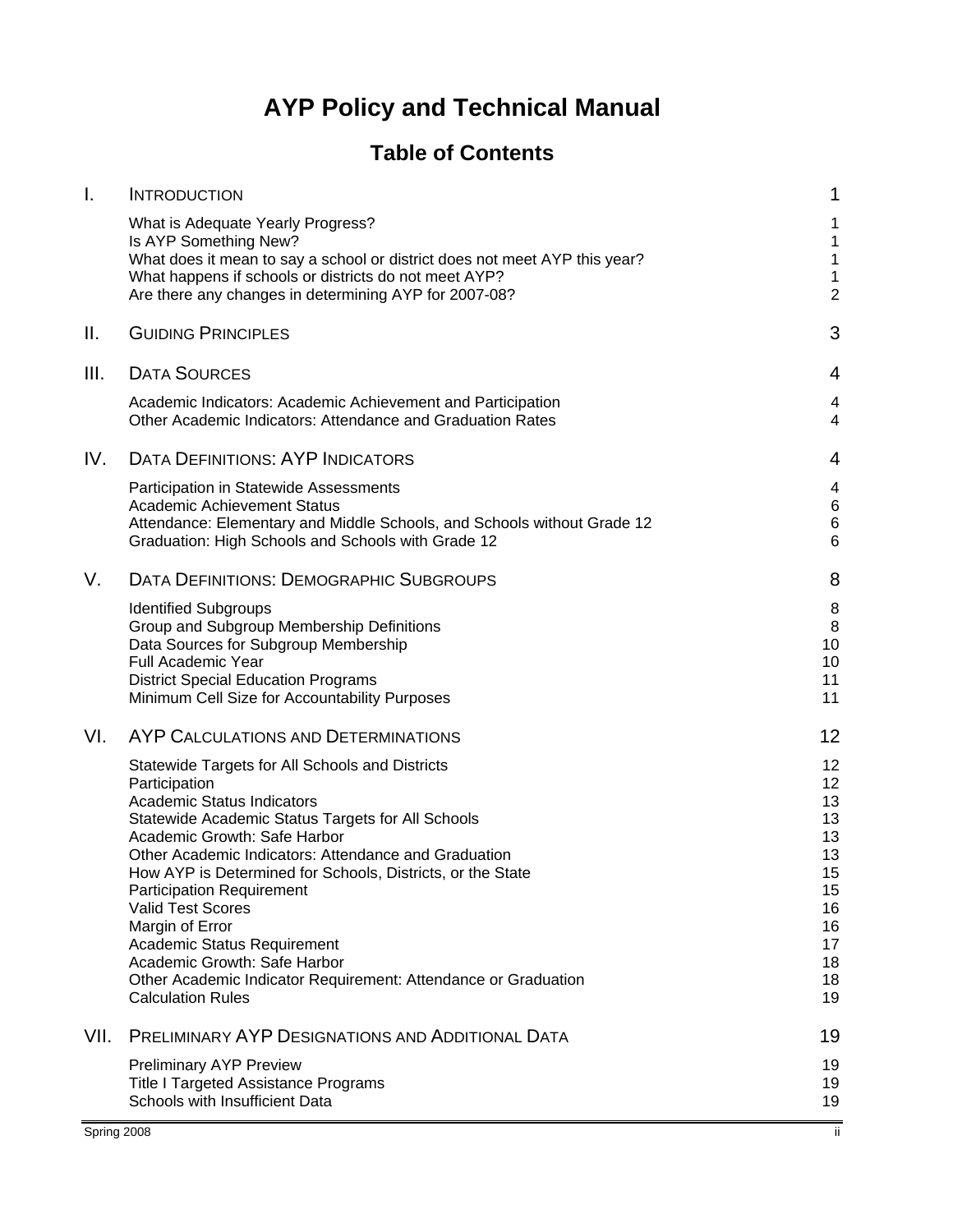|         |                                                                                                                                     | Compliance with the 1% Cap on Alternative Assessments<br>Reviewing Demographic Information                                                                                                      | 20<br>20                   |
|---------|-------------------------------------------------------------------------------------------------------------------------------------|-------------------------------------------------------------------------------------------------------------------------------------------------------------------------------------------------|----------------------------|
|         | <b>VIII. FINAL AYP DESIGNATION</b>                                                                                                  |                                                                                                                                                                                                 | 20                         |
|         |                                                                                                                                     | AYP and Report Card Preview<br>Release of the Report Card with AYP Designations                                                                                                                 | 20<br>20                   |
| IX.     | <b>NCLB AYP Designations</b>                                                                                                        | <b>RELATIONSHIP OF NCLB TO OREGON'S SCHOOL AND DISTRICT REPORT CARDS</b>                                                                                                                        | 20<br>21                   |
|         | <b>Report Card Ratings</b><br><b>Comparison of Ratings</b>                                                                          | Reporting of AYP and Non-AYP Data                                                                                                                                                               | 21<br>21<br>21             |
| $X_{-}$ | <b>SPECIAL SITUATIONS</b>                                                                                                           |                                                                                                                                                                                                 | 21                         |
|         |                                                                                                                                     | Accountability for All Student Results<br><b>AYP Reports for New Schools</b><br>Very Small Schools and Districts<br><b>Schools without Benchmark Grades</b><br><b>Other Substantive Reasons</b> | 21<br>22<br>22<br>23<br>23 |
| XI.     |                                                                                                                                     | ACCOUNTABILITY FOR SCHOOLS AND DISTRICTS DESIGNATED AS NOT MEETING AYP                                                                                                                          | 24                         |
|         | Accountability for Title I Schools<br>Accountability for Schools Not Receiving Title I Funds<br><b>Accountability for Districts</b> |                                                                                                                                                                                                 | 25<br>28<br>28             |
| XII.    |                                                                                                                                     | <b>FOR FURTHER INFORMATION</b>                                                                                                                                                                  | 31                         |
|         | APPENDIX A:                                                                                                                         | OAR AYP SUBSTANTIVE APPEAL - 581-022-1065                                                                                                                                                       | 39                         |
|         | APPENDIX B:                                                                                                                         | 1% CAP ON ALTERNATIVE ASSESSMENTS NOTICE TO DISTRICTS                                                                                                                                           | 41                         |
|         | AYP "PENDING" DESIGNATION NOTICE TO DISTRICTS<br><b>APPENDIX C:</b>                                                                 |                                                                                                                                                                                                 | 43                         |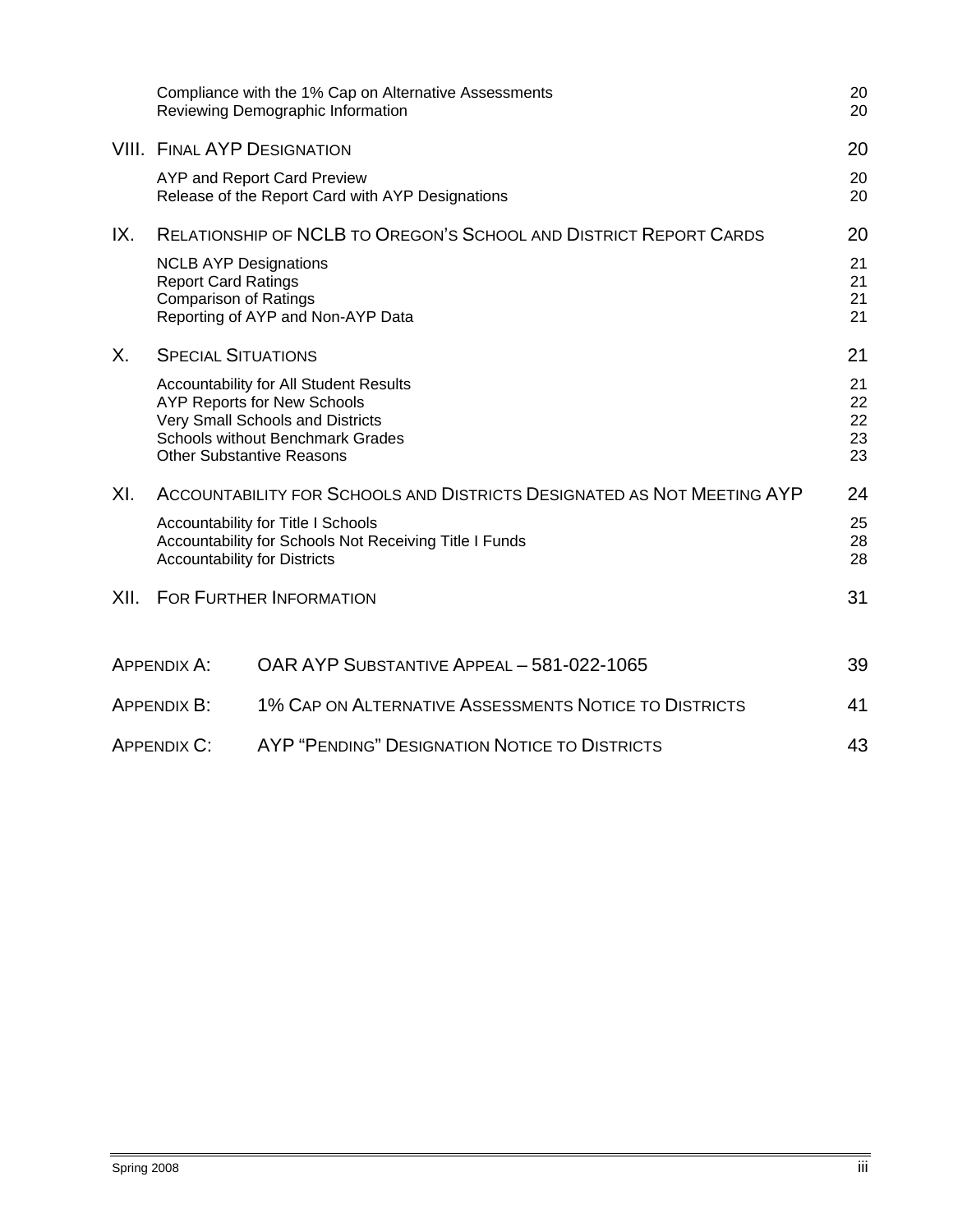# **Tables**

| TABLE 1 ACADEMIC INDICATORS: ACADEMIC ACHIEVEMENT AND PARTICIPATION  4 |  |
|------------------------------------------------------------------------|--|
| TABLE 2 OTHER ACADEMIC INDICATORS: ATTENDANCE AND GRADUATION RATES  4  |  |
|                                                                        |  |
|                                                                        |  |
|                                                                        |  |
|                                                                        |  |
| TABLE 7 NON-PARTICIPANTS IDENTIFIED BY TEST ADMINISTRATION CODES 16    |  |
|                                                                        |  |
|                                                                        |  |
|                                                                        |  |
| TABLE 11 COMPARISON OF AYP AND REPORT CARD DATA SOURCES AND            |  |
|                                                                        |  |
| TABLE 12 NCLB SANCTIONS FOR TITLE I SCHOOLS CONTINUALLY DESIGNATED AS  |  |
|                                                                        |  |
|                                                                        |  |
|                                                                        |  |
|                                                                        |  |

# **Figures**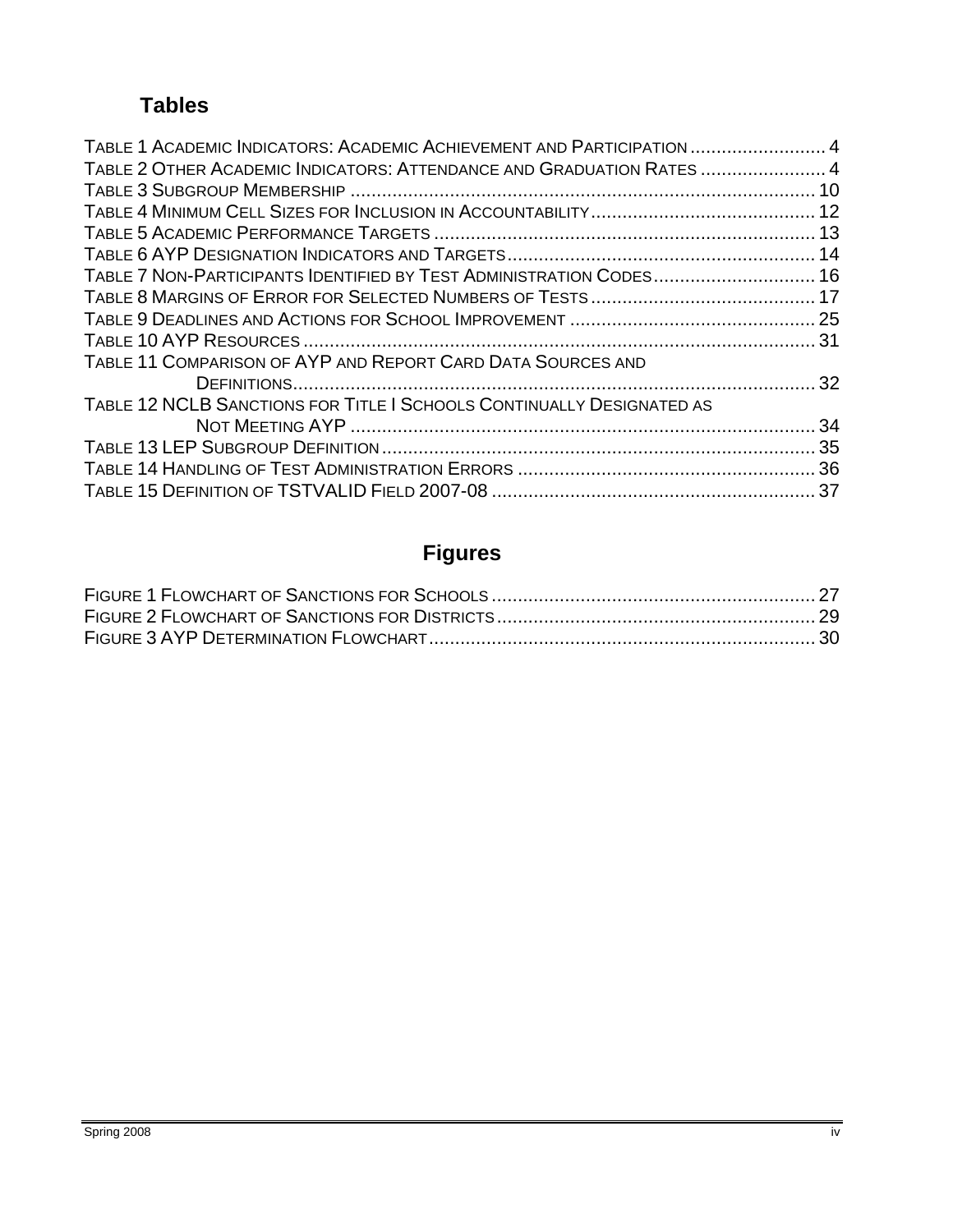# **I. Introduction**

## **What is Adequate Yearly Progress?**

The No Child Left Behind Act of 2001 (NCLB, Public Law 107–110) requires the state of Oregon to annually determine whether schools, districts, and the state have made adequate yearly progress (AYP) toward the goal of having all students meet rigorous state academic standards by the 2013-2014 school year. Each year, the performance of all students in the school, district, and state as well as demographic subgroups of students, is measured using the Oregon State Assessment Test (OSAT) and the results are compared against annual performance targets.

At the school level, if the school as a whole and all demographic subgroups meet the statewide participation and academic achievement targets in English/Language Arts and Mathematics, and the school meets the statewide target for either attendance (in elementary and middle schools) or graduation rates (for schools with grade 12), the school is designated as meeting AYP. The same requirements apply to each district and to the state.

If any subgroup of students or the student body as a whole in a school does not meet the targets, or does not make sufficient progress toward the targets, the school is designated as not meeting AYP. The same requirements apply to each district and to the state.

A requirement of the federal law is that all schools and districts, whether they receive Title I funding or not, must now receive AYP determinations. In addition, prescribed sanctions are applied to schools and districts that do not meet AYP if they are receiving Title I funds. Non-Title I schools are accountable for meeting AYP, although they are not subject to the sanctions outlined in NCLB.

## **Is AYP Something New?**

AYP is not a new concept. NCLB has simply changed some of the requirements. Since 1994, with the reauthorization of the Elementary and Secondary Education Act, districts have been required to determine the adequate yearly progress of their Title I schools through the use of a prescribed formula. When the first Oregon School and District Report Cards were issued in January 2000, a transition was made, and the overall rating on the report card was used to determine AYP for Title I schools. Schools receiving ratings of Satisfactory, Strong, or Exceptional overall on the school report cards were designated as having met adequate yearly progress. The report cards distributed in January 2000, 2001, and 2002 were used to measure AYP for Title I schools.

With the passage of NCLB and the prescription of common principles for determining AYP in schools throughout the nation, the Oregon School and District Report Cards can no longer be used to determine AYP. The last AYP rating that was based on the Oregon School and District Report Cards was issued in January 2002. The report card ratings issued to districts and schools since January 2003 have no bearing on AYP. Schools have "held" their 2002 rating since January 2002, and the new AYP designation, distributed in November 2003, continues the AYP cycle for schools and districts.

## **What does it mean to say a school or district does not meet AYP this year?**

A school or district that does not meet AYP should not be labeled as failing. The designation of not meeting AYP signals that, based on a number of indicators, the school or district is not on track for meeting the national goals for student achievement by the target year of 2014. The school or district as a whole may have strong academic performance, but the designation may be based on a single factor or a single subgroup.

## **What happens if schools or districts do not meet AYP?**

Under NCLB, schools and districts that are designated as not meeting AYP in the first year face no sanctions. Sanctions begin at the end of the second year for Title I schools or districts that are designated as not meeting AYP for the second consecutive year in the same area (i.e. English/language arts, mathematics, or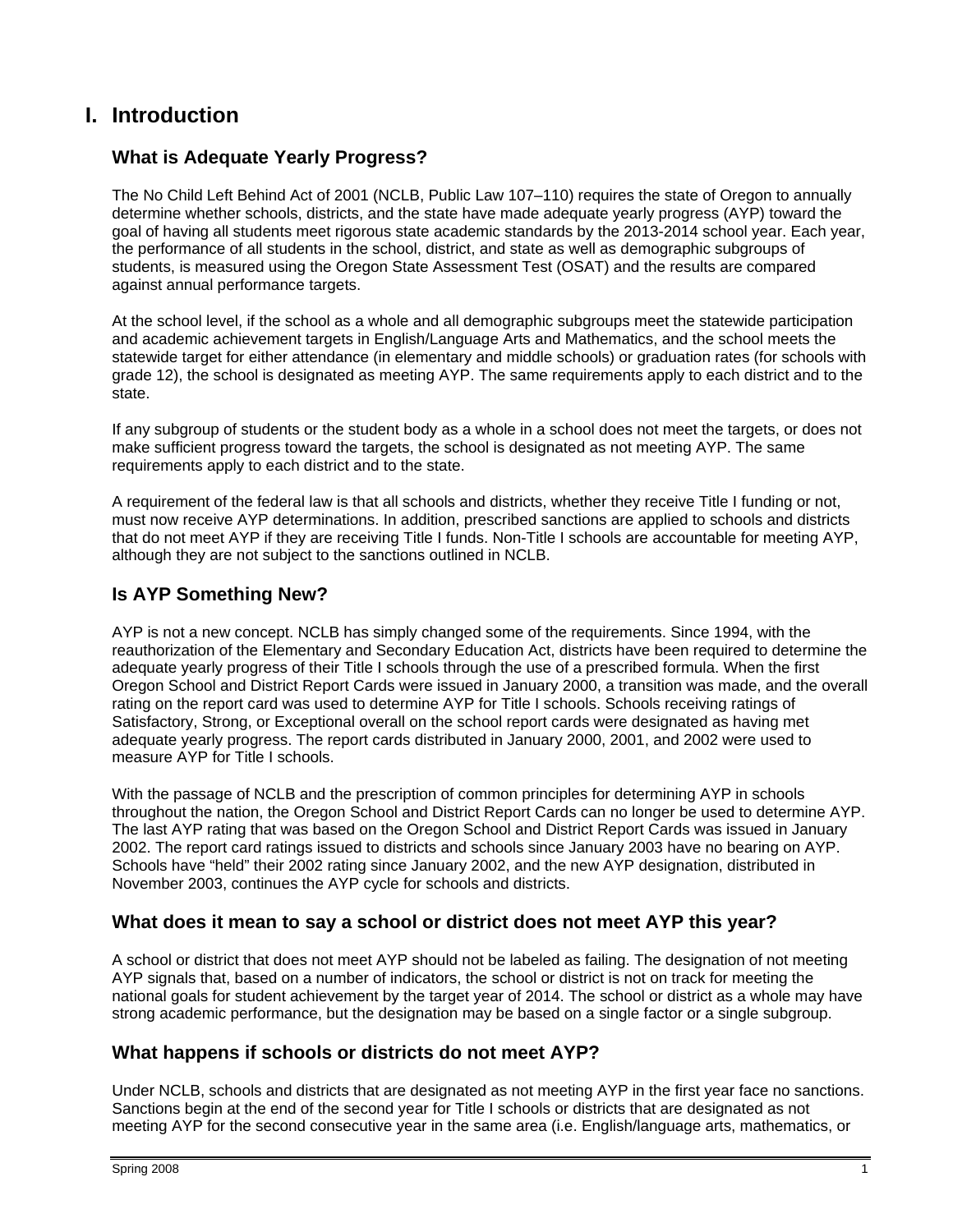other indicator). Consequences outlined in NCLB progress with each year's designation of not meeting AYP and range from offering school choice to restructuring of the school or district. Section XI (page 24) provides a description of sanctions for Title I schools and districts.

If a Title I school or district identified for sanctions meets AYP in a subsequent year in the area that caused the identification, that school or district stays at the previous year's sanctions level. If that same school or district meets AYP for a second consecutive year in the area that caused the school or district to be identified for improvement, that school or district is no longer identified for improvement.

Even though mandatory consequences contained in the No Child Left Behind Act do not apply to schools not receiving Title I funds, all schools are expected to help all students reach state standards. The Oregon Department of Education is developing policy and processes for assisting schools not receiving federal Title I funds and not meeting Adequate Yearly Progress. These policies and processes will include assistance in revising their school and district improvement plans to address targets identified in the AYP analysis.

#### **Are there any changes in determining AYP for 2007-08?**

Changes for AYP determinations for this year include:

#### • **Changes in Academic Status and AYP determination**

Schools and districts can meet AYP based on the current year alone or an average of two years. Specifically:

- ODE will calculate AYP for the overall school/district for each subgroup first based on an average of two years of data when there are a sufficient number of tests. If two years of data does not provide a sufficient number of tests for the overall school/district, ODE will use up to four years of data.
- In addition, if an overall school/district or subgroup is determined to have in the current year a minimum of 21 scores, and does not meet AYP via the 2 or 4 year average years, ODE will calculate AYP based on the most recent year of test data. However, in these circumstances, ODE will use the margin of error established for the two years of data to ensure that the rigor of AYP determinations is not reduced.

#### • **Changes in Academic Performance Targets**

 For any school or subgroup within a school to be designated as meeting AYP, the percentage of assessments in each content area meeting state standards plus the margin of error must exceed the state's academic target. All subgroups must meet the performance target of 60% for Reading and 59% for mathematics.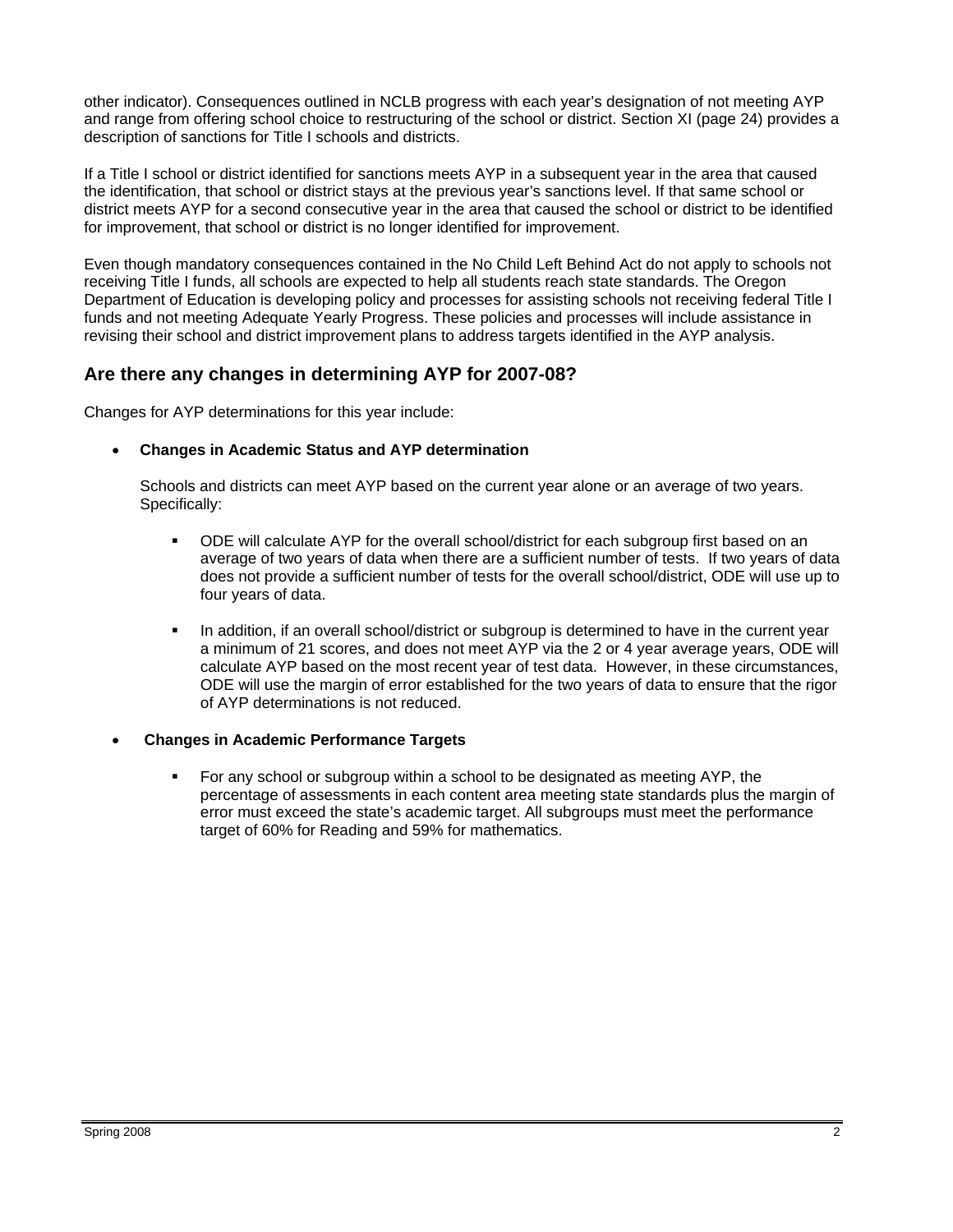#### Significant Events in AYP Determination Process

| <b>Date</b> | Event                                                                                                                                                                                                                              |
|-------------|------------------------------------------------------------------------------------------------------------------------------------------------------------------------------------------------------------------------------------|
| July 31     | Preliminary school and district AYP designations with supporting data for preview on ODE<br>district website                                                                                                                       |
| August 4    | Public release of preliminary AYP designations on the ODE website                                                                                                                                                                  |
| August 4-21 | Requests by districts for AYP data reviews prior to final designation of AYP                                                                                                                                                       |
| August 25   | Last date for changes to assessment test records and data collections<br>Changes made after this date to these data elements will not be reflected in Final AYP<br>determinations, Report Card or Assessment Group report results. |
| August 29   | Requested AYP data reviews completed for all schools and districts and final list of schools<br>and districts identified for improvement posted to public website                                                                  |
| September 4 | Final AYP details available to public on ODE website                                                                                                                                                                               |
| October 1   | District preview of 2007-08 school and district report cards, including final AYP designations<br>and supporting detail sheets, on ODE district website                                                                            |
| October 7   | 2007-08 school and district report cards, including final AYP designations and supporting<br>detail sheets, available to public on ODE website                                                                                     |

# **II. Guiding Principles**

The federal government established principles to be used in guiding the individual states in the development of their accountability systems. The guiding principles include the methods and means for determining AYP. These principles are summarized below.

- 1. **The accountability system includes all schools and districts in the state**, and holds them to the same criteria. All schools and districts receive timely information on AYP reports, and the system includes rewards and sanctions based on school or district performance.
- 2. **The accountability system includes all students**. All students are expected to participate in the statewide assessment system, and schools and districts are accountable for students who have been served for the majority of the school year.
- 3. **All students including subgroups are expected to make continuous and substantial growth so that all students are proficient on the state's academic standards by 2013-2014.** Schools, districts, and the state are accountable for having students meet the annual targets, including the students who are English language learners, students in poverty, and students with disabilities.
- 4. **Accountability is based primarily on academic assessments in reading and mathematics, and accountability also identifies additional measures, all of which are to be assessed annually.** In the accountability system, assessments measure student achievement of state content standards in reading and math. Additional factors of attendance or graduation rates will be included in the determination of AYP.
- 5. **The accountability system is valid and reliable** and produces reliable and valid decisions about whether a group of students, a school, or a district meets AYP. These decisions include provisions for allowing for changes in a school's population and also protection of student confidentiality.

These principles are among the 10 used by the U.S. Department of Education in developing the Consolidated State Application Accountability Workbook used by each of the states in applying for federal approval of accountability plans. The 10 are embedded in the workbook and can be found in Oregon's submission at: http://www.ode.state.or.us/search/page/?id=218.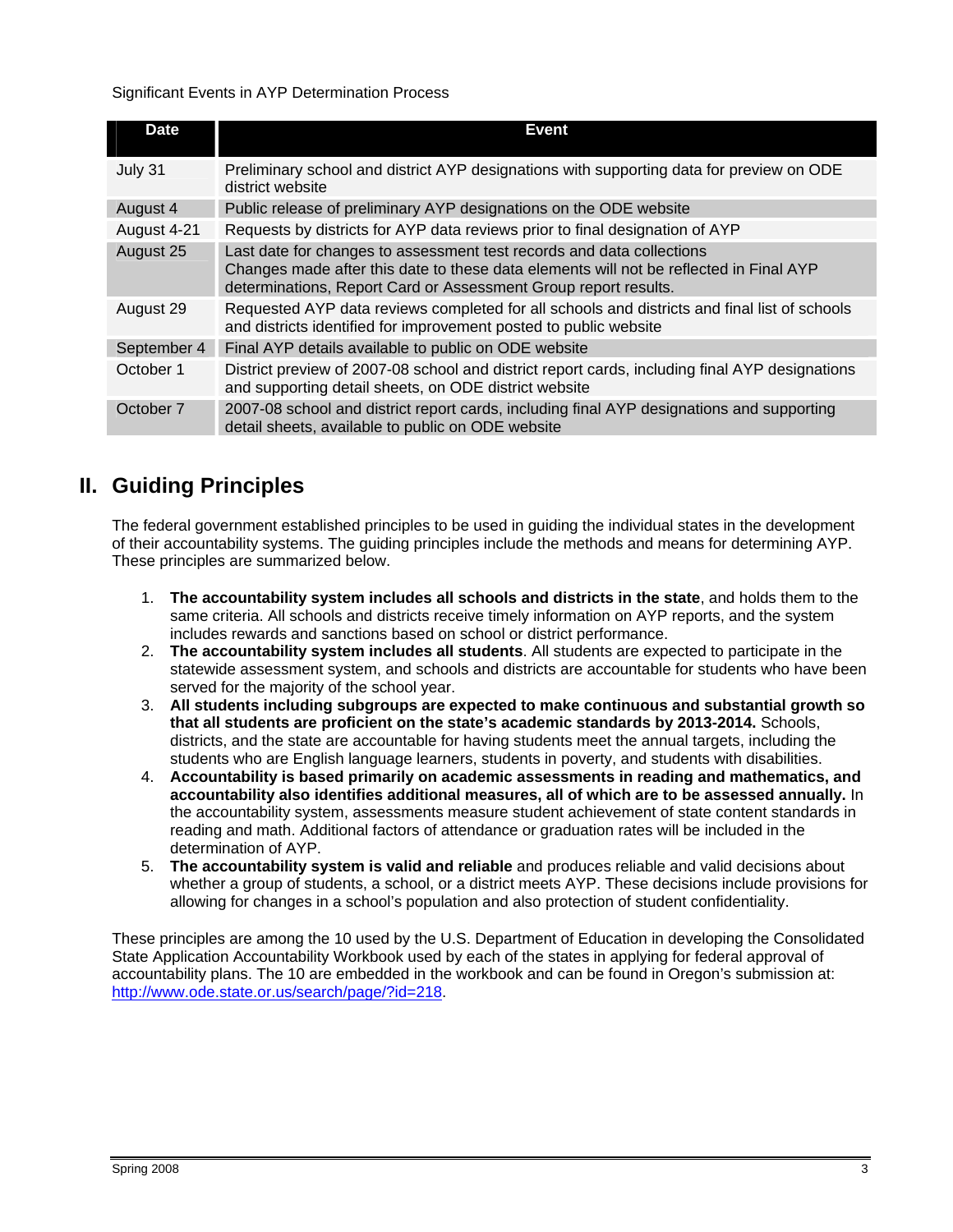# **III. Data Sources**

## **Academic Indicators: Academic Achievement and Participation**

NCLB requires that states establish academic achievement targets. The determination of AYP for all schools and districts in the state is required by law to be based on assessments in English/language arts and mathematics. The statewide assessments listed in Table **1** are used in determining school, district, and state performance relative to the academic targets and school participation requirements of No Child Left Behind.

**Table 1 Academic Indicators: Academic Achievement and Participation** 

| Assessment                   | Assessed Grade Levels<br>By School Year |              | For Small Schools and Districts<br>If Additional Data is Necessary |                |
|------------------------------|-----------------------------------------|--------------|--------------------------------------------------------------------|----------------|
|                              | 2007-2008                               | 2006-2007    | 2005-2006                                                          | $2004 - 2005$  |
| Reading Knowledge and Skills | $3 - 8 & 10$                            | $3 - 8 & 10$ | 3, 5, 8, 8, 10                                                     | 3, 5, 8, 8, 10 |
| Math Knowledge and Skills    | $3 - 8 & 10$                            | $3 - 8 & 10$ | 3, 5, 8, 8, 10                                                     | 3, 5, 8, 8, 10 |

<sup>1</sup> The scores of students enrolled in grade 10 who took and passed the High School level test the previous school year or targeted up and passed the test as an 8th grade student and did not test again in grade 10 are included.

#### **Other Academic Indicators: Attendance and Graduation Rates**

Under NCLB, the other required academic indicator for determining AYP for districts and schools with grade 12 is the graduation rate. For all other schools and districts, Oregon selected attendance as the other indicator. Table **2** Other Academic Indicators: Attendance and Graduation Rates identify the data sources. States are required to establish targets for the other academic indicators used to determine whether a school or district has met adequate yearly progress, but the targets for the other indicators are not required to increase over time.

| Indicator                                                    | Data Source                                                                 | Contact                                                        |
|--------------------------------------------------------------|-----------------------------------------------------------------------------|----------------------------------------------------------------|
| Attendance in elementary and middle<br>schools               | Annual ADM Collection                                                       | Joy Blackwell<br>503-947-5767<br>joy.blackwell@ode.state.or.us |
| Graduation rate in high schools and<br>schools with grade 12 | <b>Early Leavers Collection</b><br><b>High School Completers Collection</b> | Linda Burgin<br>503-947-5878<br>linda.burgin@ode.state.or.us   |

Please note that graduation rates are based on data for school years 2005-06 and 2006-07. Data for 2007-08 are not available until March 2009.

# **IV. Data Definitions: AYP Indicators**

## **Participation in Statewide Assessments**

Student participation on statewide assessments is calculated as the number of valid test scores from all students enrolled in the school on the first school day in May for whom public funds are expended divided by the expected number of tests from students enrolled on the first school day in May minus the number of students without test scores that were not enrolled or had a medical emergency during the testing window(s)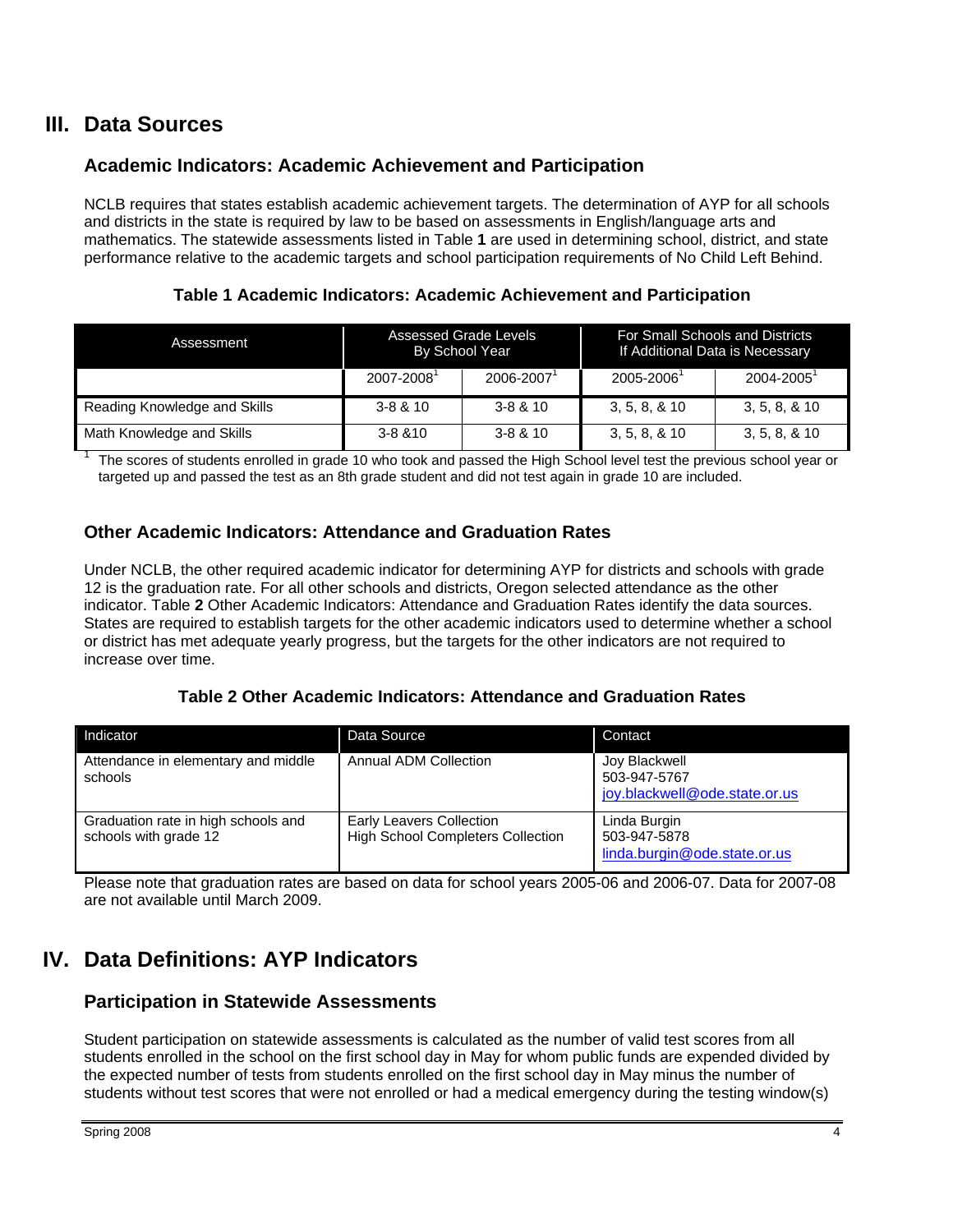for the assessment minus the number of records from students Home Schooled or Foreign Exchange students.

The participation indicator for schools subtracts from the denominator records for students participating in district special education programs, while the district participation indicator includes these students.

For English Language Arts (ELA) reported in AYP, the Limited English Proficient (LEP) students in their first year of their LEP program are not required to participate in the Reading test if they have taken the English Language Proficiency Assessment provided (ELPA) by the State. These students will have their ELPA test credit toward the participation of Reading test. First year LEP students without an ELPA test will be considered a non-participant if no other Reading test exists. (See ELA participation example below.)

#### **MATH Participation Calculation Example**

For example, a school has 74 valid scores for third grade students enrolled on the first school day in May and all of whom are supported by public funds. They reported 84 total students enrolled on the first school day in May. Of those 84 students, 3 were not enrolled during the testing window and one had a medical emergency during the testing window. Two additional students are enrolled in the school as third graders but are served by the district's special education program.

This would result in a 94.8% participation rate through the following calculation:

 $\frac{74 \text{ valid scores}}{24 \text{ rad/s}}$  =

 $= 94.8%$ 

84 students - 3 new students - 1 medical emergency - 2 students in district special education

#### **ELA Participation Calculation Example**

For example, a school has 74 valid scores for third grade students enrolled on the first school day in May and all of whom are supported by public funds. They reported 84 total students enrolled on the first school day in May. Of those 84 students, 4 were beginning first-year LEP students without a reading test but 3 had taken the ELPA. Another 3 of the 84 students were not enrolled during the testing window and one had a medical emergency during the testing window. Two additional students are enrolled in the school as third graders but are served by the district's special education program.

This would result in a 94.8% participation rate through the following calculation:

74 valid scores

 $= 98.7%$  $+3$  Beginning LEP students each with ELPA test and without Reading test  $=$ 

84 students (including 4 Beginning LEP students )

- 3 new students -1medical emergency - 2 students in district special education

Students who do not answer enough questions to arrive at a valid score will be counted as non-participants. Statistical analysis and expert evaluation indicates that valid scores can be assigned for all TESA tests with 5 or more responses and all paper and pencil tests with 10 or more responses. Students submitting tests meeting the minimum response counts will be included as participants. Those with fewer answers will be counted as non-participants.

Students who take an assessment at a higher grade level than their enrolled grade (target-up) will count as participants for the purposes of AYP calculations (and therefore Report Cards). In the case of students enrolled in 8<sup>th</sup> grade, however, the student must take the 8<sup>th</sup> grade test which would be included in accountability reports for the current year to be counted as a participant. Students in 8<sup>th</sup> grade may also take the High School level test and if they meet the standard, the score will be "banked" and will be included in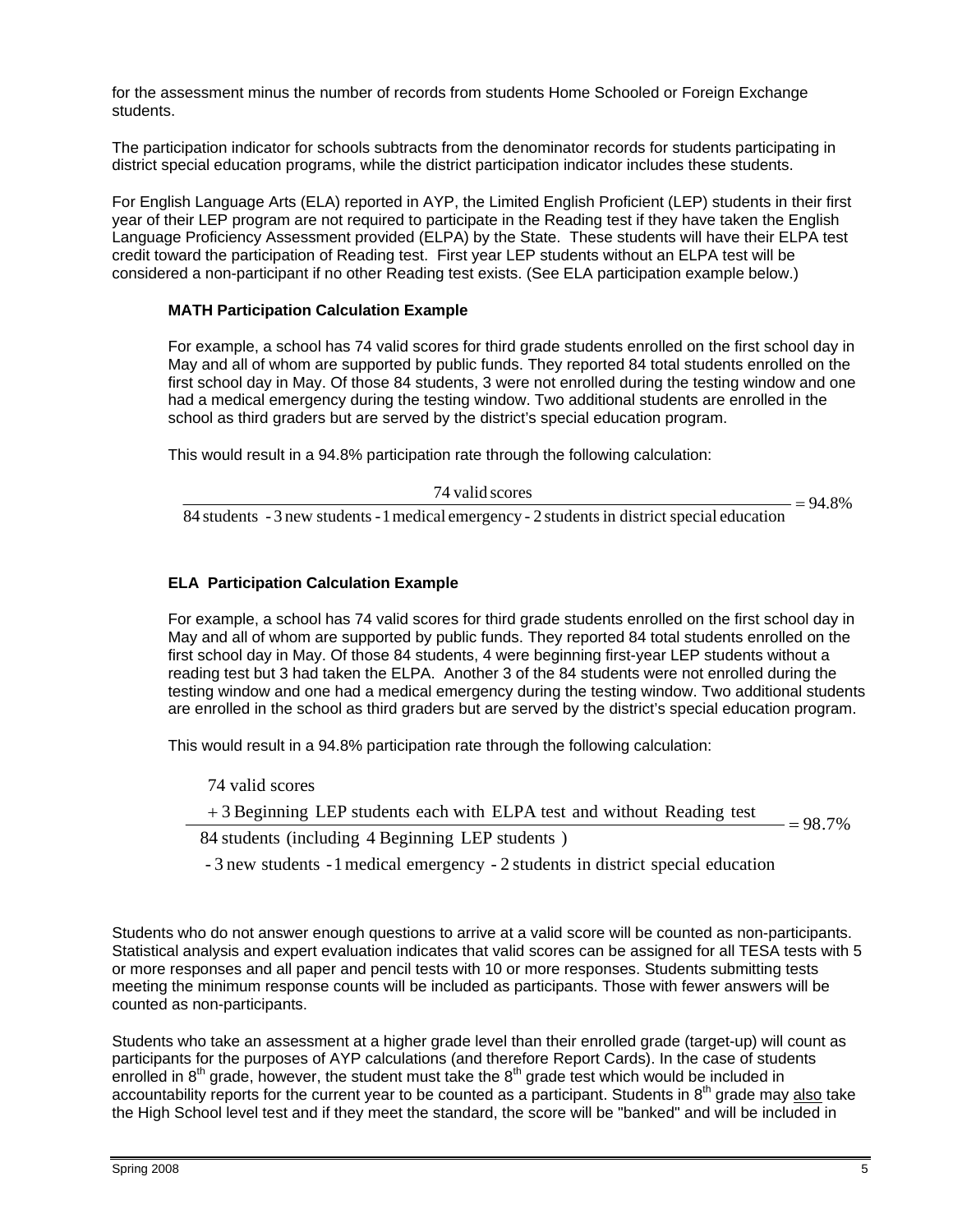accountability reports when the student is enrolled in grade 10. In all cases, only the achievement levels associated with the grade level of the test will be used to determine whether students have met standard.

#### **Academic Achievement Status**

Academic achievement status for schools and districts is calculated as the number of valid test scores meeting standard from students enrolled for a full academic year in the school or district on the first school day in May divided by the number of valid test scores from students enrolled for a full academic year in the school or district on the first school day in May.

Performance standards by test can be found at: http://www.ode.state.or.us/search/results/?id=223

- Scores from targeted up assessments are counted as Meeting the standard if the student's score meets or exceeds the benchmark standard for the assessment.
- Up to 1% of total test scores in the district used to determine AYP may be from extended assessments if the scores meet or exceed the alternate achievement standards adopted by the state.
- Beginning first year LEP students are excluded from the calculation of Academic Status.

## **Attendance: Elementary and Middle Schools, and Schools without Grade 12**

The attendance for a school or district is the weighted average of enrollment multiplied by the attendance rate for each year. The attendance rate represents the percentage of students attending in grades 1-12 and is calculated as the total number of days students are present divided by total number of days students are present plus total number of days students are absent.

Enrollment is the number of students in membership on the first school day in May. District special education students are included in the calculation of district, but not school, attendance rate.

For example, a school reported 431 students enrolled in one year with an attendance rate of 89%. For a second year, the school reported 481 students enrolled with an attendance rate of 93%. This would result in an attendance figure of 91.1% through the following calculation. Because of the higher enrollment the second year, the weighted average is higher than the average of the two attendance rates.

$$
\frac{431 \times .89 + 481 \times .93}{431 + 481} = 91.1\%
$$

## **Graduation: High Schools and Schools with Grade 12**

If the combined student count meets the minimum (enrollment of 84 over the 2 most recent years), then graduation rate is used as the other academic indicator for schools serving 12th grade. The combined graduation rate is calculated as the weighted average of enrollment times the graduation rate for each year. The graduation rate equals graduates divided by graduates + dropouts.)

In this case, if a school issues 256 regular diplomas one year with an enrollment of 1220 grades 9 through 12 and 277 regular diplomas the next with an enrollment of 1236 grades 9 through 12 and has 18 dropouts the first year and 12 the second, the following calculation would result in a graduation rate of 94.65%.

$$
\frac{1220 \times \left(\frac{256}{256+18}\right) + 1236 \times \left(\frac{277}{277+12}\right)}{1220+1236} = 94.65\%
$$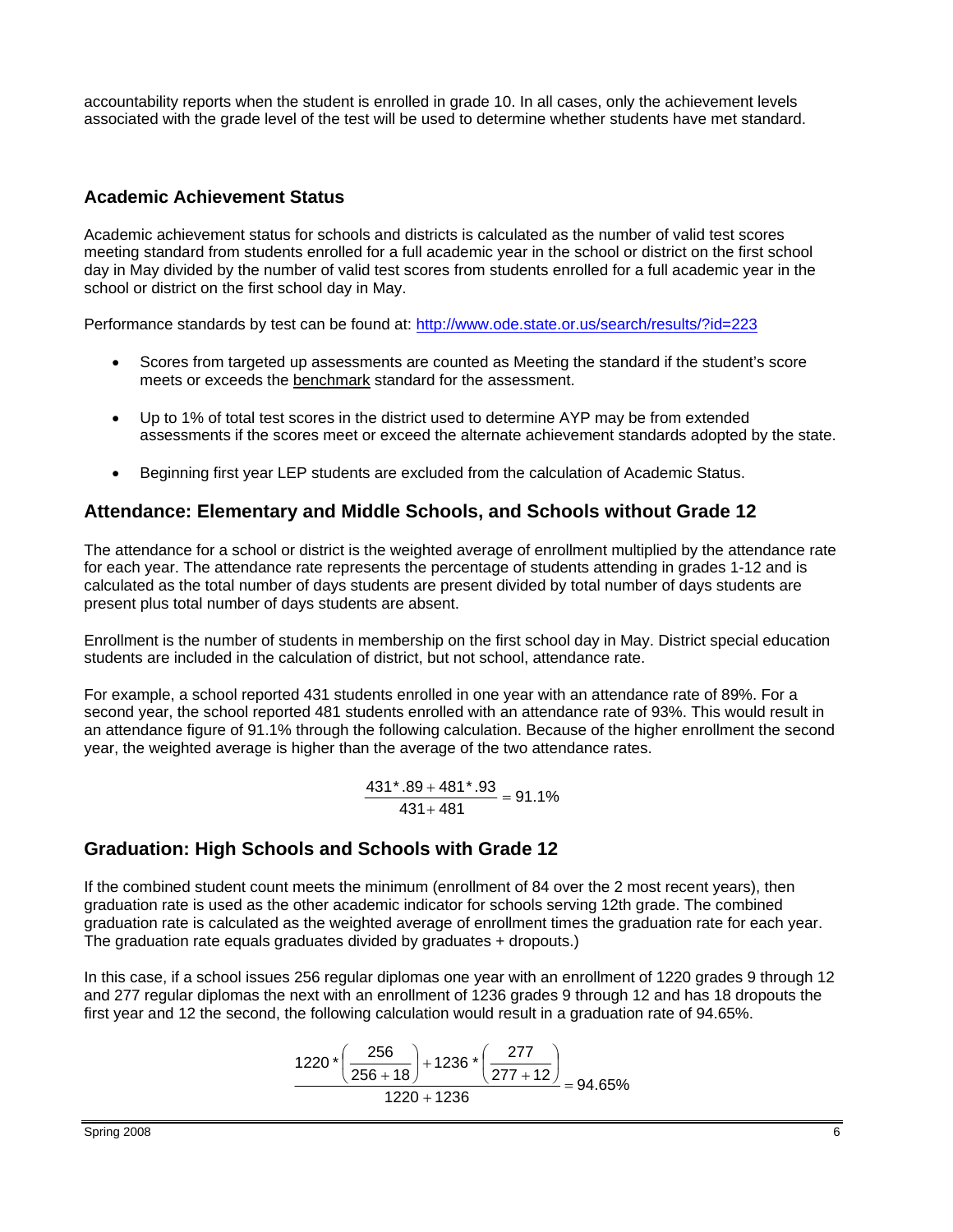#### **Who are graduates**

• Students are counted as graduates if they receive a regular high school diploma, including an adult high school diploma. The Oregon high school diploma requires at least 22 credits to earn.

#### **Who are not graduates**

- Students are not counted as graduates if they receive modified diplomas based on completion of a special education individualized education program (IEP).
- Students are not counted as graduates if they receive credentials that require less than 22 credits to earn.
- Students are not counted as graduates if they finish their senior year without receiving any credentials.
- Students are not counted as graduates if they pass a Test of General Educational Development to earn a General Education Development (GED) certificate.

Oregon's definition of graduates meets the requirements of the U.S. Department of Education for calculating a graduation rate.

Enrollment is the number of students in membership in grades 9 –12 on October 1. Net enrollment is used for alternative and charter schools.

**Dropouts** are students who were enrolled during the current school year and have withdrawn from school, or were enrolled in the previous school year but not in the current school year, and **did not** meet any of these conditions:

- Transferred to another school that leads to graduation.
- Moved, and enrollment is verified by contact with the student's new school.
- Received a high school diploma issued by a school district.
- Received a modified diploma based on completion of an IEP.
- Received home instruction paid for by the district.
- Temporarily absent because of suspension, long-term illness, or family emergency.
- Enrolled in an approved, district-sponsored alternative education program.
- Enrolled in a foreign exchange program.
- Moved out of the United States and enrollment status is unknown.
- Enrolled in an adult high school diploma program sponsored by the district.
- In protective custody and the location of the student is not legally available.
- Placed in a corrections facility, substance abuse facility, or mental health facility, or a CSD certified shelter care program, or legally deported.
- Deceased.
- Withdrew to be taught at home by a parent or private tutor and registered with the Education Service District (ESD).
- Received an adult high school diploma at a community college.
- Received a GED certificate.

#### **Please note: A student who has withdrawn from school and who meets any one of the conditions above is not classified as a dropout.**

The following special cases constitute dropping out. This is a list of the most common cases and does not describe every circumstance of dropping out.

- Left school without notice and cannot be located.
- Withdrew from a district-sponsored alternative program.
- Moved with a migrant family and is not known to be in school.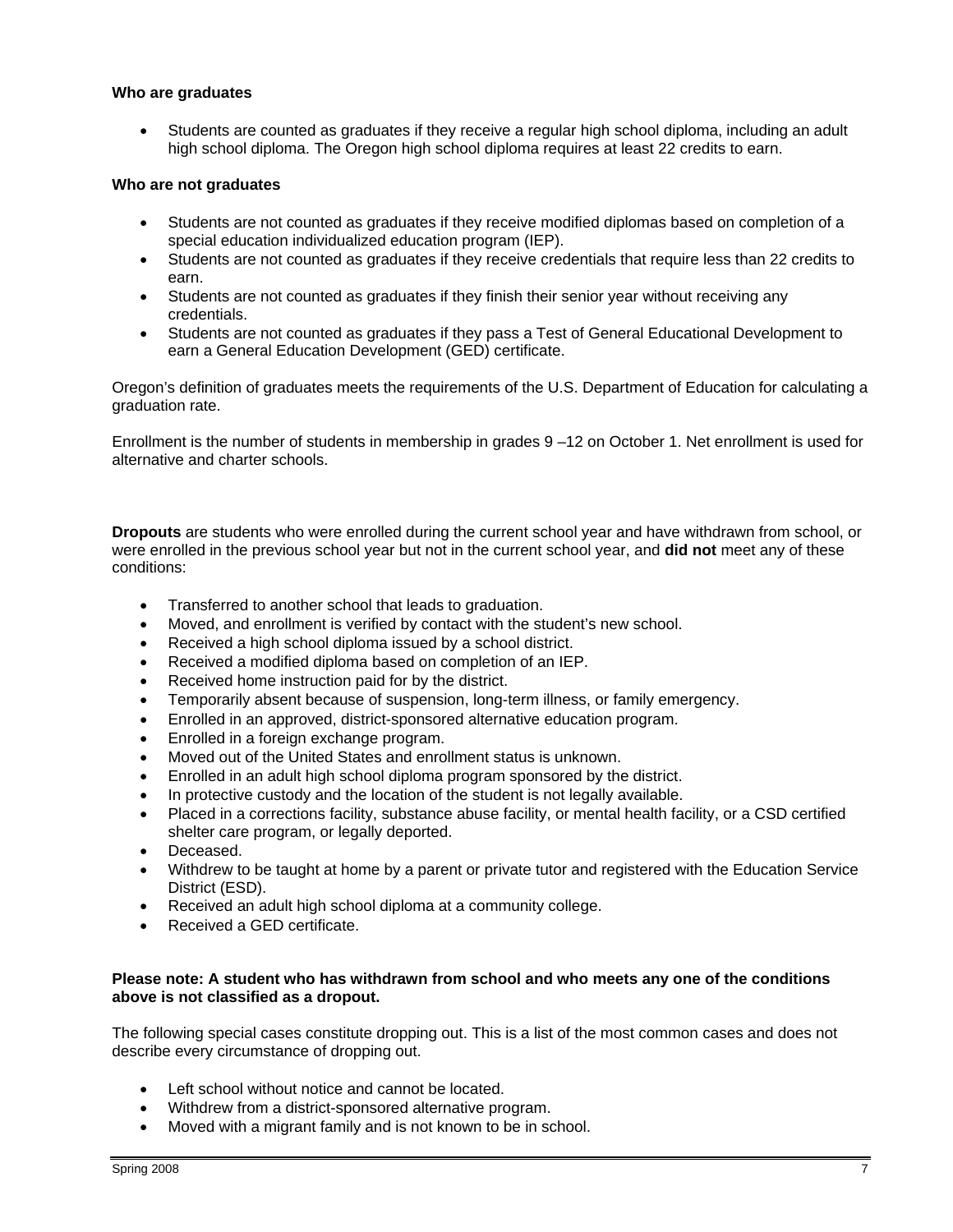- Moved to another district or state and is not known to be in school.
- Suspended or expelled and did not return to school when scheduled to.
- Expelled and did not enroll in the alternative education program that was offered.
- Reported for active duty in military service before receiving a high school diploma or GED.
- Withdrew for home schooling and did not register with the ESD.
- Was sent back from home schooling by the ESD and did not re-enroll.
- Withdrew near the end of the school year before full credit for classes was awarded.
- Withdrew from a GED program without earning a GED.
- Received a certificate of completion based on completion of an IEP.
- Enrolled independently in an alternative education program.
- Enrolled independently in a community college without having received a high school diploma.
- Was released from compulsory attendance and did not stay in school.
- Received a completion credential requiring less than 22 credits to earn.

A dropout is defined by Oregon Revised Statute ORS 339.505. This definition of dropout is consistent with the definition used by the National Center for Education Statistics and is calculated following the regular definitions published by the Oregon Department of Education. For further information on dropouts in Oregon, see http://www.ode.state.or.us/search/page/?id=1.

# **V. Data Definitions: Demographic Subgroups**

## **Identified Subgroups**

Under NCLB, students are included in non-exclusive subgroups for determining AYP. The subgroups are: (1) students with disabilities, (2) students determined to be Limited English Proficient, (3) students from economically disadvantaged families, and (4) the student membership in major racial/ethnic groups in the state (i.e. white, black, Hispanic, Asian/Pacific islander, American Indian/Alaskan native, and multiracial/multi-ethnic).

## **Group and Subgroup Membership Definitions**

#### **All Students**

The All Students group includes all students enrolled in the school or district on the first school day in May except the following:

- home schooled, tuitioned, or foreign exchange students,
- students enrolled in private alternative programs that are not receiving instruction in core academic content areas assessed by the state assessments,
- students identified by the school or district as transferring in without a test score after the testing window has closed, or
- (for schools) students enrolled in district special education programs.

#### **Students with Disabilities**

The students with disabilities group includes all students served at any time during the school year by special education programs in which students are instructed and monitored based on decisions defined by Individualized Education Programs (IEP).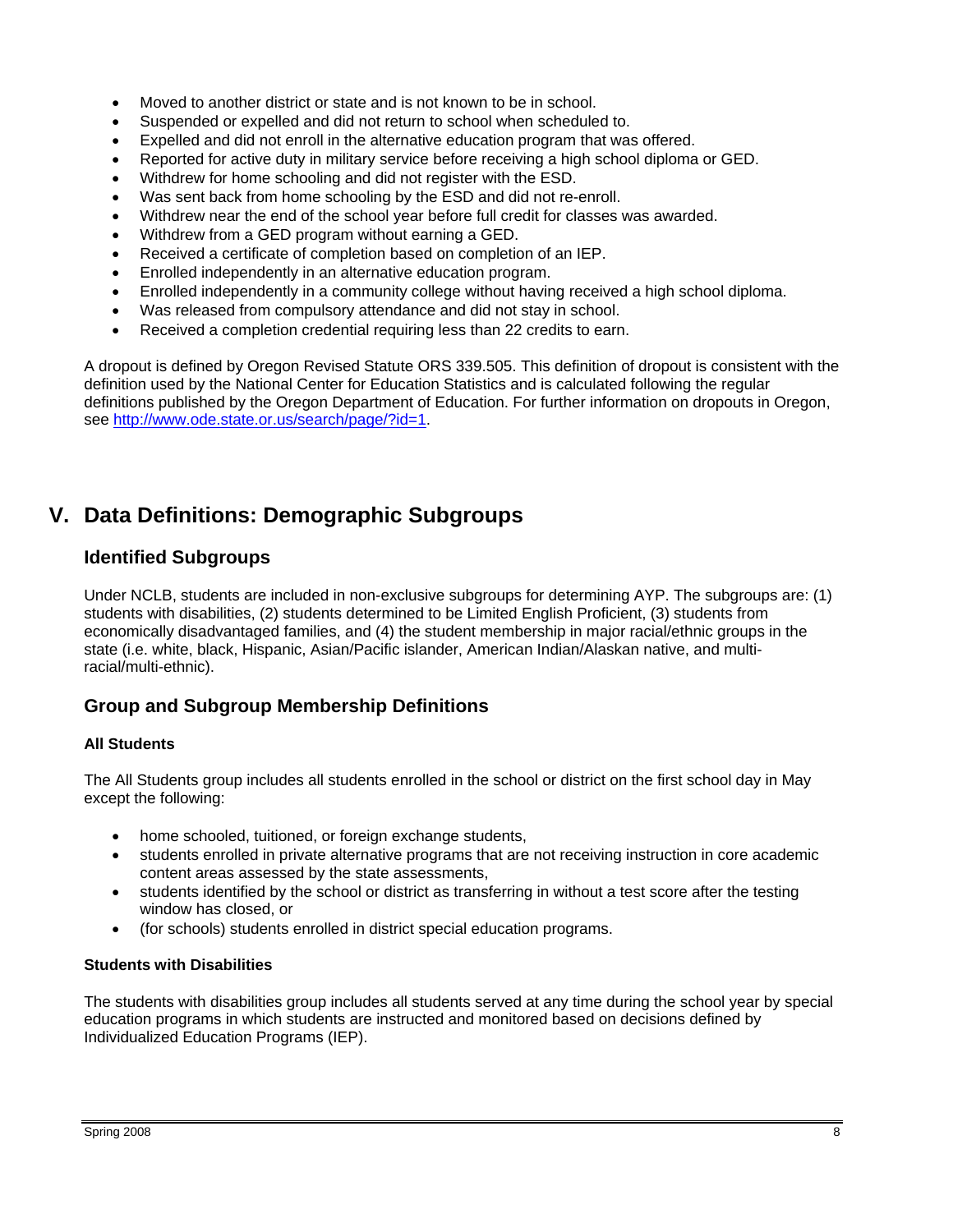#### **Limited English Proficient**

Included in the Limited English Proficient group is any student who is identified by the district in the NCLB Limited English Proficiency collection as either:

- 1. Limited English Proficient (LEP), an individual who:
	- is aged 3 through 21;
	- is enrolled or preparing to enroll in an elementary school or secondary school;
	- was not born in the United States or whose native language is a language other than English:
	- is a Native American or Alaska Native, or a native resident of the outlying areas; and
	- comes from an environment where a language other than English has had a significant impact on the individual's level of English language proficiency; or
	- is migratory, whose native language is a language other than English, and
	- comes from an environment where a language other than English is dominant; and whose difficulties in speaking, reading, writing, or understanding the English language may be sufficient to deny the individual:
		- the ability to meet the State's proficient level of achievement on State assessments (described in section 1111(b)(3) of the No Child Left Behind Act);
		- the ability to successfully achieve in classrooms where the language of instruction is English; or
		- the opportunity to participate fully in society.

#### **or**

2. Former LEP students (see Memorandum No. 010-2006-07) who are identified as exiting an LEP program in either of the two previous school years. Beginning with reporting for 2006-07, these students may only be included in the LEP subgroup only for AYP reporting.

See **Table 13** for LEP Subgroup Definitions and technical business rules.

#### **Economically Disadvantaged**

The eligibility application for free and reduced price meal programs will be used to determine membership in this subgroup. Students eligible for free and reduced price lunch are identified by the district in the Spring Membership Collection. For further information about the use of free and reduced price meal data for this purpose, please see https://district.ode.state.or.us/docs/datacollect/2003\_04/. Schools and districts that do not administer school lunch programs may identify economically disadvantaged students by other means.

#### **Race/Ethnicity**

Race/ethnicity is classified into one of six categories:

- American Indian/Alaskan native: A student having origins in any of the original peoples of North America,
- Asian/Pacific islander: A student having origins in any of the original peoples of the Far East, Southeast Asia, the Pacific islands, or the Indian subcontinent,
- black (not of Hispanic origin): A student having origins in any of the black racial groups of Africa
- Hispanic origin: A student of Mexican, Puerto Rican, Cuban, Central or South American, or other Spanish culture or origin, regardless of race,
- White (not of Hispanic origin): A student having origins in any of the original peoples of Europe, North Africa, or the Middle East, or
- Multi-racial/multi-ethnic: A student having origins in more than one race or ethnicity.

Please note that students whose ethnicity is not identified by the district are not included in any ethnicity subgroup calculations for the AYP determination.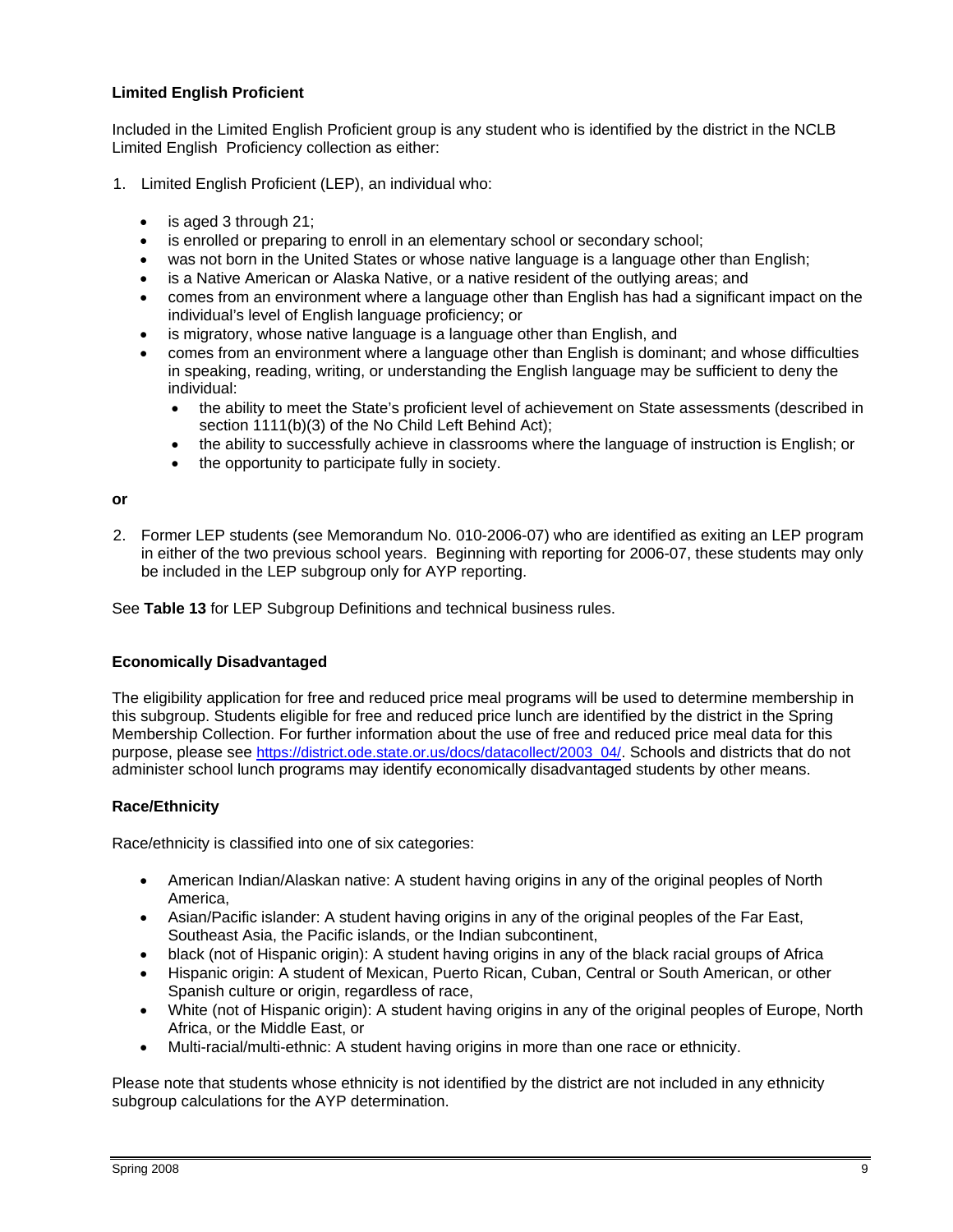## **Data Sources for Subgroup Membership**

Subgroup membership information is collected from a number of data sources as described below and outlined in Table **3**.

#### **Academic Achievement**

Academic Achievement data are flagged from the following sources:

- Students with disabilities are identified based on district pre-coding of student assessment answer sheets and/or the SSID file indicating special education program participation and/or the special education program flag in the Spring Membership Collection.
- Limited English Proficient students are identified in the NCLB English Language Proficiency Collection as:
	- o served by an LEP program and have not scored proficient on a district assessment of English Language Proficiency or
	- o have reached proficiency in English and exited an ELL program within the previous two academic years (see *Executive Numbered Memorandum 010-2006-07*).
- Economically disadvantaged students are students identified by the district as eligible for free or reduced price lunch in the Spring Membership Collection. In schools and districts that do not administer school lunch programs, students may be identified as economically disadvantaged by other means.
- Race/ethnicity is based on ethnicity information in the SSID file.

#### **Attendance**

Attendance data by subgroup membership is collected from districts and schools through the Annual Average Daily Membership (ADM) Collection. Economically disadvantaged students are identified using the Spring Membership Collection and Limited English Proficient students are identified using the NCLB English Proficiency Collection.

#### **Enrollment and Graduation**

Subgroup membership for enrollment is collected from Fall Membership in conjunction with the High School Completers and Early Leavers collections when reporting Graduates.

| Subgroup                          | <b>Enrollment</b>                                                                                              | Graduates                     | <b>Dropouts</b>      |
|-----------------------------------|----------------------------------------------------------------------------------------------------------------|-------------------------------|----------------------|
| All Students                      | Fall Membership                                                                                                | <b>High School Completers</b> | <b>Early Leavers</b> |
| Economically<br>Disadvantaged     | Spring Membership applied to collection shown above                                                            |                               |                      |
| <b>Limited English Proficient</b> | NCLB English Language Proficiency applied to collection shown above                                            |                               |                      |
| <b>Students with Disabilities</b> | SECC ChildCount, Special Ed Child Find, and Special Ed Exit Collections applied to<br>collections shown above. |                               |                      |
| Ethnicity                         | <b>Fall Membership</b>                                                                                         | <b>High School Completers</b> | <b>Early Leavers</b> |

#### **Table 3 Subgroup Membership**

## **Full Academic Year**

In Oregon, the term "full academic year" describes enrollment in a school or district for more than one-half of the instructional days in the school or district prior to the first school day in May. This definition does not require that enrollment be continuous nor do the enrolled days have to be consecutive. Enrollment may be part time or full time.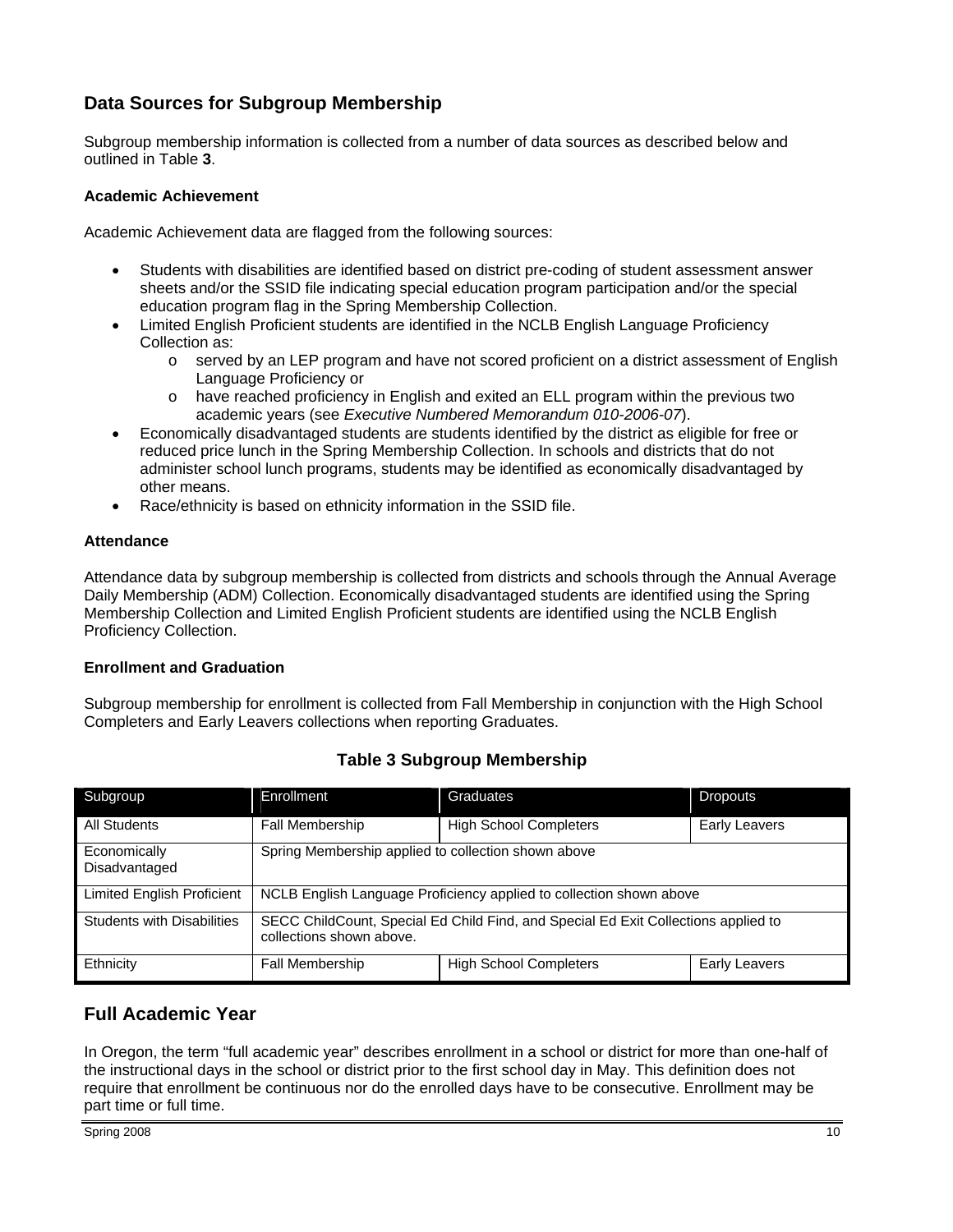Districts identify all students enrolled in the school and district on the first school day in May through the Spring Membership Collection. In this collection, the district or school also identifies those students enrolled on the first school day in May who have been enrolled for a full academic year. Scores from all students enrolled on the first school day in May are included in determining school and district AYP participation rates. Only the scores of those students enrolled in the school or district on the first school day in May and for a full academic year are included in determining student academic achievement status.

## **District Special Education Programs**

In the Spring Membership Collection, districts identify students enrolled in schools but served in district-wide special education programs. The assessment results and attendance for students served by district special education programs are excluded from calculations determining a school's AYP status. The district remains accountable for the attendance and performance of these students and the scores are included in the district's AYP determination.

Students with disabilities who are instructed in a general education setting, regular classroom, and/or resource room, for 40% of their time or more are included in the school AYP reports with other students in the same grade, class, and school. These are students reported on the December Special Education Child Count (SECC) in the special education federal placement categories of:

- "instruction in regular classes" (including special education and related services instruction and support provided in a resource room for less than 21% of the student's instructional day) [Federal Placement Code  $= 30$  or
- "instruction in regular class, with resource room support" (including special education and related services instruction and support provided in a resource room environment for 21-60% of the student's instructional day) [Federal Placement Code = 31].

Students with disabilities who are instructed in a general education classroom for less than 40% of their time will be included only in district level AYP reports where the district is the district of residence. These are students who are reported in one of the district special education placements (Federal Placement Code = 32 or higher). These include separate class placements in which students are served more than 60% of their school day away from the general education classroom environment, special schools including public and private residential and day placements, hospitals and institutions, and homebound (not home-schooled) placements.

## **Minimum Cell Size for Accountability Purposes**

In order to be certain that AYP determinations are valid and reliable, a minimum cell size (minimum n) has been established by the state. The minimum cell size for each indicator is listed in Table **4**. To calculate a school or district cell size, use the data from the past two school years and combine results from all included tests in the school or district.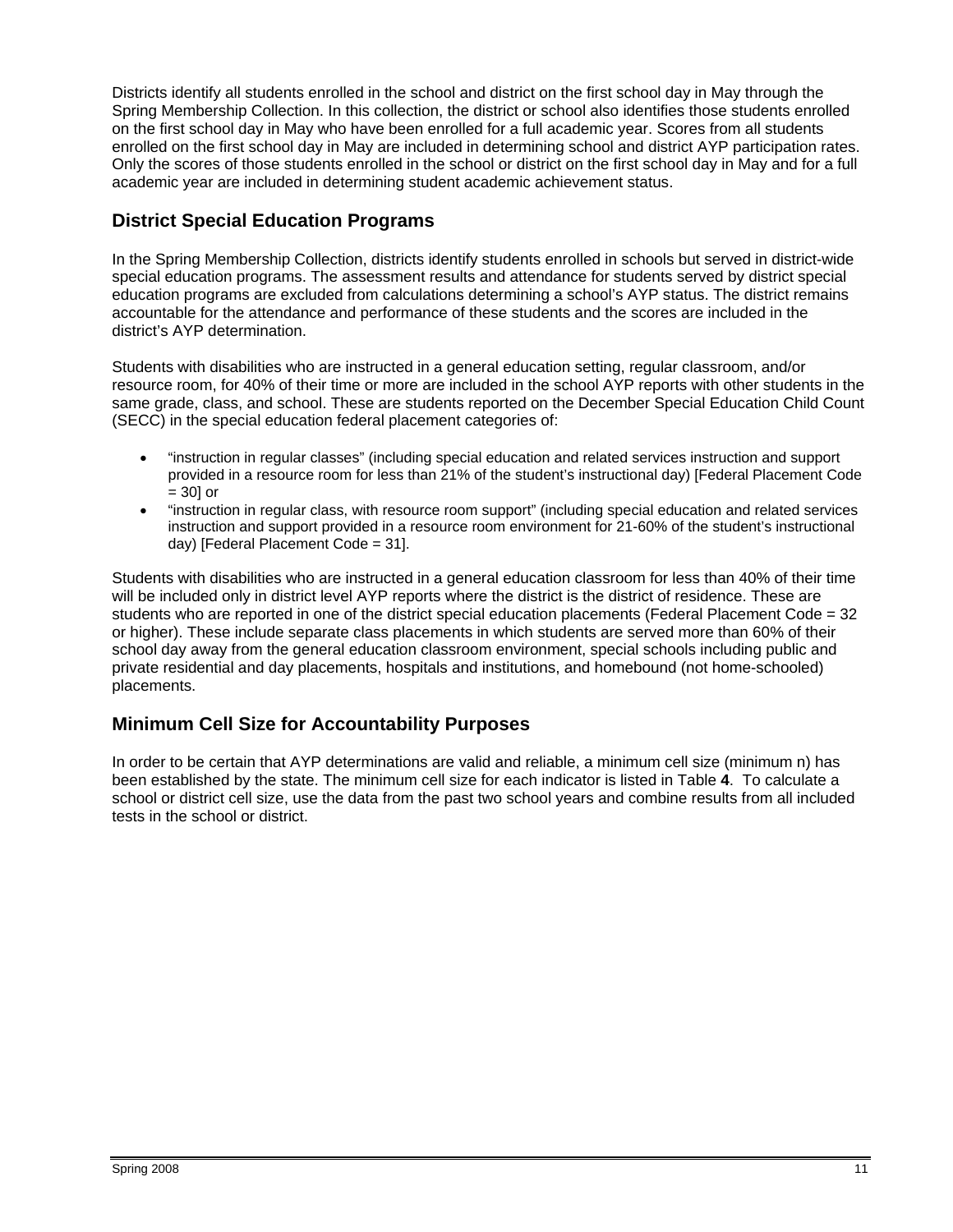| <b>AYP Decision</b>                                            | Minimum Cell Size (Minimum n) Required                                                                                                                                                                                       |
|----------------------------------------------------------------|------------------------------------------------------------------------------------------------------------------------------------------------------------------------------------------------------------------------------|
| Participation: English/language arts and mathematics           | 40 expected tests from benchmark grades $=$ All required<br>tests for all benchmark grades combined for the two most<br>recent years combined                                                                                |
| Academic Achievement: English language arts and<br>mathematics | 42 tests from benchmark grades $=$ All tests for all<br>benchmark grades combined for the two most recent years<br>combined                                                                                                  |
|                                                                | Or                                                                                                                                                                                                                           |
|                                                                | 21 tests from benchmark grades = All tests for all<br>benchmark grades combined for the most recent test data<br>(See policy change listed in "Are there any changes in<br>determining AYP for 2007-08?" section on page 2.) |
| Attendance                                                     | 84 students enrolled on the first school day in May in<br>grades $1 - 12$ during the two most recent years combined                                                                                                          |
| Graduation                                                     | 84 students enrolled on the first school day in May in<br>grades $9 - 12$ during the two most recent years combined                                                                                                          |

## **Table 4 Minimum Cell Sizes for Inclusion in Accountability**

For schools and districts that do not meet the minimum n of 42 tests in each content area in the two most current years, ODE will "look back" and include assessment results from the two years prior to the two most current years. After the release of preliminary AYP designations in August, the Department will work with very small schools and districts for which there are insufficient data to produce a final AYP designation. It will be necessary to identify additional assessment results from tests that are aligned with Oregon's academic standards in English/language arts and mathematics, as well as other data, to calculate a valid AYP designation. Districts are required to also submit additional data for schools that do not enroll students at grades in which Oregon Statewide Assessments are administered.

In the case of very small schools and districts in which four years of data for grades 9 -12 does not produce a minimum cell size of 84 students for the graduation indicator attendance data will be used and the attendance indicator will replace the graduation indicator.

Please see section X. Special Situations for more information relating to small schools and districts.

# **VI. AYP Calculations and Determinations**

## **Statewide Targets for All Schools and Districts**

The school or district as a whole must meet each indicator target for the school or district to be designated as meeting AYP, except as noted. In each subject, a total of 42 test scores from the two most recent years combined is required to make the determination of AYP. Schools and districts with fewer than 42 test scores or fewer than a total of 84 students enrolled during the two most recent years combined will require additional data in order to determine their AYP designations. Table 6 presents a summary of all of the indicators used to determine a school or district's AYP status.

## **Participation**

For any school or subgroup within a school to be designated as meeting AYP, the school participation in statewide assessments must be 95% or greater. If the participation rate falls below the 95% level for the school as a whole or for any subgroup the school is designated as not meeting AYP. Districts, schools, and disaggregated groups may meet the participation target if the participation rate in either the most current year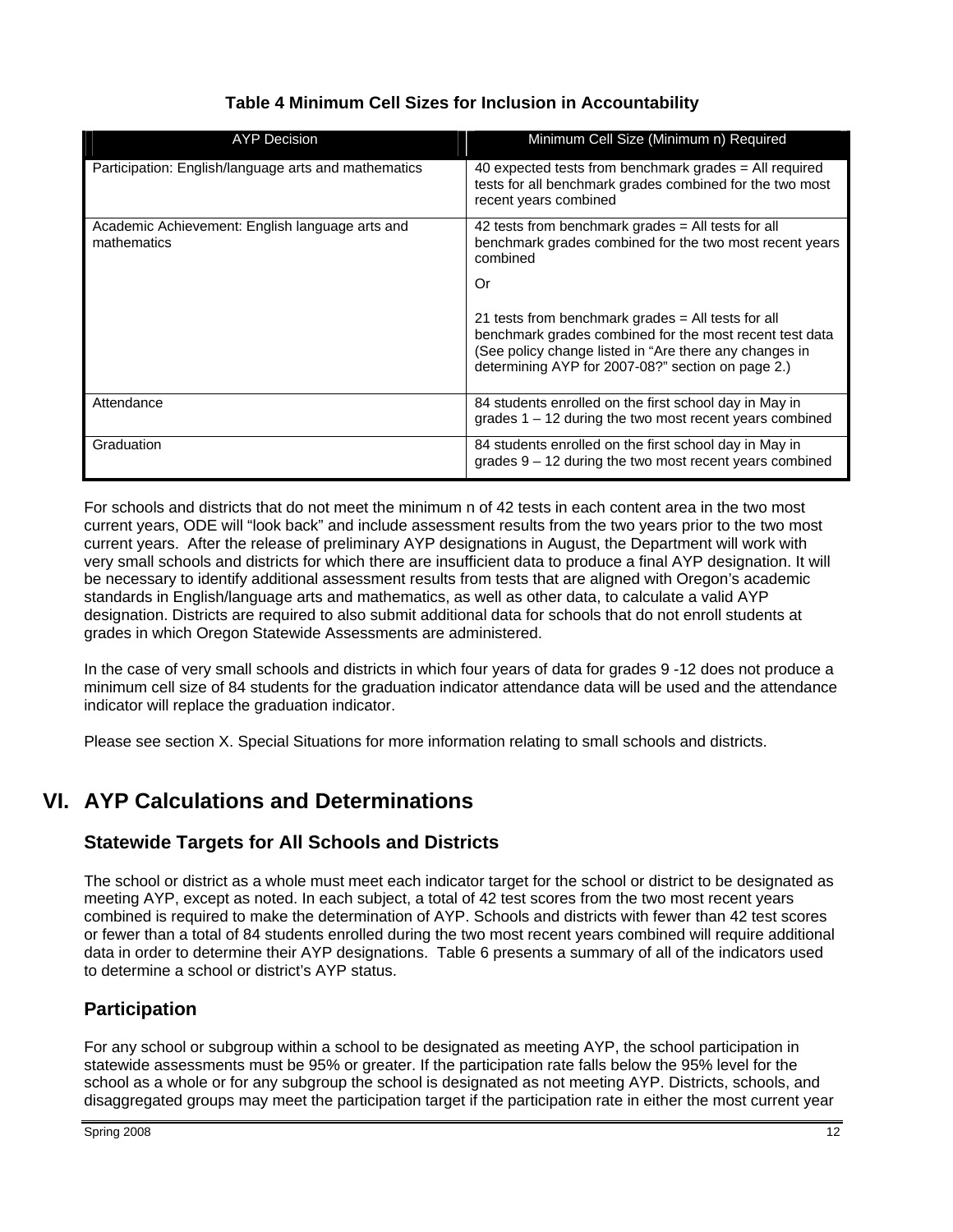exceeds the state target or if the combined (current year and prior year) participation rate exceeds the state target. These same requirements apply when determining if a district or the state meet AYP.

#### **Academic Status Indicators**

To meet the requirements of the NCLB, Oregon set the statewide baseline for determining AYP as the percentage of students at the 20th percentile who were meeting or exceeding state standards. Data from the 2000-01 and 2001-02 statewide assessments were combined across grade levels and used to determine the baseline. For 2007-08 AYP determinations:

- The single English/language arts target for all schools in the state and also all subgroups is 60% of test scores meeting or exceeding standards. Statewide assessments in Reading Knowledge and Skills is used to measure the progress toward this goal.
- The single mathematics target for all schools in the state and also all subgroups is 59% of test scores meeting or exceeding standards. Statewide assessments in Math Knowledge and Skills is used to measure the progress toward this goal.

With the establishment of the goal that all students nationwide will meet or exceed academic standards in the 2013-14 academic year as measured by statewide assessments, each state was required by federal law to set annual targets for the percentage of students meeting or exceeding state academic performance standards. The targets are required to increase over time and at equal intervals, but not necessarily to increase annually. The annual academic targets for all Oregon schools are listed in Table **5** by content area and school year.

| School Year | English/<br>Language Arts | <b>Mathematics</b> | School Year | English/<br>Language Arts | <b>Mathematics</b> |
|-------------|---------------------------|--------------------|-------------|---------------------------|--------------------|
| 2002-03     | 40%                       | 39%                | 2008-09     | 60%                       | 59%                |
| 2003-04     | 40%                       | 39%                | 2009-10     | 60%                       | 59%                |
| 2004-05     | 50%                       | 49%                | 2010-11     | 70%                       | 70%                |
| 2005-06     | 50%                       | 49%                | 2011-12     | 80%                       | 80%                |
| 2006-07     | 50%                       | 49%                | 2012-13     | 90%                       | 90%                |
| 2007-08     | 60%                       | 59%                | 2013-14     | 100%                      | 100%               |

## **Table 5 Academic Performance Targets**

## **Statewide Academic Status Targets for All Schools**

The school or district and all subgroups must have the target percentage of students meeting or exceeding the standards to be designated as meeting AYP. The same requirements apply to the district and the state.

## **Academic Growth: Safe Harbor**

Schools and districts that do not meet the academic status targets may qualify as meeting AYP under another provision of the NCLB law called safe harbor. Using safe harbor, a school or district or any subgroup that reduces its percentage of student test scores not meeting the standards by 10% or more, from the prior year to the current year, will be designated as meeting AYP, as long as the school, district, or subgroup also meets the target for the other academic indicator of graduation or attendance and the participation target.

## **Other Academic Indicators: Attendance and Graduation**

States are required to establish targets for the other academic indicators used to determine whether a school has met adequate yearly progress. NCLB requires states to include graduation in determining AYP for high schools. This is also the other academic indicator used to determine district AYP. Oregon selected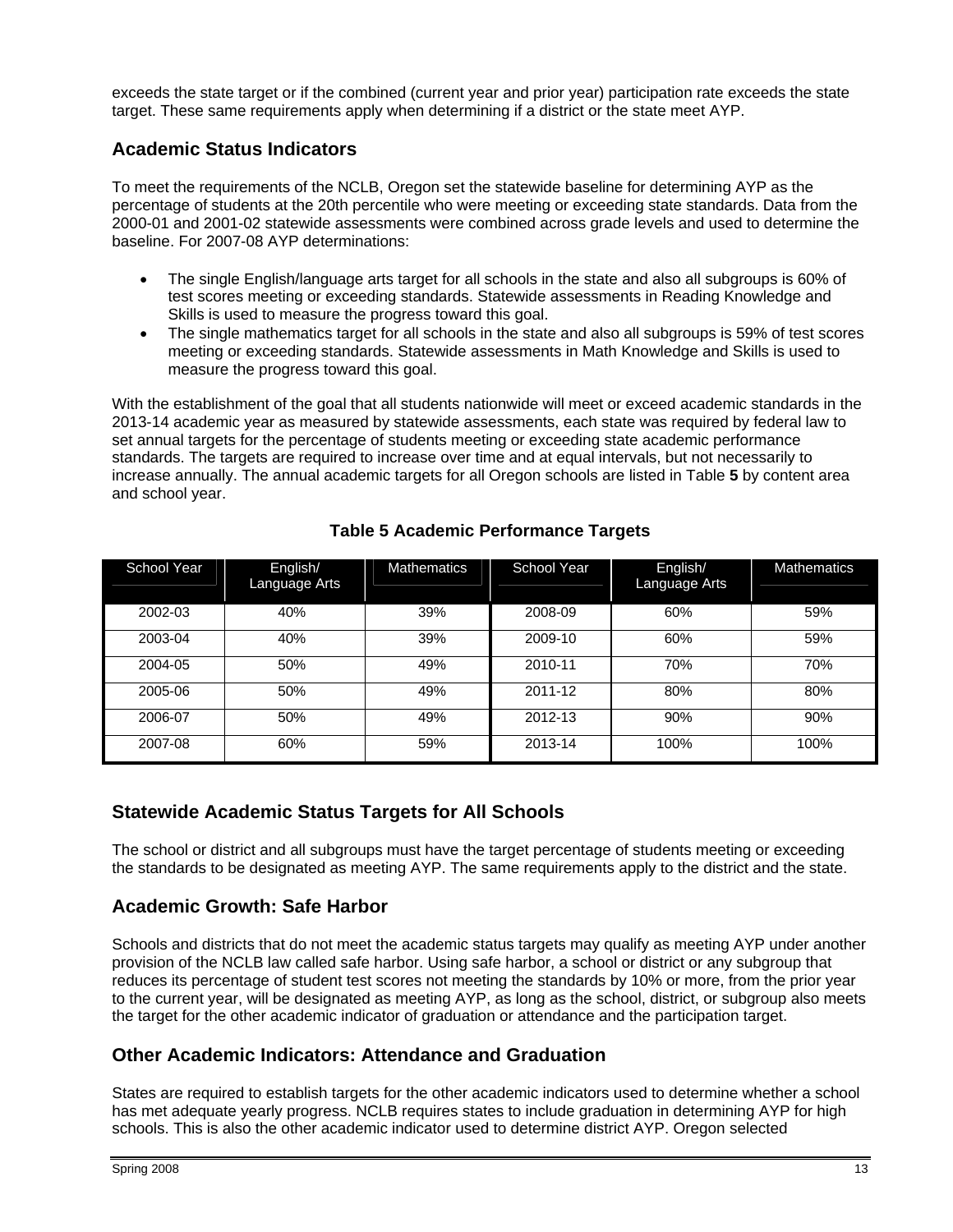attendance as the other required indicator for elementary and middle schools. Under NCLB, states are not required to increase the targets for the other indicators over time. In the future, Oregon will review statewide attendance and graduation rates and may adjust the targets for these other academic indicators.

- Attendance for elementary and middle schools: The attendance target is set at 92.0%. This target is equivalent to a student behavior rating of satisfactory on the current school and district report cards.
- Schools with grade 12: The graduation target is set at 68.1%. This is Oregon's historical statewide average of the percentage of 9th grade students receiving regular diplomas within four years.

Note that graduation data are from 2005-2006 and 2006-2007. Data for 2007-2008 are not available until March 2009.

| Indicator                                                                                                                                                           | <b>NCLB</b><br>Requirement                                                                               | Oregon Target and Definition                                                                                                                                                                                                                                                                                                                                                                                                                                                                                              | Data Source                                                                                                                                     |
|---------------------------------------------------------------------------------------------------------------------------------------------------------------------|----------------------------------------------------------------------------------------------------------|---------------------------------------------------------------------------------------------------------------------------------------------------------------------------------------------------------------------------------------------------------------------------------------------------------------------------------------------------------------------------------------------------------------------------------------------------------------------------------------------------------------------------|-------------------------------------------------------------------------------------------------------------------------------------------------|
| Participation in<br>statewide<br>assessments                                                                                                                        | 95%                                                                                                      | 95% of all students in school, district, or state.<br>Number of valid test scores from all students<br>enrolled in the school on the first school day in May<br>divided by the expected number of tests from<br>students enrolled on the first school day in May<br>minus the number of students without test scores<br>that were not enrolled during the testing window(s)<br>for the assessment minus the number of records<br>from students with administration code of 6 (Home<br>Schooled/Foreign Exchange students) | Spring Membership<br>Collection and OAKS<br>results for 2007-2008<br>and 2006-2007                                                              |
| <b>Academic Status</b>                                                                                                                                              | Baseline:<br>2000-2001 + 2001-<br>2002 performance<br>of students at the<br>20th percentile<br>statewide | ELA 60% = Reading OAKS<br>Math $59\%$ = Math OAKS<br>Number of test scores that meet or exceed state<br>standards divided by number of test scores from<br>students enrolled for a full academic year on the first<br>school day in May                                                                                                                                                                                                                                                                                   | Spring Membership<br><b>Collection and OAKS</b><br>results for 2007-2008<br>and 2006-2007 from<br>students enrolled for a<br>full academic year |
| <b>Academic</b><br>Growth<br>(Required only if<br>Academic Status<br>target is not met.)                                                                            | Safe Harbor                                                                                              | From prior year to current year, reduce by 10% the<br>percentage of test scores not meeting standards.<br>The percentage of 2007-2008 test scores meeting<br>standards compared to the percentage of 2006-<br>2007 test scores meeting standards                                                                                                                                                                                                                                                                          | Spring Membership<br><b>Collection and OAKS</b><br>results for 2007-2008<br>and 2006-2007 from<br>students enrolled for a<br>full academic year |
| <b>Attendance for</b><br>elementary and<br>middle schools.<br>(Required for<br>subgroups only if<br><b>Academic Status</b><br>target is not met.)                   | Other Academic<br>Indicator                                                                              | 92.0% Equivalent to Satisfactory student behavior<br>rating on Oregon School and District Report Cards.<br>Total days students in grades 1-12 are present<br>divided by total days present plus total days absent                                                                                                                                                                                                                                                                                                         | Annual ADM<br>collections for 2006-<br>2007 and 2007-2008                                                                                       |
| <b>Graduation Rate</b><br>for schools with<br>grade 12 and for<br>districts.<br>(Required for<br>subgroups only if<br><b>Academic Status</b><br>target is not met.) | Other Academic<br>Indicator                                                                              | 68.1% Equivalent to percentage of Oregon 9th<br>grade students who receive a regular diploma within<br>4 years.<br>Number of students graduating with a regular<br>diploma divided by number of students graduating<br>with a regular diploma plus number of dropouts in<br>grades $9 - 12$<br>* Data for 2007-08 are not available for determining AYP for this indicator.                                                                                                                                               | Early Leavers and<br><b>High School</b><br>Completers surveys<br>for 2005-2006 and<br>2006-2007*                                                |

## **Table 6 AYP Designation Indicators and Targets**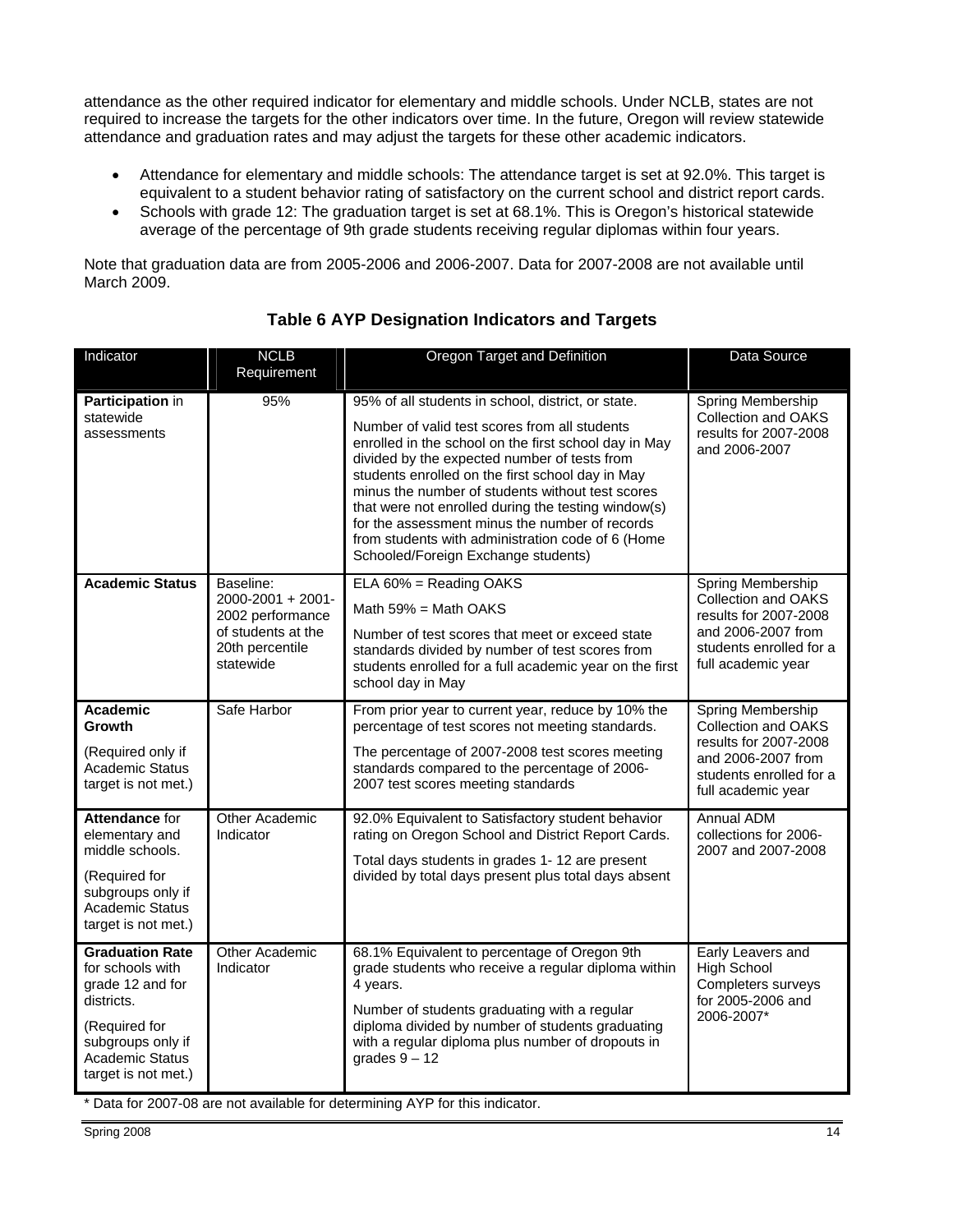## **How AYP is Determined for Schools, Districts, or the State**

If the school as a whole (the group "all students") meets

- the participation requirement,
- the yearly academic achievement targets in English/language arts and mathematics, and
- the target for other academic indicator of attendance (for schools without grade 12) or graduation rate (for schools with grade 12)

#### **AND**

All subgroups of students meeting the minimum cell sizes meet the participation and yearly academic achievement targets in English/language arts and mathematics, the school is designated as meeting AYP.

If the school as a whole, or any subgroup of students, does not meet any one of the targets for any one indicator, the school is designated as not meeting AYP, unless the school or subgroup makes "safe harbor" as described below. These same requirements apply when determining if a district or the state met AYP.

#### **Participation Requirement**

A student is expected to participate in all required state tests that assess the content areas in which the student received instruction paid for by public funds. This includes registered home schooled students, privately schooled students, tuitioned students, and any other students who are exempted from compulsory school attendance and who are attending public schools or programs part time including students receiving tutoring or small group instruction if the student's education is paid for by public funds and the student received instruction provided by the district in the state content standards during the 2007-2008 school year.

For any school or subgroup within a school to be designated as meeting AYP, the school participation in statewide assessments must be 95% or greater. If the participation rate falls below the 95% level for the school as a whole or for any subgroup, the school is designated as not meeting AYP. These same requirements apply when determining if a district or the state meet AYP.

The AYP participation denominator is based on students enrolled on the first school day in May as identified in the Spring Membership Collection. A participation record is generated for each required test at the grade at which the student is enrolled and filled with the highest test score for the student. Records with an administration code of 6 (home schooled/foreign exchange student) are removed from the participation denominator. Any record without a valid test score that the district identifies in Student Staging as from a student enrolled on the first school day in May who was not enrolled during the testing window(s) (administration code of 8) or had a medical emergency (administration code of 9) will also be removed from the participation denominator. The records for students identified in the Participation Collection as enrolled in district special education programs are removed from the school's participation denominator but retained for the district calculations.

Registered home schooled students, private school students, tuitioned students, and students attending public or private alternative programs who are not claimed by any district for ADM or did not receive instruction from the district in the state content standards during the 2007-08 school year are not required to be tested. Test scores or virtual records indicating non-participation from these students are excluded from district and school report card and AYP calculations by marking the student's answer sheet or test record in Student Staging with Administration Code 6. Any student may request to participate in state tests. The scores of registered home schooled, private school students, or tuitioned students for whom any district does not claim or receive ADM are excluded from a district's assessment, AYP, or report card calculations or reports when the student's answer sheet or test record in Student Staging is marked with Administration Code 6. (See **Table 7** below for a list of Test Administration codes indicating non-participation.)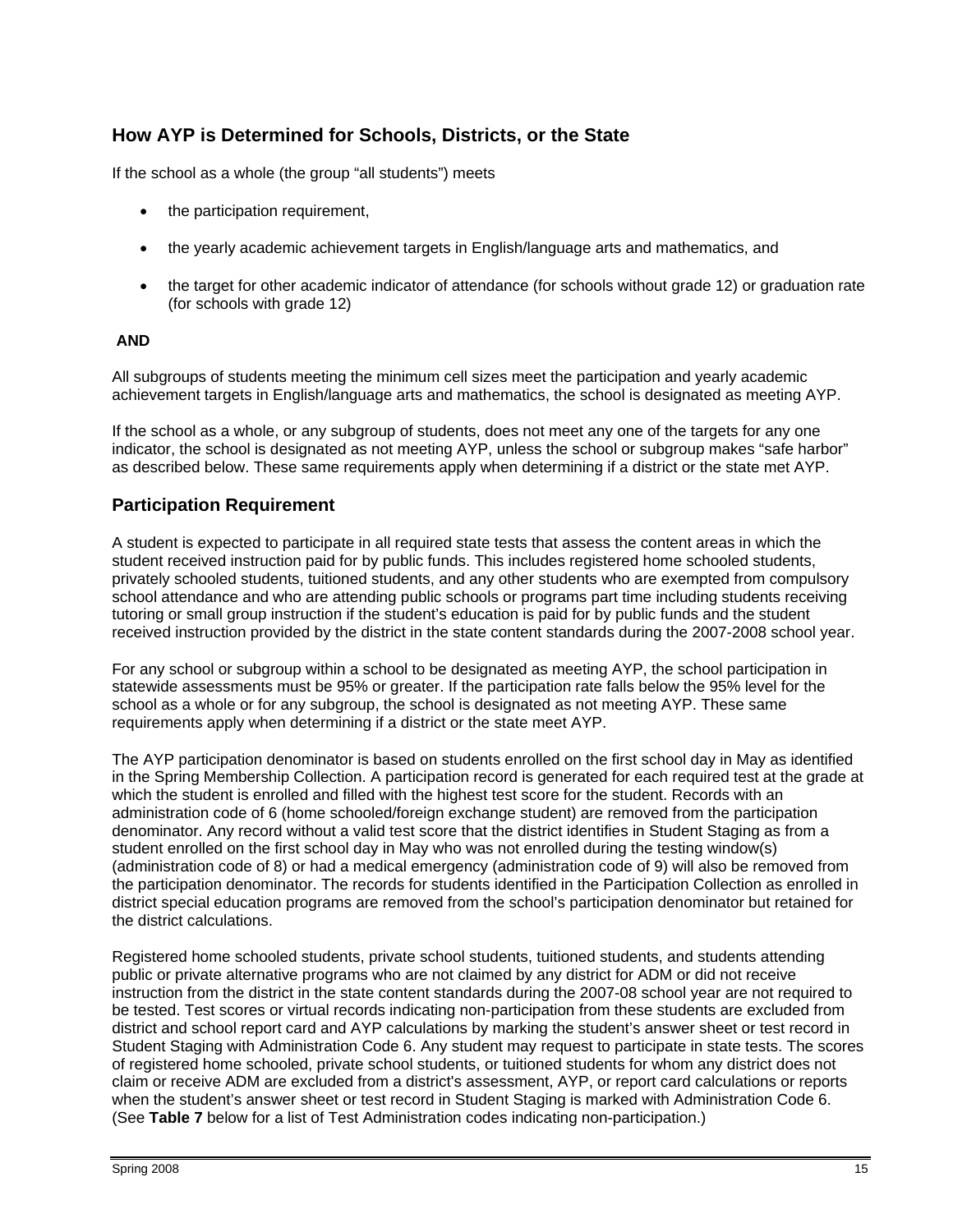| Administration<br>Code | Definition                                                                                                                                                                           | Participation<br>Indicator | Academic<br>Achievement<br>Indicator |
|------------------------|--------------------------------------------------------------------------------------------------------------------------------------------------------------------------------------|----------------------------|--------------------------------------|
|                        | Absent (for an extended period of time) or Student Refusal = A<br>student who is absent during the entire testing window and make-<br>up testing period.                             | Non-participant            | Not used                             |
| 3                      | Modified $-$ Language = A student who is non-literate in the<br>language of the test and participates in the assessment under<br>modified conditions.                                | Non-participant            | Not used                             |
| 5                      | Modified $-$ Disability = A student with a disability who participates<br>in the assessment under modified conditions.                                                               | Non-participant            | Not used                             |
| 6                      | Home Schooled Student/Foreign Exchange Student/Out-of-State                                                                                                                          | Not used                   | Not used                             |
| $\overline{7}$         | Parent Request $= A$ student whose parents request that the<br>student not participate in testing for religious or disability related<br>reasons.                                    | Non-participant            | Not used                             |
| 8                      | Not Enrolled During Test Window = A student without a valid test<br>score that was enrolled on the first school day in May but not<br>during the school's testing window.            | Not used                   | Not used                             |
| 9                      | Medical Emergency = A student who cannot take the State<br>assessment during the entire testing window, including the make-<br>up dates, because of a significant medical emergency. | Not used                   | Not used                             |

## **Table 7 Non-Participants Identified by Test Administration Codes**

## **Valid Test Scores**

Students who attempt but do not complete enough test items to yield a valid score (as described in *Inclusion Rules for Accountability Reports 2007-08*) will not be counted as participating. Among those not included as participants are those who initiate a test but complete fewer than 5 questions on a TESA examination or fewer than 10 questions on a paper and pencil examination. Students with incomplete extended assessments are also counted as non-participants. Students in any of these three conditions are not included in performance calculations. See **Table 15** for technical business rules of how to determine valid tests.

LEP students during their first year of enrollment in U.S. schools may, but are not required to, participate in the state's language arts assessments. These students are required to participate in the state's mathematics and science assessments. Those LEP students in their first year of enrollment in U.S. schools (enrolling after the first school day in May, 2007) who take an English Language Proficiency Assessment will be counted as participating in the reading and writing assessments. Additional technical details can be found on **Table 13** related to identifying LEP students who are in their first year.

## **Margin of Error**

In applying the principle that decisions designating AYP are valid and reliable, Oregon is among a number of states that include margin of error in determining whether a school met the annual targets. Other states have chosen not to use margin of error in their AYP calculations, instead increasing the minimum cell size necessary to make decisions about AYP. While either approach is statistically acceptable, the many small schools in Oregon make increasing the minimum cell size difficult as it would eliminate small subgroups of students in schools from AYP calculations and thereby eliminate these subgroups from school and district accountability. Using margin of error ensures that the final decision about whether a school or subgroup of students did not meet the academic status targets is statistically accurate with 99% confidence.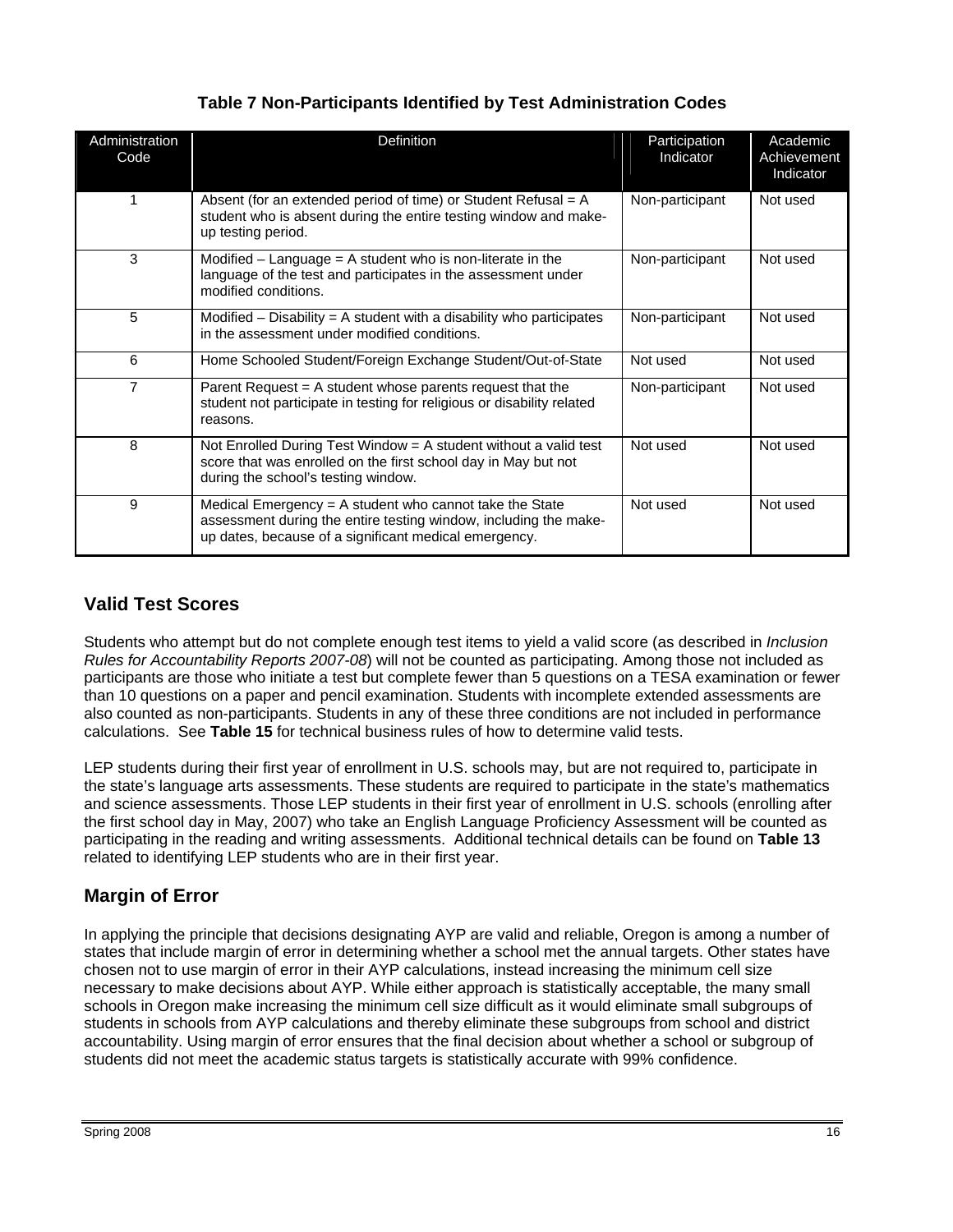Given that the school and each subgroup of students returning 42 or more tests over two years must meet the state targets in both English/language arts and mathematics, a school may have to reach as many as 20 or more academic targets in order to be designated as meeting AYP. It is critical that each of these decisions be as reliable as possible. If a school or group of students in a school does not score within the margin of error of the target for the given size of the group, it is only then determined to not meet the achievement status target. For reporting purposes, the margin of error is added to the achievement status of the school or subgroup. If the "adjusted status" exceeds the state target, the school or subgroup is designated as meeting the achievement status target.

The margin of error is large for groups that barely surpass the minimum 42 tests required to determine AYP, and the margin of error is smaller as the number of tests increases. **Table 8** present examples of margins of error based on various numbers of tests returned.

| Number of Tests (n) | Margin of Error* | Number of Tests (n) | Margin of Error* |
|---------------------|------------------|---------------------|------------------|
| 42                  | 24.91            | 500                 | 7.22             |
| 100                 | 16.14            | 600                 | 6.59             |
| 200                 | 11.41            | 700                 | 6.10             |
| 300                 | 9.32             | 800                 | 5.71             |
| 400                 | 8.07             | 900                 | 5.38             |

#### **Table 8 Margins of Error for Selected Numbers of Tests**

 $^*$  The margins of error used are calculated as  $233 * \sqrt{\binom{\mathbf{n}}{2}}$  $233* \frac{0.24}{1}$ .

## **Academic Status Requirement**

For any school or subgroup within a school to be designated as meeting AYP, the percentage of assessments in each content area meeting state standards plus the margin of error must exceed the state's academic target. Schools and districts can meet AYP based on the current year alone or an average of two years. Specifically:

- ODE will calculate AYP for the overall school/district for each subgroup first based on an average of two years of data when there are a sufficient number of tests. If two years of data does not provide a sufficient number of tests for the overall school/district, ODE will use up to four years of data.
- In addition, if an overall school/district or subgroup is determined to have in the current year a minimum of 21 scores, and does not meet AYP via the 2 or 4 year average years, ODE will calculate AYP based on the most recent year of test data. However, in these circumstances, ODE will use the margin of error established for the two years of data to ensure that the rigor of AYP determinations is not reduced.

Only the scores from students enrolled for a full academic year in the school or district on the first school day in May are included when calculating academic status. If the school as a whole or any subgroup does not meet the academic target in either area, the school is designated as not meeting AYP.

Students are offered multiple attempts at a single test in English/language arts and mathematics during the school year. For students enrolled in grades 3-8 with multiple scores for a single test during a school year, the highest score will be credited to the school and district where the student was enrolled on the first school day in May, even if the score was earned in another school and district.

For students enrolled at grade 10 with multiple scores for a test during the school year, with scores that meet the standard on tests administered during the prior school year, or with scores that meet the standard on a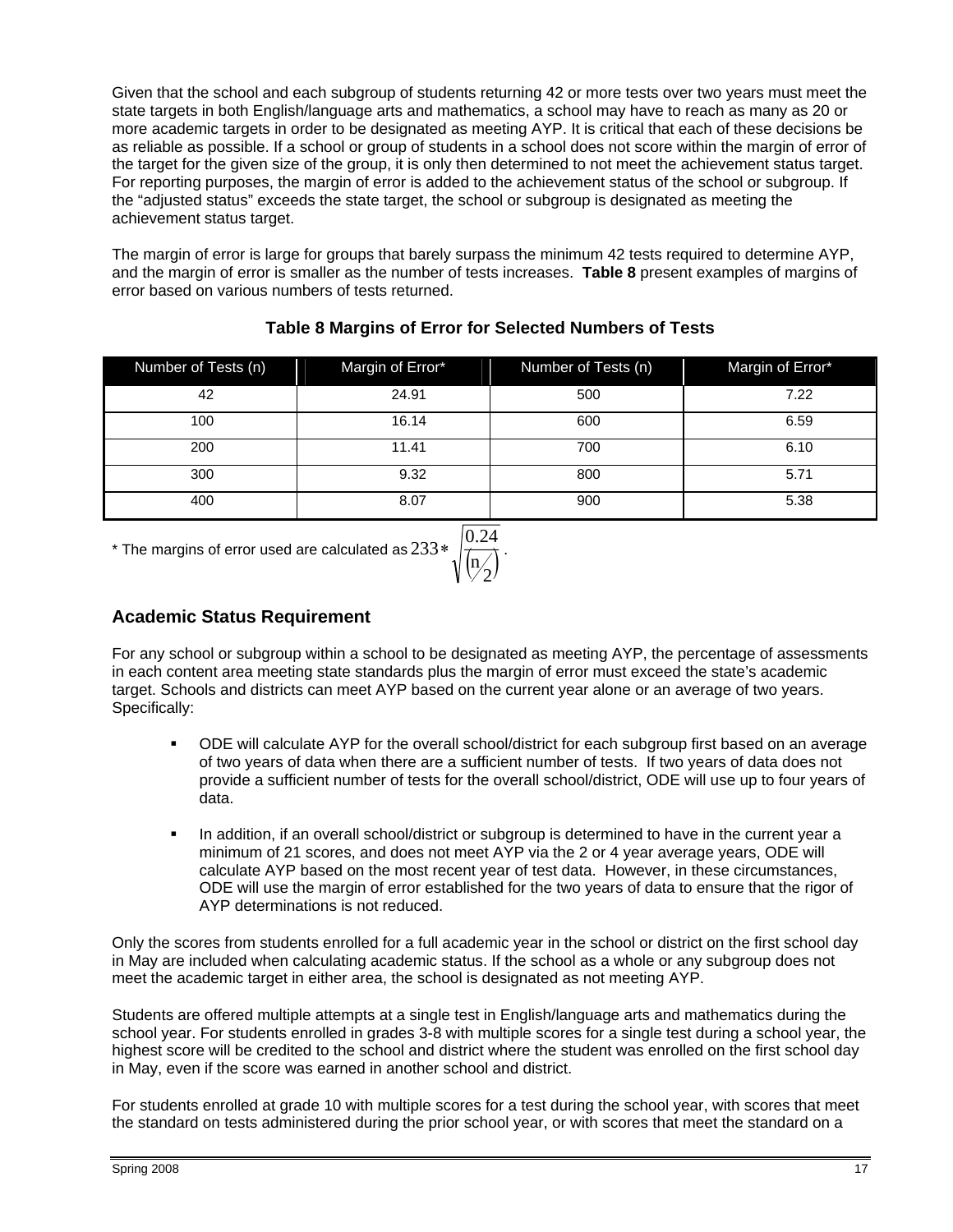High School Level test taken as an 8th grader two years prior to the current school year, the highest score will be credited to the school and district where the student was enrolled on the first school day in May, even if the score was earned in another school and district.

Extended assessment results meeting the alternative achievement standards can represent no more than 1% of the tests meeting the standard at the district level under Title I final regulations section 200.13 as amended December 9, 2003. Any proficient scores above the 1% cap must be reclassified as non-proficient once the 1% cap is exceeded by a district. To accommodate small populations, reclassification of proficient test scores as non-proficient will not occur unless the number of test scores in the district meeting the alternative assessment standards exceeds four.

Assessment results of LEP students during their first year of enrollment in U.S. schools (enrolling after May 1, 2007) are not included in calculating academic status of a school or district.

Assessments offered by the state in a student's native language are considered standard administration, and eligible student scores meeting the performance standard count as meeting standard in AYP calculations. Eligible students, as defined in NCLB Section  $1111(b)(3)(C)(ix-x)$  are students who 1) have been educated in the United States for three or fewer consecutive years and 2) have not yet reached a sufficient level of English language proficiency such that being tested in English would produce a valid and reliable score. After three years, a district may determine on a case-by-case basis whether a student has reached a level of English language proficiency sufficient to yield valid and reliable information on what the student knows and can do on the English or English/native language side-by-side version of the assessment. If district staff determines that an English only or side-by-side test will not return valid results, the student may continue to respond in his/her native language for up to an additional two years. For 2007-08, only Reading in Spanish is offered as a native language assessment included in AYP calculations:

These same criteria apply when determining if a district or the state meet AYP.

#### **Academic Growth: Safe Harbor**

Schools and districts identified as not meeting the academic status target may qualify as meeting AYP under another provision of the NCLB law called safe harbor. Using safe harbor, a school or district or any subgroup that reduces its percentage of tests not meeting the standards by 10% or more from the prior year to the current year will be designated as meeting AYP, as long as the school, district, or subgroup also meets the target for the other academic indicator of graduation or attendance.

Safe harbor requires the following improvement:

- In English/language arts and mathematics, from the previous year to the current year, the percentage of test scores not meeting state academic performance standards must decrease by 10% or more from the previous year AND
- For attendance or graduation rates, the percentage is at or above the target for the two most recent years combined OR for the most current year only.

These same requirements apply when determining if a district or the state met AYP.

## **Other Academic Indicator Requirement: Attendance or Graduation**

To meet the target requirement for the other indicator, the attendance or graduation rate for the school as a whole or the district as a whole must be at or above the target percentage as a two-year average or at or above the target percentage in the most current year.

- For elementary and middle schools, at or above 92% attendance
- For high schools and schools with grade 12, at or above 68.1% for graduation

Both of these indicators may be met by the two-year weighted average or the rate for the most current year.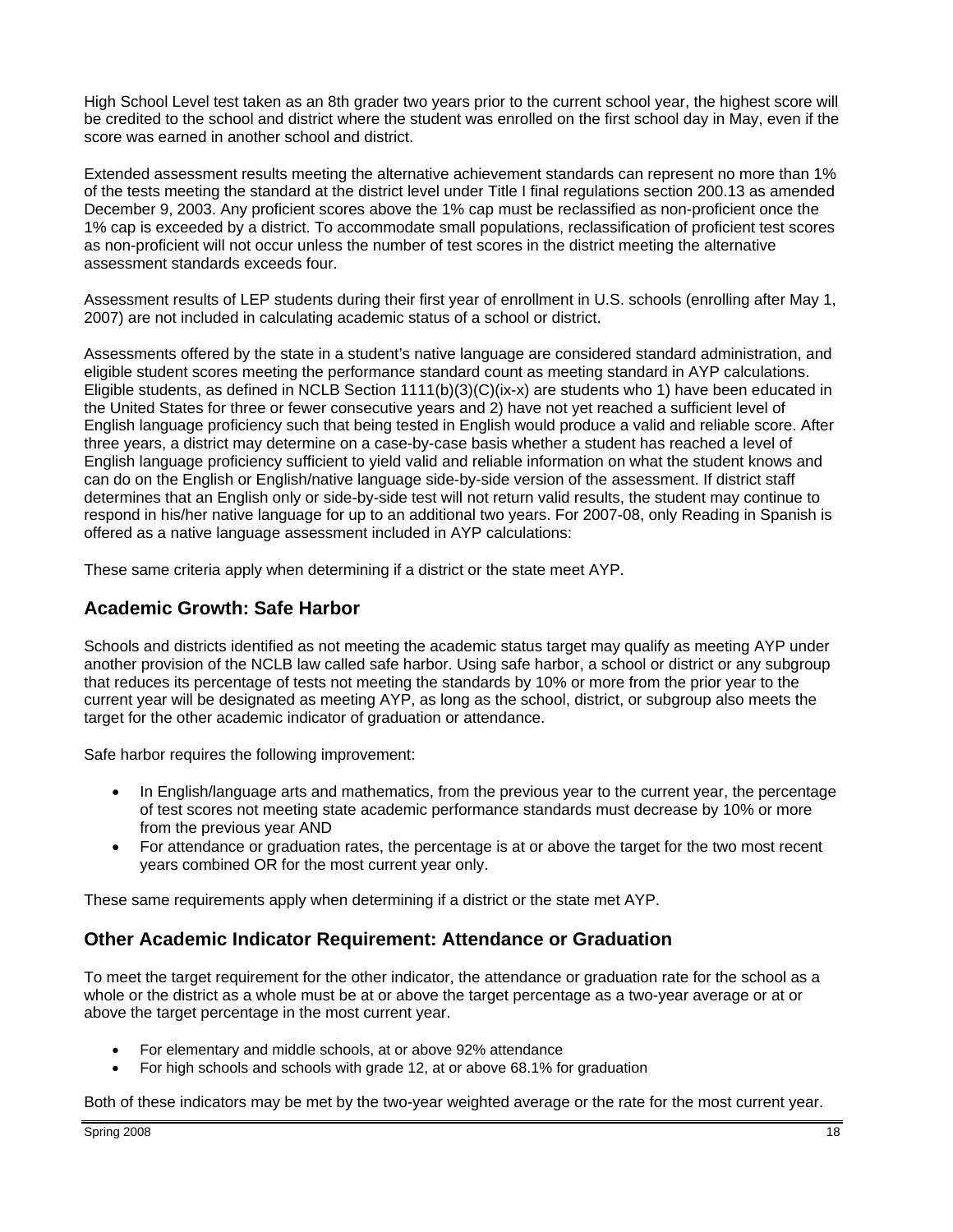## **Calculation Rules**

The general rule for calculations and displays is to display calculated percentages one decimal place beyond the number of decimal places in the target. This provides for clear determination of whether a group met or did not meet a specific target.

#### **Assessment Data**

Percentages are calculated from whole numbers and are not rounded during subsequent calculations or prior to comparisons with targets. Participation rates are rounded and displayed to the nearest whole number. Final academic performance decimals and percentages are rounded and displayed to two decimal places in reports. Academic targets are expressed as whole numbers, except the growth target, which varies by school and subgroup, is expressed to two decimal places.

#### **Attendance and Graduation Data**

The calculation of attendance rates and graduation rates (including combined rates) is rounded and displayed to one decimal place and compared to the respective targets, which are expressed to one decimal place.

# **VII. Preliminary AYP Designations and Additional Data**

In order to comply with NCLB requirements, the public release of preliminary designation of AYP for the 2007- 2008 school year is scheduled for August 4, 2008. Districts may request a review of the preliminary determination for the district or any of its schools by providing additional data as outlined in the law. For the AYP designation for the 2007-08 school year, schools and districts will provide this information during the review period August 4-August 21, 2008.

#### **Preliminary AYP Preview**

Prior to the official release of Preliminary AYP data and designations, there will be a three-day period when schools and districts will be given a courtesy preview of their preliminary AYP data and designations. During this short preview period, corrections to data will only be made if there is an error on the part of the Department. Requests to suppress public release of a school or district AYP information will not be considered.

#### **Title I Targeted Assistance Programs**

Under NCLB, districts may choose to evaluate only the progress of students served in Title I-A Targeted Assistance programs to determine if a school met AYP. In the case of Title I schools operating Targeted Assistance programs, schools may elect to include only students served by those programs, unless such review determines that by applying the targeted assistance rule, the school or subgroup is removed from the statewide accountability system due to lack of minimum cell size or other exclusions.

During the review period after preliminary AYP designations, districts may request recalculation of AYP based on tests from students served by a targeted assistance program for any categories in which the school did not make AYP in the preliminary designation. Recalculations will only be made for a category in which the minimum cell size (minimum n) is maintained. Students served by Title I-A Targeted Assistance Programs are identified using the Title I flag in the Spring Membership Collection.

#### **Schools with Insufficient Data**

During the August 4-21 review period, the Department will work with schools and districts for which there are insufficient data to produce a final AYP designation. It will be necessary to identify additional assessment results from tests that are aligned with Oregon's academic standards in English/language arts and mathematics, as well as other data, to calculate a valid AYP designation. Districts may also submit additional data for schools that do not enroll students at grades in which Oregon Statewide Assessments are administered. Please see section X. Special Situations for more information.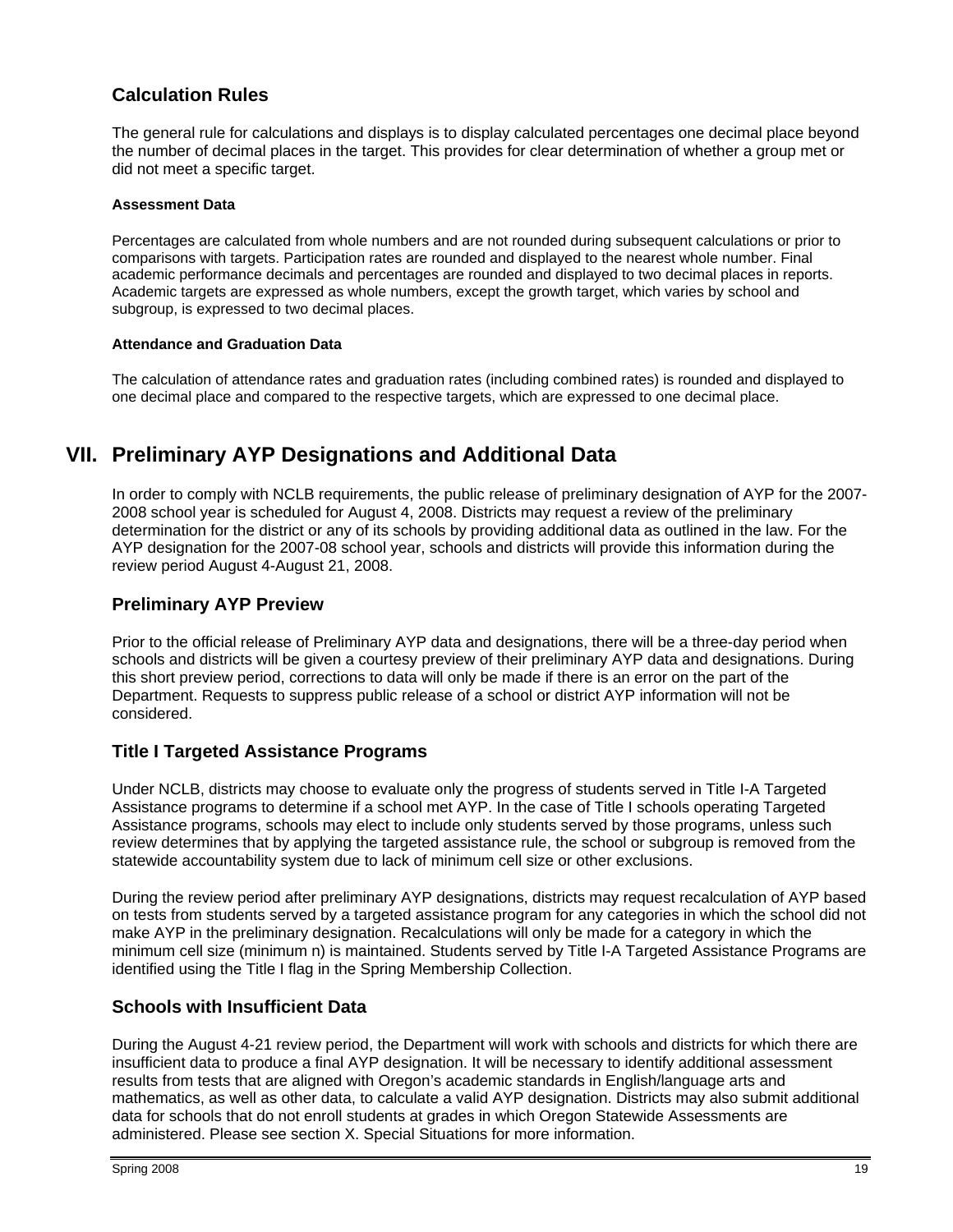#### **Compliance with the 1% Cap on Alternative Assessments**

Prior to August 25, the Department will work with districts to come into compliance with Title I regulations related to inclusion of assessments of the alternate achievement standards in the determination of AYP (34 CFR 200.13). According to these regulations, the state must count as non-proficient the number of scores that meet the state's alternate assessment standards in excess of 1.0% of all student tests used to determine AYP. Students may meet the alternate achievement standards on extended assessments.

#### **Reviewing Demographic Information**

Prior to August 25, the Oregon Department of Education provides districts with the opportunity to correct student demographic data and supply missing demographic data or test administration codes. Through Student Staging, districts have the opportunity to review and make corrections affecting the 2007-08 assessment results. During the review period, districts will also have access to student level collections for corrections.

Districts will not have the opportunity to correct assessment, enrollment, graduation, and attendance data used in the 2007-08 AYP determinations. This data was reported and validated by schools and districts in prior years. A district must file a substantive appeal no later than August 21, 2008 with the Department of Education if it believes a preliminary AYP designation for a school or district in 2007-08 is inaccurate due to uncorrected errors.

## **VIII. Final AYP Designation**

After processing requests for review, and, where appropriate, re-determining of the percentage of students meeting AYP indicators, the Oregon Department of Education will notify schools and districts of final AYP designations by August 25th. Final AYP designations are also reported on school and district report cards issued on October 7, 2008.

## **AYP and Report Card Preview**

Prior to the official release of the school and district report cards, there will be a three-day period when schools and districts will be given a courtesy preview of their final AYP data and Report Cards. During this short preview period, corrections to data will only be made if there is an error on the part of the Department. New requests for data reviews will not be accepted during the preview period.

## **Release of the Report Card with AYP Designations**

School and District report cards with final AYP designations and data reflective of any changes during the review period will be released on October 7, 2008. It is the policy of the Oregon Department of Education that report cards will not be reissued following the official release day, unless the Department was in error. If a data error is discovered after the official release day, then data will be corrected only for inclusion on future report cards.

# **IX. Relationship of NCLB to Oregon's School and District Report Cards**

The AYP designations and ratings on the annual school and district report cards are based on data similar to that of NCLB designations but are calculated in different ways. A comparison of the similarities and differences between AYP and Report Card can be valuable in explaining the two systems. An abbreviated description of the similarities and differences is presented in **Table 11**.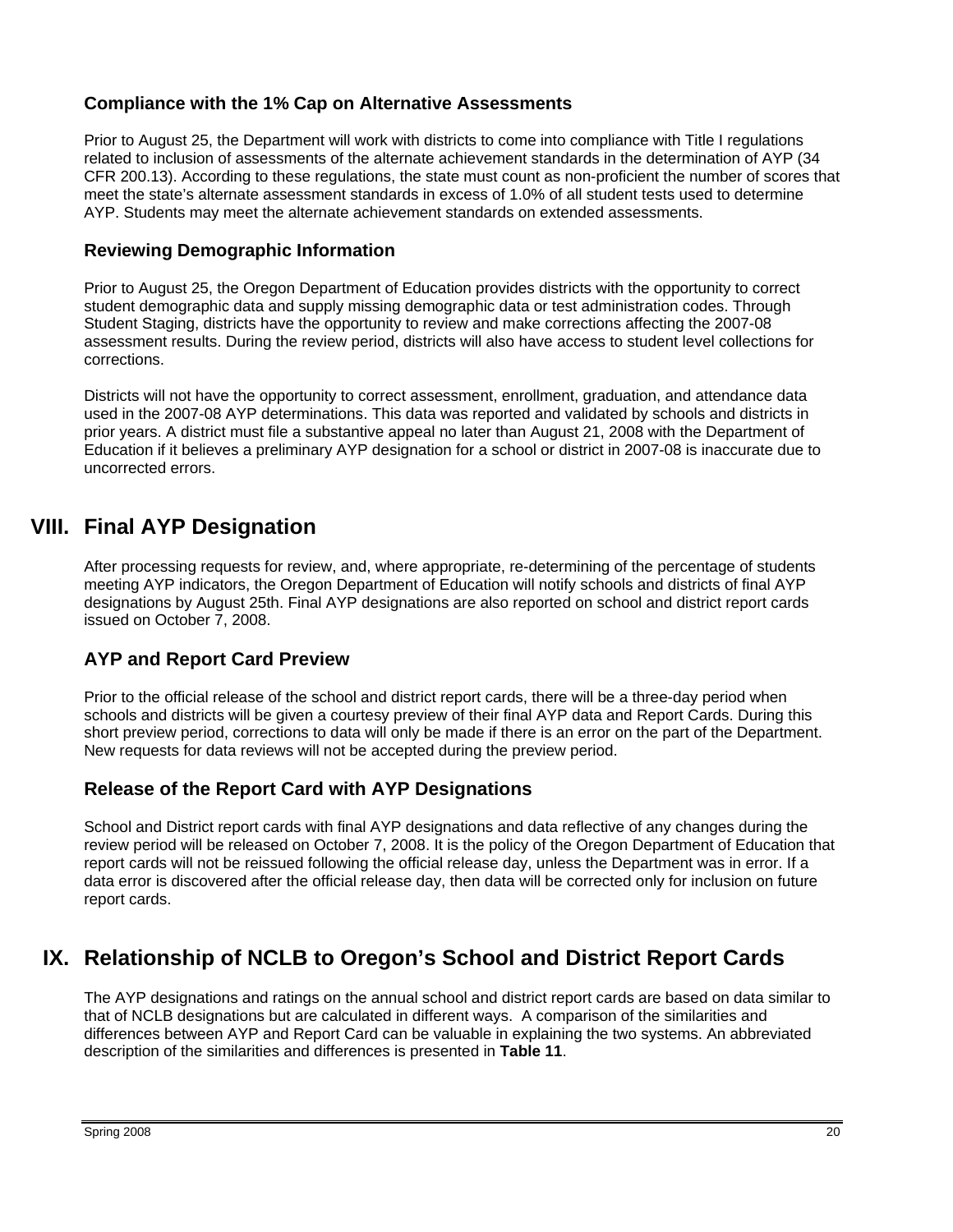## **NCLB AYP Designations**

AYP designations indicate whether students in the school as a whole and subgroups of students met the annual academic achievement targets established by the state, with the goal of all students demonstrating proficiency on statewide assessments by the 2013-2014 school year. The AYP determination is based on two years of data, and the ratings categories are either met AYP or did not meet AYP, as required under the No Child Left Behind Act. Only test results of students enrolled in the school or district on the first school day in May and for the full academic year are included in performance calculations.

## **Report Card Ratings**

Report Card ratings, on the other hand, reflect whether a school as a whole has achieved at a satisfactory level and has made significant improvement in student academic achievement during the past four years. Schools receive an overall rating and component ratings in student performance, student behavior, improvement, and school characteristics. Unlike the AYP designation which is based on the percentage of test scores meeting the state's academic standards, the report card ratings recognize the progress of schools in increasing the number of students exceeding state standards over time, as well as reducing the number of students farthest from meeting academic standards. The school report card ratings are based on a five-point scale ranging from exceptional to unacceptable and meet the requirements of Oregon law. Only test results of students taking a standard administration of a test at or above grade level are included in performance calculations.

## **Comparison of Ratings**

AYP designations and report card ratings provide schools, parents, and communities with different views of schools and districts based on similar data. For schools, districts, and the state to meet AYP, all students as a whole and all demographic subgroups must meet performance targets in each content area, participation requirements, and targets for attendance or graduation. If any one group misses a single target in any one category, this results in a designation of not meeting AYP. In contrast, the report card overall rating is based on performance and improvement over time in all categories by students in the school as a whole, and the ratings in each separate category are combined for an overall rating. The report card operates under a compensatory system while the AYP determination is based on a conjunctive system of AYP determinations. That is, on the report card schools and districts receive ratings with high scores in some areas compensating for low scores in other areas. With AYP, any missed target results in a does not meet determination regardless of how well the school or district is doing on other targets.

## **Reporting of AYP and Non-AYP Data**

NCLB requires states, districts, and schools to report a variety of data in report cards that are disseminated to parents and available to the general public. In addition to the data that are used to determine the AYP status of a school, district, or the state, additional information about the safety of schools, the quality of the staff, the availability of technology, and data on how well English Language Learners are acquiring proficiency in English is to be disseminated.

Because much of this data is already required by Oregon legislation for school report cards, or supplements data already reported on school and district report cards, the Department produces a consolidated report card meeting both state and federal timelines and requirements.

# **X. Special Situations**

## **Accountability for All Student Results**

Districts in Oregon provide students with a wide variety of educational settings to address the unique learning needs of individual students. Consistent with the guiding principle that all students and schools are included in the state's accountability system, Oregon's accountability system includes measurement of the achievement of all students from these diverse settings, as well as through diverse assessment options.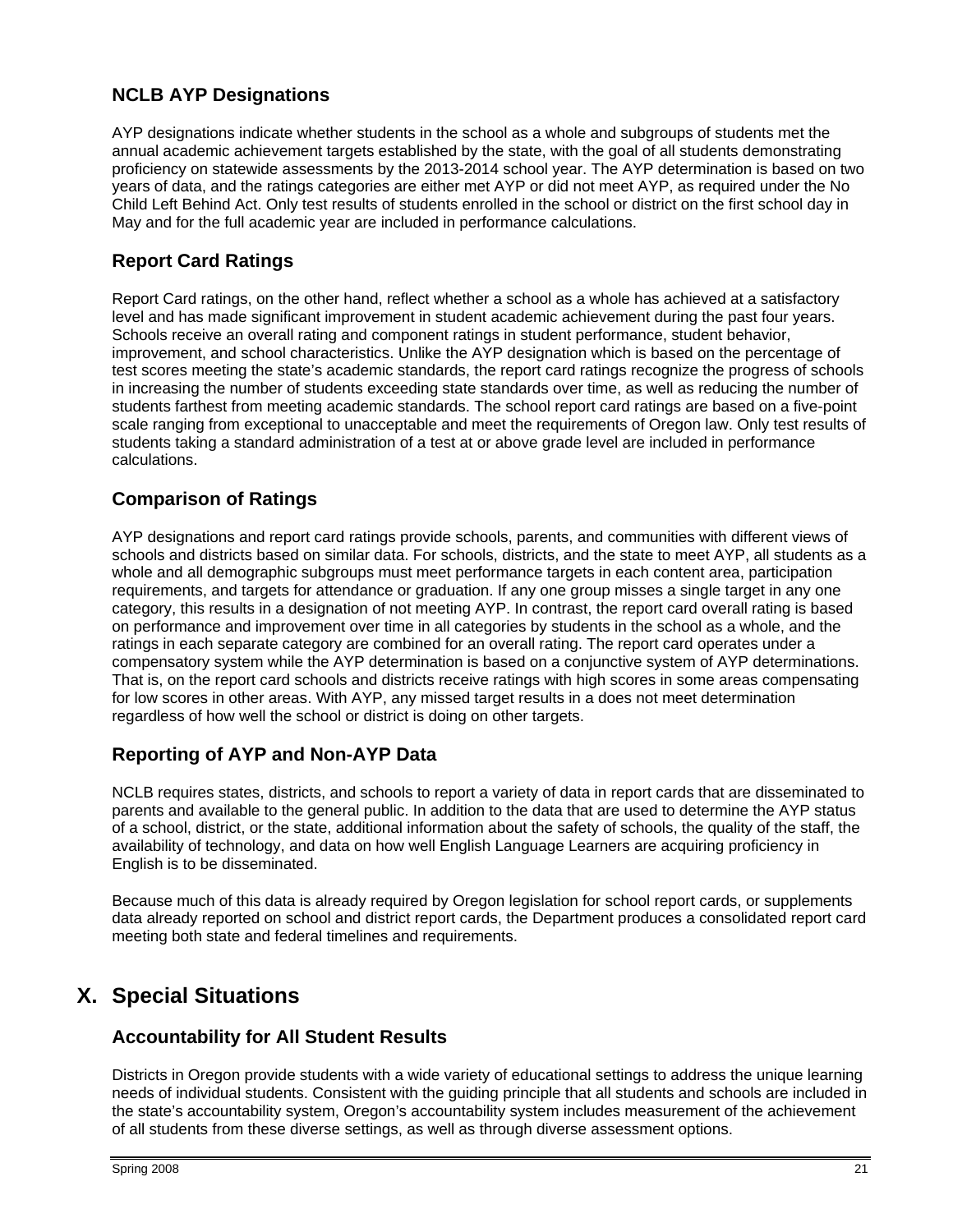All public schools that are open on the first school day in May, have resident students, and have operated for two or more years, including charter schools, alternative schools, state operated schools, and correction facilities in Oregon, receive AYP reports each year with AYP designations. An AYP report without an AYP designation will be issued to schools operating only in the current school year.

District-administered programs, as well as other public and private programs including Magnet/Special Programs, Special Education, and Career Technical Education Programs do not receive AYP reports based specifically on the students enrolled in their programs. Data generated by students enrolled in these programs is included in the resident school and/or district determination of AYP based on whether the school or the district initiated student placement in the program. The achievement of these students is also included in the determination of whether the state met AYP. The following link will provide more information about the definitions of schools and programs and how to distinguish between programs from schools: http://www.ode.state.or.us/pubs/instID/institutions-definitions-081506.pdf

Students enrolled in private schools, home schooled students, tuition students, first year foreign exchange students, and students in private alternative programs not receiving instruction in core academic areas assessed by the Oregon Statewide Assessments are not included in the determination of AYP.

## **AYP Reports for New Schools**

New schools will receive AYP ratings when they have operated for two years. High schools may have two years of assessment data (from 2006-2007 and 2007-2008) but only one year of graduation data (from 2006- 2007, the most current data available). If the school has not administered state assessments in the first two years of operation, AYP determinations will be made based on feeder patterns (see **Schools without Benchmark Grades** below) or on the results of local assessments aligned to state standards. Districts must provide data for any school that does not administer benchmark assessments for which there is no clear feeder pattern. Preliminary AYP designations will be issued in each of these cases, and the Oregon Department of Education will work with districts to ensure that final AYP determinations for these schools are valid based on the data supplied by the district.

Students enrolled in new or reconfigured schools will be included in the district's AYP determination during the first year of the schools' operation, but the school will not receive an AYP rating. Oregon Department of Education policy states that if the enrollment of a school changes by more than 40% due to boundary changes, consolidation of schools, or changes in benchmark grades in a school, it is considered a new school. Districts must request new school designations and provide supporting evidence for the designation prior to May 27, 2008. Directions for applying for a new school designation because of boundary changes can be found at: http://www.ode.state.or.us/search/page/?id=677

## **Very Small Schools and Districts**

A number of small schools and districts may not meet minimum cell size requirements for participation, assessments, and attendance or graduation, even after combining four years of data. In these cases, districts and schools will provide additional data during the review period in order to determine a final AYP designation.

For additional assessment data, schools or districts can submit:

- Two additional years OSA data or
- Local assessments that assess student achievement of state content standards and are reported on a scale aligned with the Oregon Statewide Assessments. The Oregon Department of Education will assist schools and districts in identifying local assessments that meet these criteria.

For additional graduation and attendance data, schools or districts can submit:

- two additional years of attendance or graduation data to reach the minimum cell size or
- data on other academic indicators approved by the Oregon Department of Education.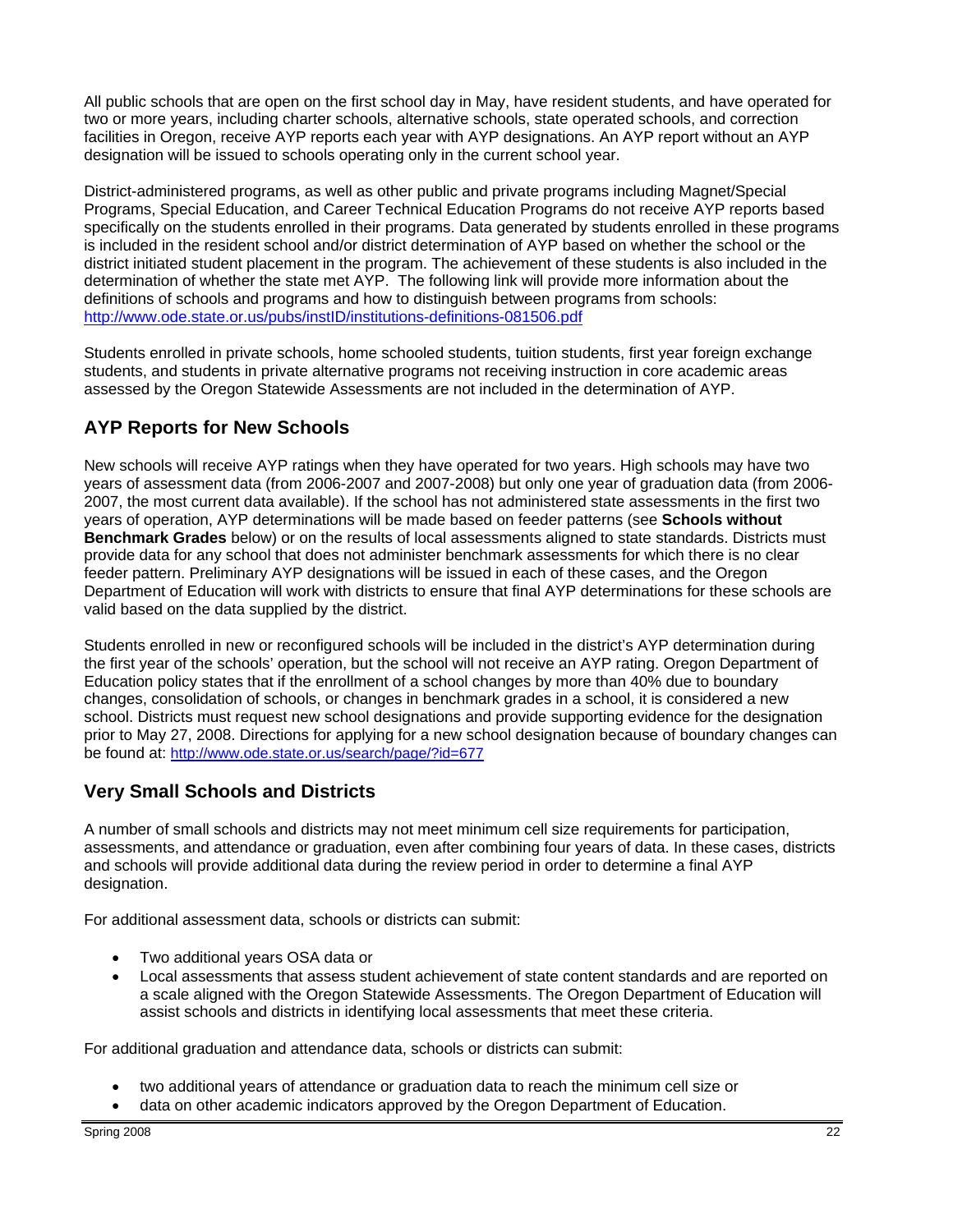If the school or district is still unable to meet the minimum cell size after applying one of the options above, then the school or district may waive the minimum required cell sizes and request an AYP determination with the additional data included. In this circumstance, academic AYP targets will be based on the margin of error for 42 students.

Please note that AYP will be determined for any subgroups that meet the minimum cell size, after including additional assessments or years of data, by following the procedures described above. The additional assessment, attendance, or graduation data beyond the two most current years used to make an AYP determination for a school will not be used in determining the district's AYP designation unless needed to attain the minimum reliable cell size for the district.

Local assessment data must be received no later than the end of the review period. A spreadsheet for submitting data and accompanying directions can be found at: http://www.ode.state.or.us/search/page/?id=677

## **Schools without Benchmark Grades**

The preliminary designation for the sending school will be the same preliminary designation as the single receiving school into which the largest group of students was promoted, as identified by the district.

During the review period, a district may request review of the preliminary AYP designation for the sending school using one of the alternatives listed below.

- The sending school's attendance plus the results of third grade assessments, of only the students sent to the receiving school by the sending school, may be used to determine AYP. The sending school may choose to limit the identified students to those who attended the sending school for a full academic year. K-2 Targeted Assistance Schools may also elect to look only at the third grade assessment results of students served by the sending school for any groups designated as not making AYP in the preliminary determination.
- For Kindergarten-only schools: The results of assessments of foundation skills in reading and mathematics that are administered locally and are aligned with the Oregon Statewide Content Standards and have pre-determined, standard passing levels may be used to determine AYP. The Department of Education will provide assistance to districts in identifying and determining which Kindergarten assessments meet these criteria.

For schools without a feeder-receiver pattern described above, local assessments that assess student achievement of state content standards and are reported on a scale aligned with the Oregon Statewide Assessments must be submitted by the district. The Oregon Department of Education will assist schools and districts in identifying local assessments that meet these criteria.

## **Other Substantive Reasons**

Per OAR 581-022-1065, substantive appeals for AYP designations will be considered when:

- the written request from the school district superintendent or the superintendent's designee is received at the Oregon Department of Education (ODE) within 18 calendar days of the public release of preliminary AYP reports;
- the school is determined to not meet AYP based on unique events that could not be predicted and/or controlled by the school or district; and
- the data issue contributing to the substantive appeal could not otherwise be remedied through district corrections of related data.

Substantive appeals will not be considered when based on:

• problems that could be have been avoided based on correcting student level data during the validation window available for each data collection;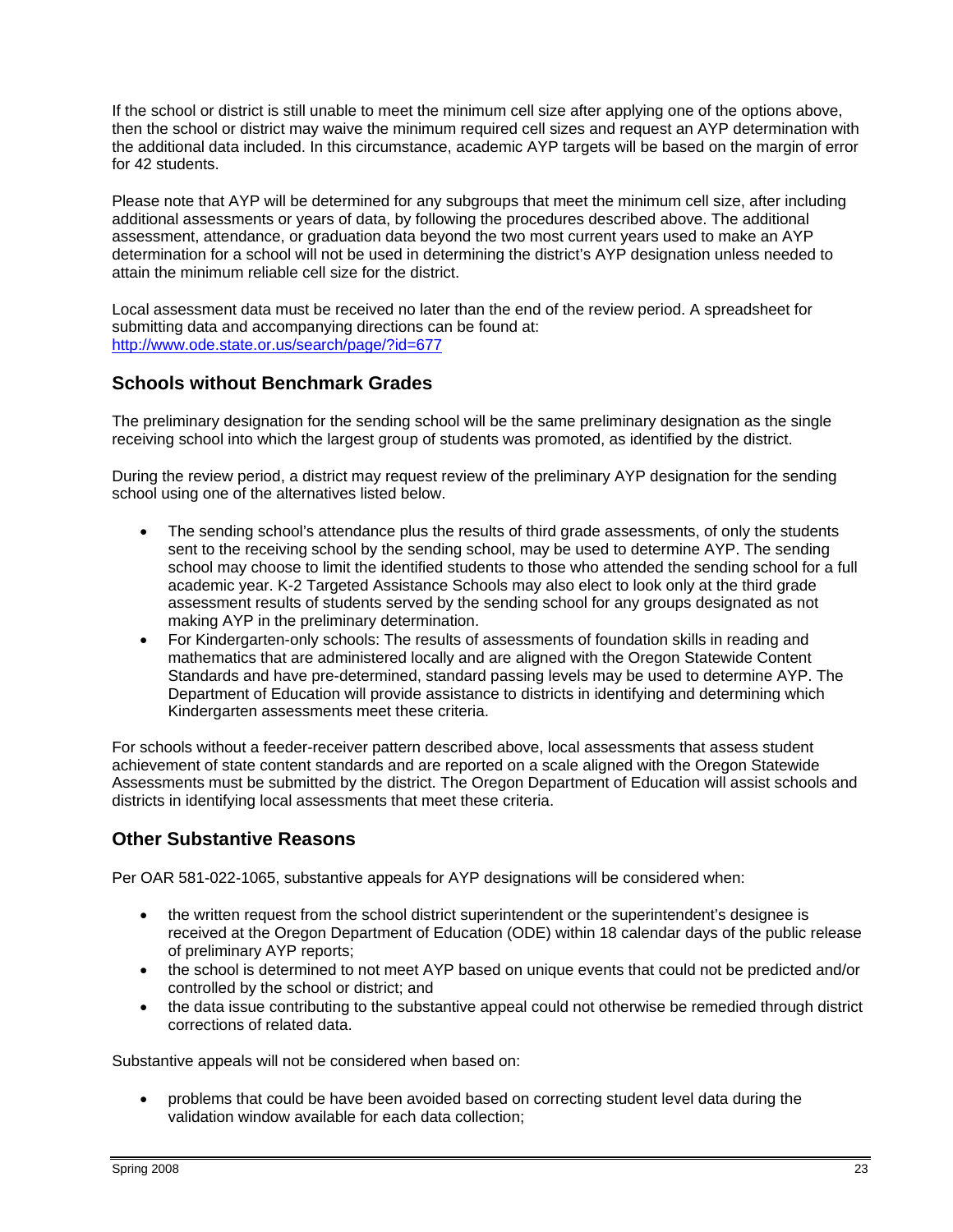- challenges to state policy and rules, federal law, regulations or non-regulatory guidance or provisions described in the State's Accountability Workbook; or
- lack of knowledge of policies outlined in the AYP/Report Card manuals or the Assessment Administration Manual or numbered memos.

The Superintendent of Public Instruction will appoint a committee of at least eight members of the educational community to serve annually to review district requests for substantive appeals of school AYP determinations. The committee will review appeals based on:

- the district's description of the issue;
- the district's history related to the issue; and
- availability of alternatives to mitigate instances of the issue.

School districts must provide in a secure format, a data file containing individual student level data identified by Oregon's Secure Student Identifier (SSID) and a designation of each subgroup required for reports of AYP.

**Appeals are due to ODE no later than Thursday, August 21, 2008, 12:00 PM. The committee's decision regarding appeals will be final.** ODE will publish annually the list of approved appeals by November 15.

It should be acknowledged that an extraordinary school tragedy that occurs near or during a testing window (e.g., school fire, school shooting) could significantly impact the results of assessments, the participation rate, or the actual testing window. These extraordinary events will be evaluated by both the district and the Oregon Department of Education and considered on an individual basis.

Substantive appeals may be addressed to Cynthia Yee in the Office of Assessment and Information Services.

## **XI. Accountability for Schools and Districts Designated as Not Meeting AYP**

NCLB requires that a state must have a single accountability system and that the states hold schools and districts accountable for the academic achievement of their students. All schools, districts, and the state are accountable for meeting AYP each year. Mandatory consequences contained in the federal law apply only to schools that receive Title I funding. However, all schools and all districts not yet meeting Adequate Yearly Progress targets are expected to improve and school, district, and state plans will be revised to reflect the needs identified in the AYP analysis.

Title I of the No Child Left Behind Act provides funding on a per student basis based upon 2000 census percentages of low-income families in local districts. These funds must be targeted to schools with lowincome students and are designed to provide supplemental services to students to assist them in meeting state academic standards. Schools receiving Title I funds and identified as not meeting Adequate Yearly Progress targets in all categories for the first time have one year to address the identified problems and to improve without intervention. The district may use its Title I and other federal funding sources to develop revised school and district improvement plans to address the targeted needs. In addition to Title I funds, districts receive federal funding under the No Child Left Behind Act for:

- professional development, enhancing teacher quality, and improving the use of technology (Title II),
- improving services to students with limited English skills (Title III), and
- development of innovative programs (Title V).

In addition, many districts receive additional No Child Left Behind Act funding through competitive grants for School Improvement funds, Comprehensive School Reform funds, School-University partnerships, Safe and Drug Free Schools, 21st Century Learning Community (after school) program; Reading First grants for early childhood literacy; Math-Science partnership program and others. Districts also receive other federal funding support in addition to No Child Left Behind in areas of Special Education and Career Technical Education. It is expected that local districts will use these funds to address the areas in need of improvement identified in the AYP analysis.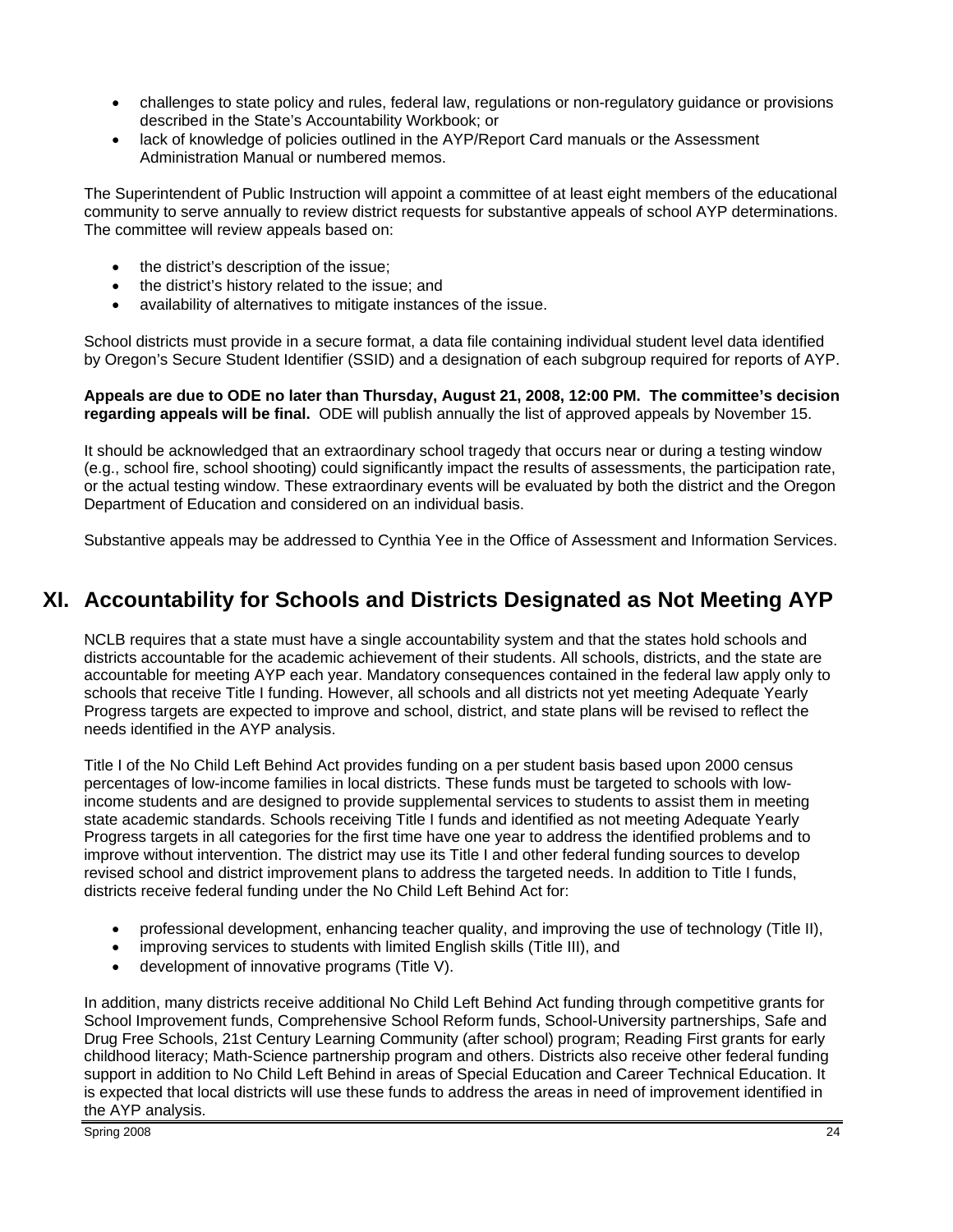Under NCLB, schools and districts designated as not meeting AYP in the first year face no sanctions; however, sanctions begin at the end of the second year for Title I schools or districts that are designated as not meeting AYP for the second consecutive year in the same area. Schools that are identified for school improvement (that is, schools not meeting AYP in the same content area for two consecutive years) and their districts have an obligation to provide parents with information about AYP and improvement efforts. Note: ODE has submitted an amendment to the State's Accountability workbook to identify schools for improvement only on the basis of performance in the content areas of English/Language Arts and mathematics and not the other academic indicator of attendance or graduation. These required notifications include the following.

## **Accountability for Title I Schools**

The State is responsible for producing and disseminating district AYP reports as well as any corrective actions taken by the State. The determination of AYP designations for schools and the production of AYP reports are district responsibilities under NCLB. The Oregon Department of Education calculates the AYP designations for schools as a service to districts. Table **9** lists the deadlines and actions for school improvement.

| Deadline                                                            | Action                                                                                                                                                                                                                                                                                                                                                                                           |
|---------------------------------------------------------------------|--------------------------------------------------------------------------------------------------------------------------------------------------------------------------------------------------------------------------------------------------------------------------------------------------------------------------------------------------------------------------------------------------|
| "Promptly" after<br>identification for school<br>improvement        | In a language the parents can understand, a district shall provide to parents of each student<br>enrolled in a school identified for school improvement, corrective action, or restructuring:                                                                                                                                                                                                    |
|                                                                     | • an explanation of what the identification means, and how the school compares in terms of<br>academic achievement to other elementary schools or secondary schools served by the<br>district and the State,                                                                                                                                                                                     |
|                                                                     | • reasons for the identification,                                                                                                                                                                                                                                                                                                                                                                |
|                                                                     | • an explanation of what the school identified for school improvement is doing to address the<br>problem of low achievement,                                                                                                                                                                                                                                                                     |
|                                                                     | • an explanation of what the district or state education agency is doing to help the school<br>address the achievement problem,                                                                                                                                                                                                                                                                  |
|                                                                     | • an explanation of how the parents can become involved in addressing the academic issues<br>that caused the school to be identified for school improvement, and                                                                                                                                                                                                                                 |
|                                                                     | • an explanation of the parents' option to transfer their child to another public school or to<br>obtain supplemental educational services for their student.                                                                                                                                                                                                                                    |
| Before the first day of<br>school                                   | The district must offer public school choice to every student enrolled in the identified school.                                                                                                                                                                                                                                                                                                 |
| After approval by the<br>district of the school<br>improvement plan | The district must publish and disseminate to the parents of each student in the identified school<br>and to the general public, information about any action taken by the school and the district to<br>address the problems that led to identifying the school for improvement. This plan must explain<br>how the school or district will address the problem of low achievement in the school. |

#### **Table 9 Deadlines and Actions for School Improvement**

Title I schools not meeting AYP for one year are not required to implement mandatory sanctions, however, the district is required to provide assurance to the Oregon Department of Education that all federal requirements for implementation of the various provisions of the No Child Left Behind Act are in place. The district will be expected to revise its description of how it will use its federal funding to target the needs of the school or district identified in the AYP analysis. The revision of these plans is due in October. The Oregon Department of Education will monitor program compliance.

The Oregon Department of Education is required by the U.S. Department of Education to establish targets for expected rates of growth for every school in order to close the achievement gap. The Oregon Department of Education will provide technical assistance and support, along with other key partners such as Education Service Districts (ESDs), universities, community-based organizations, and professional organizations. Working in shared accountability partnerships among the Oregon Department of Education, districts, schools, and other partners, the education community will engage in a capacity building process that leads to better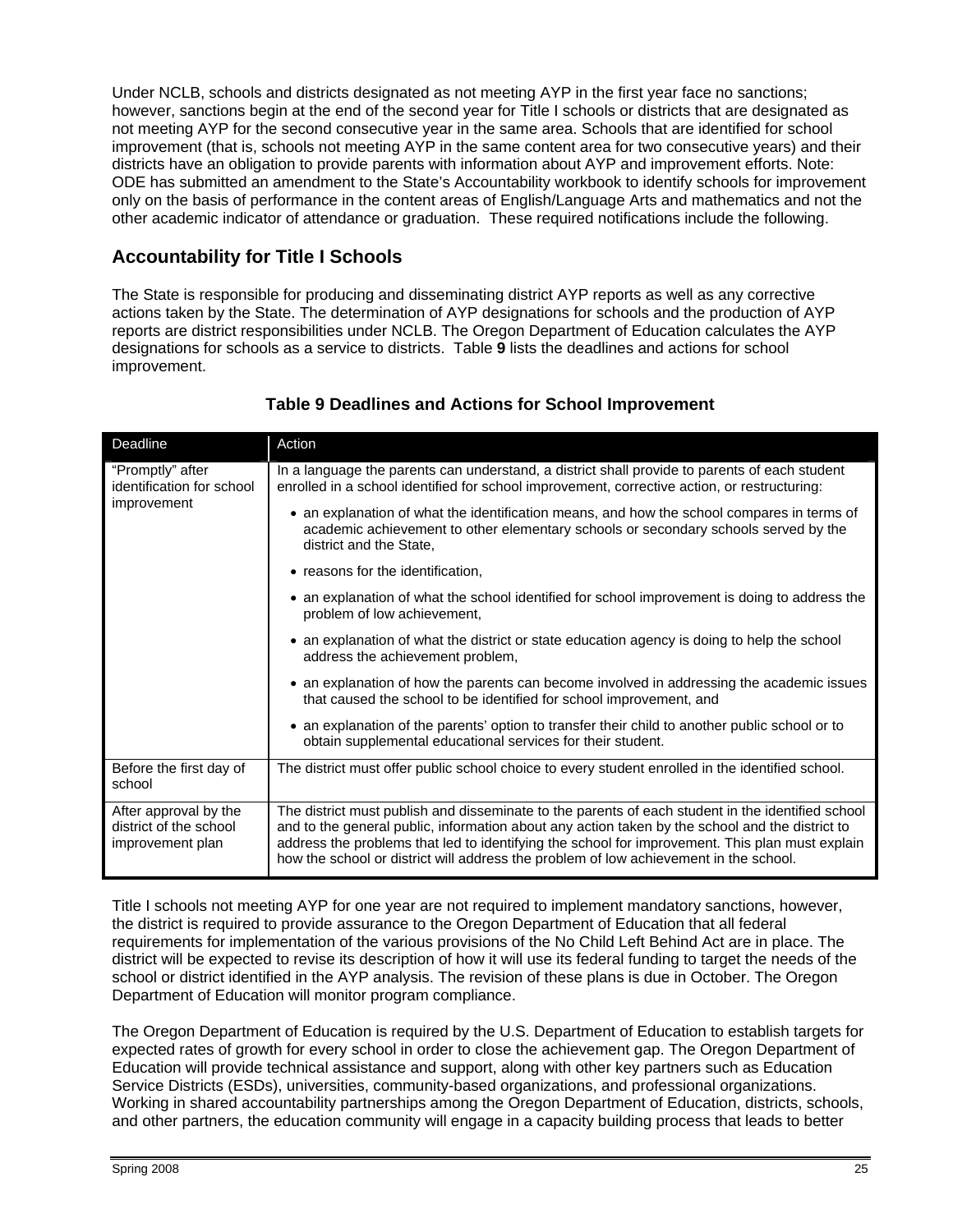understanding of the nature of student achievement in the districts, identification of effective strategies, and development of plans that will lead to student success. The expected outcome is a deeper organizational understanding of how to improve student achievement.

Under NCLB, sanctions begin at the end of the second year for Title I schools or districts designated as not meeting AYP for the second consecutive year. The level of intervention of the required sanctions increases with each subsequent year remaining constant if a school receives an AYP designation of meets and ending when the school receiving two consecutive designations of meets. These sanctions are outlined in **Figure 1**. Additional details about sanctions that apply to Title I schools that are designating as not meeting AYP may be found in **Table 12**.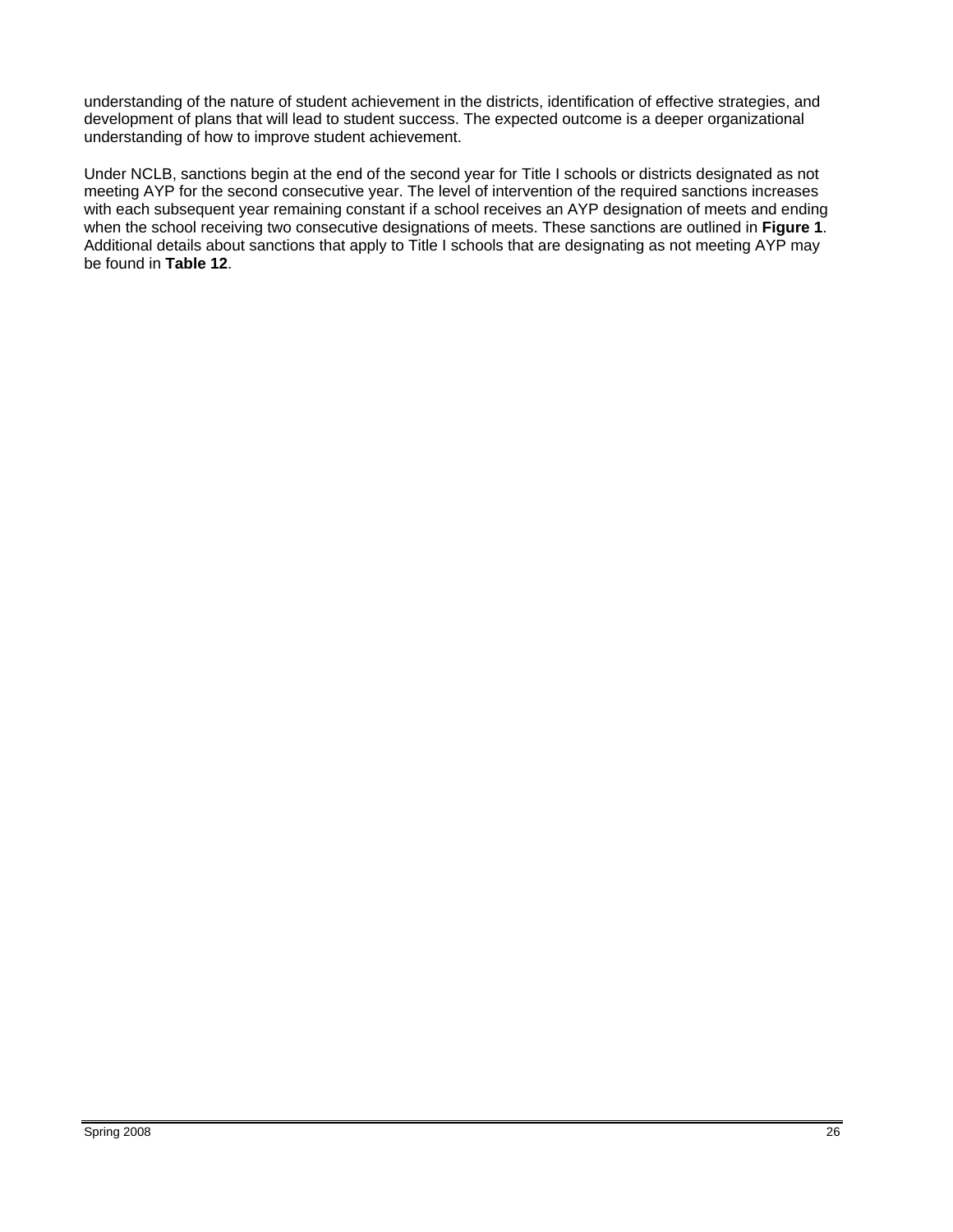#### **Figure 1 Flowchart of Sanctions for Schools**



(Section 1116 of No Child Left Behind)

**Important note:** If a Title I school identified for sanctions meets AYP the following year in the area for which the school was identified, then the school stays at the previous year's sanctions level. After two years of meeting AYP in the areas initiating sanctions, the sanctions will be eliminated.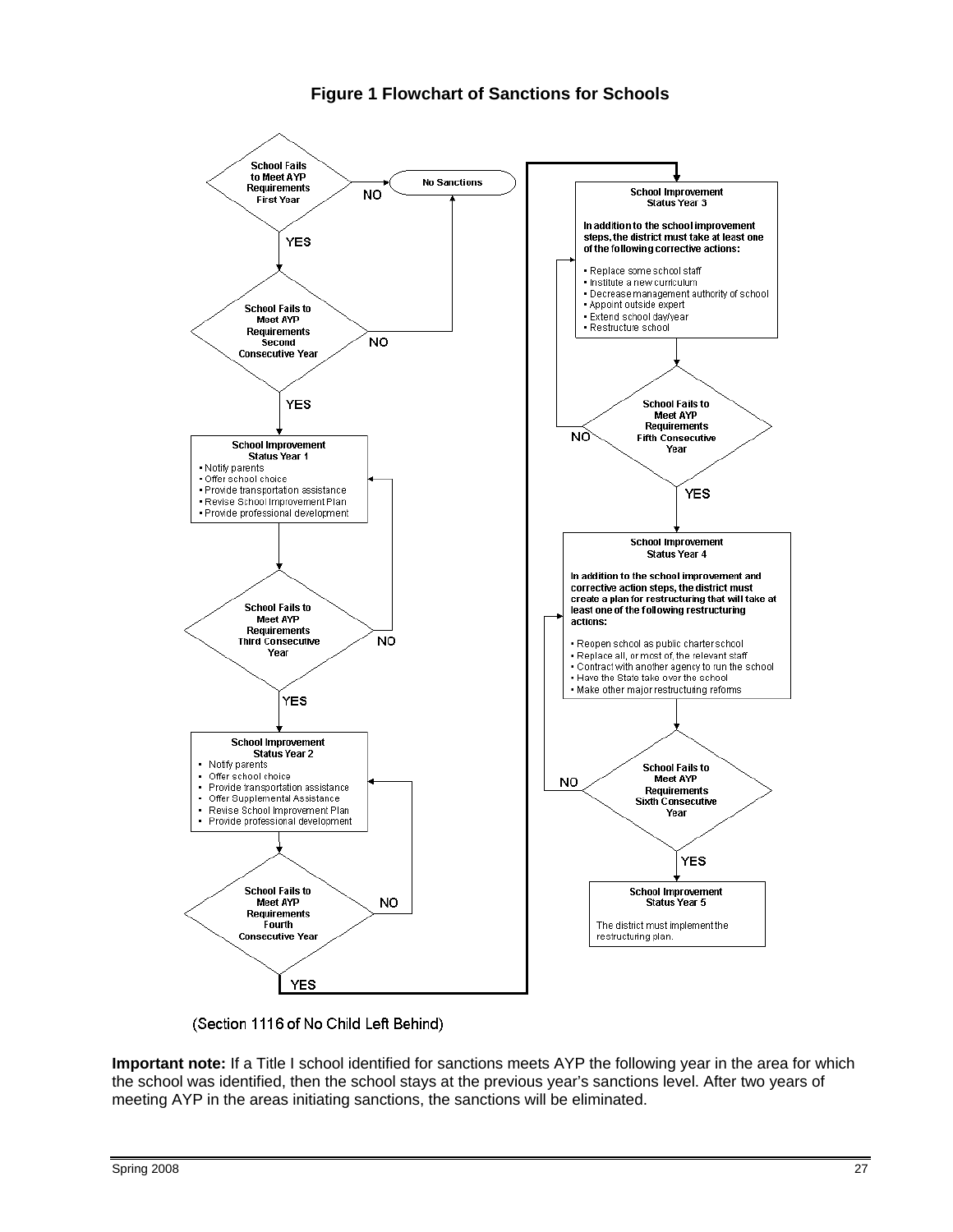## **Accountability for Schools Not Receiving Title I Funds**

Even though mandatory sanctions required in the No Child Left Behind Act do not apply to schools not receiving Title I funds, all schools are expected to help all students reach state standards. The Oregon Department of Education is developing policy and processes for schools not yet meeting Adequate Yearly Progress that do not receive federal Title I funds. These include assistance in revising school and district plans to address targets identified in the AYP analysis. While Title I funds may be used only in eligible schools, districts receive federal funds from a number of sources as described on **Table 12**. These funds are available on a district wide basis and should be used to move schools toward meeting the requirements of NCLB.

Expected growth targets for all schools will be identified in order for every school to close the achievement gap. The Oregon Department of Education will provide technical assistance to districts, in collaboration with other partners, to develop school and district improvement plans that target these resources to the identified needs. The Oregon Department of Education will offer suggestions for the use of federal funds that provide support for schools not eligible for Title I funds.

## **Accountability for Districts**

Under NCLB, sanctions begin at the end of the second year for Title I districts that are designated as not meeting AYP for a second consecutive year in the same content area. Note: ODE has submitted an amendment to the State's Accountability workbook to identify schools for improvement only on the basis of performance in the content areas of English/Language Arts and mathematics and not the other academic indicator of attendance or graduation. The level of intervention progresses each year the district continues to receive a not meets designation in the same area (see Figure 2).

For districts in which AYP is calculated by grade span, the district is designated as not meeting AYP in English/language arts or mathematics only when one or more groups of students do not meet AYP at the elementary grades span, the middle grades span, and the high school grades span. To meet AYP, the district must meet AYP in all grade spans in each content area as well as the other indicator of graduation.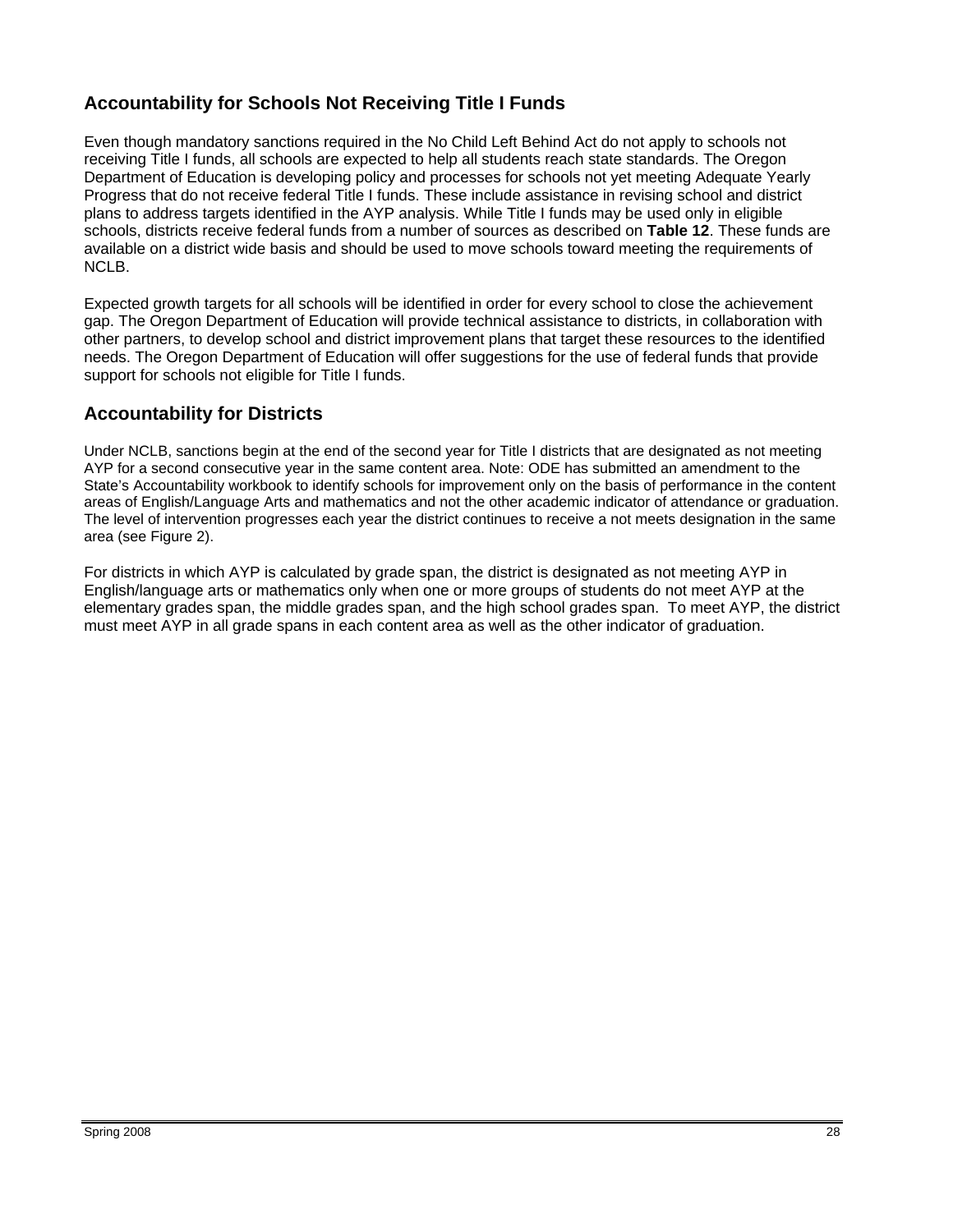

#### **Figure 2 Flowchart of Sanctions for Districts**

(Section 1116 of No Child Left Behind)

#### **Important note**:

- If a district receiving Title I funds identified for sanctions meets AYP in the area that caused the district to be identified for improvement the following year, then the district stays at the previous year's sanctions level.
- If a district meets AYP in the area that caused the district to be identified for improvement for two consecutive years, the district is no longer identified for improvement or corrective action.

**Figure 3** depicts the logic for determining AYP and the multiple requirements a school or district must meet in order to be designated as meeting AYP.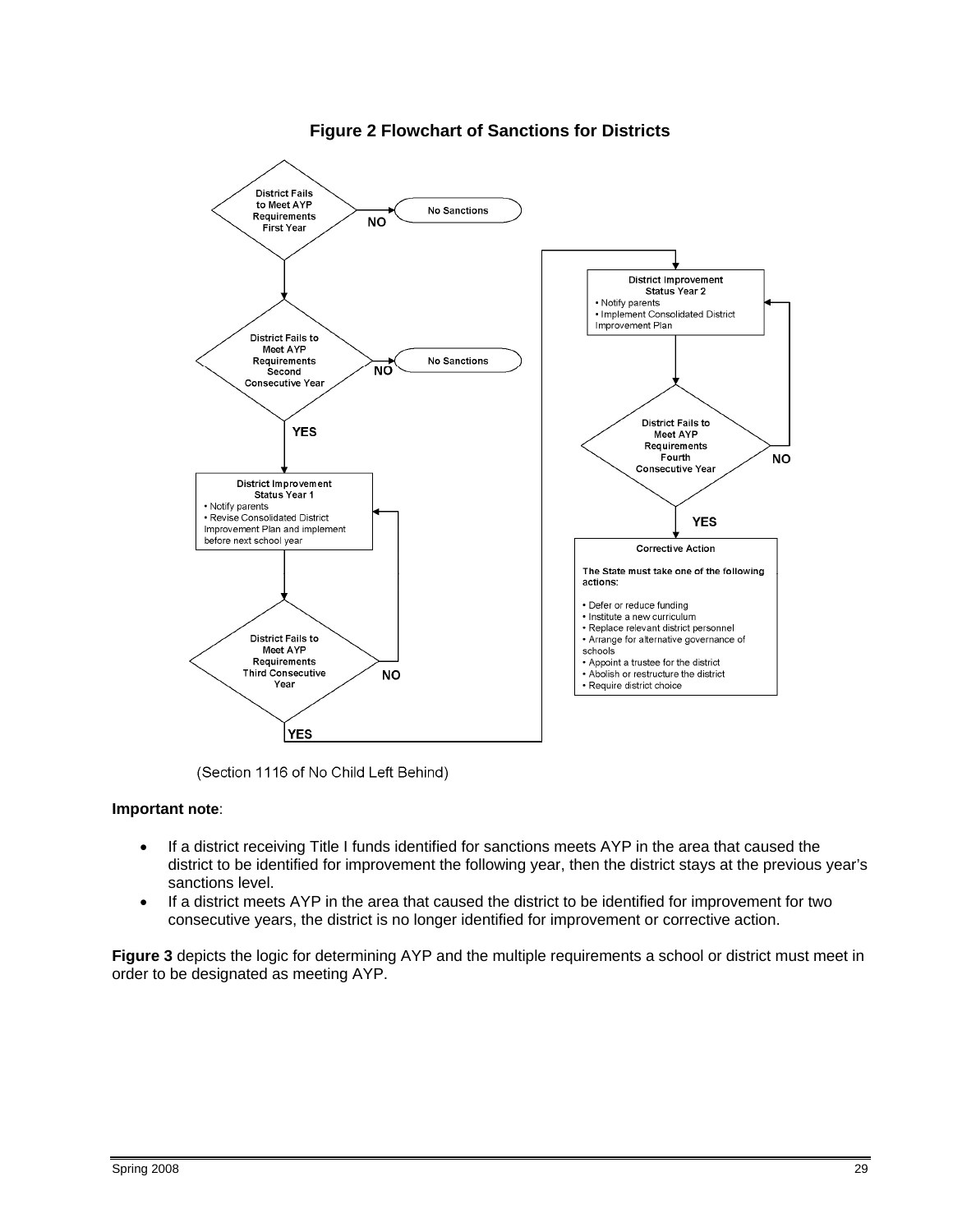

## **Figure 3 AYP Determination Flowchart**

Mathematics

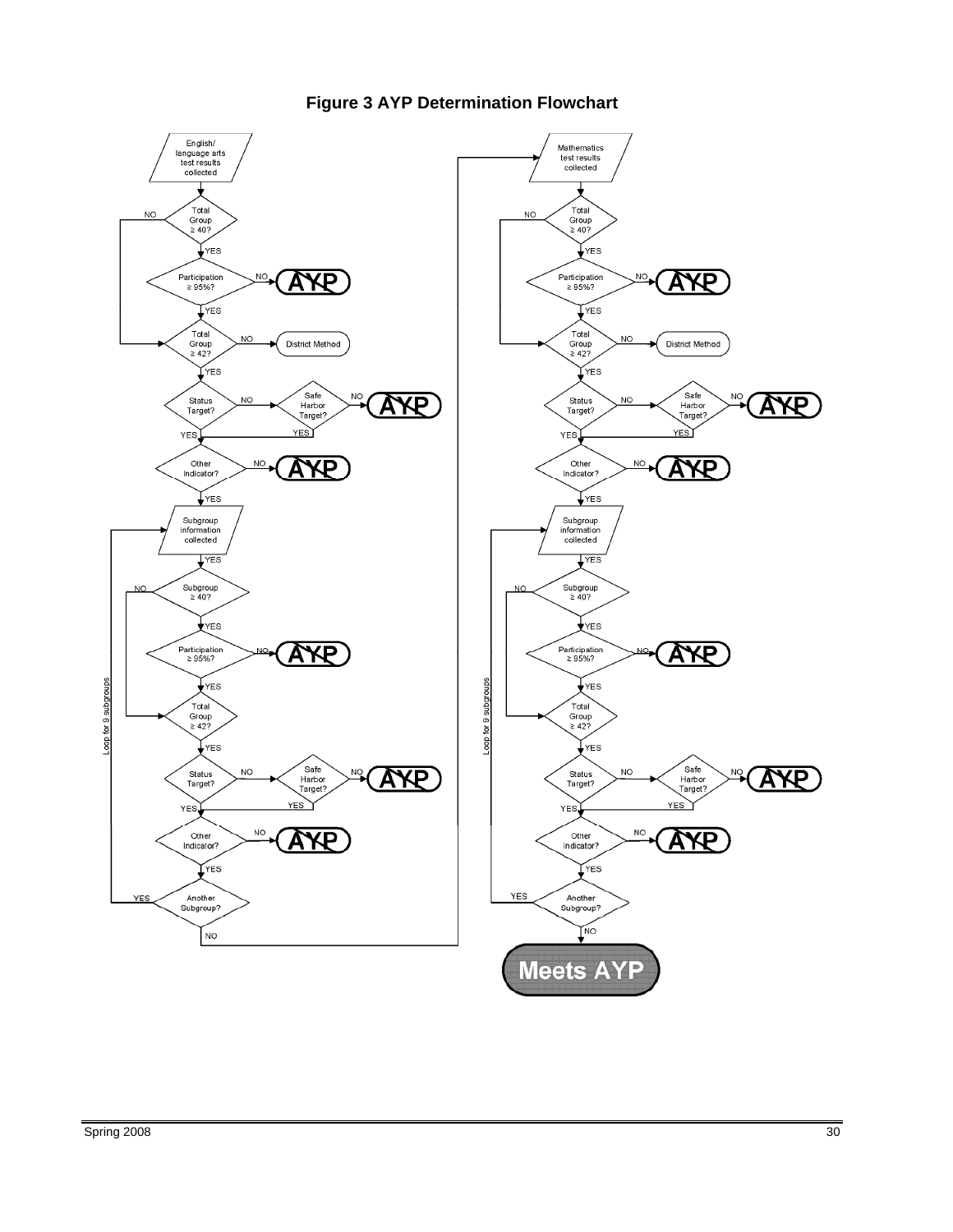# **XII. For Further Information**

Additional information about AYP and NCLB can be found at the Oregon Department of Education's website: http://www.ode.state.or.us/search/page/?id=1193. Information includes links to federal guidance, Oregon's Accountability Workbook, sample reports, and other links.

A Toolkit For Communicating About Adequate Yearly Progress produced by the Oregon School Boards Association provides educational professionals, administrators, parents, and communities with relevant and reliable information regarding federal AYP requirements, details on how AYP relates specifically to Oregon's schools, and how to communicate school building results to a variety of audiences. The free toolkit can be downloaded at http://www.osba.org/hotopics/funding/nclb/ayptk/index.htm.

Email questions about AYP to [ayp.reports@state.or.us.](mailto:ayp.reports@state.or.us)

Call the Oregon Department of Education at (503) 947-5780.

| For a Live Person at ODE                                                                                                                                                                                                  | To Send a Direct Message                                                                                                                                                 | To View or Download AYP Reports                                                                                                                                                                                                                                       |
|---------------------------------------------------------------------------------------------------------------------------------------------------------------------------------------------------------------------------|--------------------------------------------------------------------------------------------------------------------------------------------------------------------------|-----------------------------------------------------------------------------------------------------------------------------------------------------------------------------------------------------------------------------------------------------------------------|
| AYP Policy and Data Questions:<br>Cynthia Yee, Accounting, Reporting<br>Specialist<br>503.947.5780<br>cynthia.yee@state.or.us<br><b>Technical Questions:</b><br>ODE Help Desk<br>503.947.5715<br>ode.helpdesk@state.or.us | To send a direct message or<br>question to the AYP mailbox:<br>ayp.reports@state.or.us                                                                                   | Navigate to the ODE AYP and Report<br>Card download page on the ODE<br>Web Site:<br>http://www.ode.state.or.us/data/report<br>card/reports.aspx<br>Select a school district from the drop<br>down list<br>Click the link for the desired AYP<br>Report or Report Card |
| For information about accountability<br>and support to districts and schools                                                                                                                                              | To Download or View AYP<br>Supporting Documents and Tools                                                                                                                | For Communication Materials                                                                                                                                                                                                                                           |
| Christina Reagle, Educ. Spec.<br>503.947.5622<br>Christina.reagle@state.or.us<br>Helen Maguire, Director Ell<br>503.947.5877<br>helen.maguire@state.or.us                                                                 | Navigate to the ODE AYP Home<br>page on the ODE Web Site:<br>http://www.ode.state.or.us/search<br>/page/?=1193<br>Click the "AYP Tools" link for the<br>desired resource | Navigate to the ODE AYP Home<br>page on the ODE Web Site:<br>http://www.ode.state.or.us/search/pag<br>$e$ /?=1193<br>Click the "AYP Tools" link or visit the<br>Oregon School Boards Association:<br>http://www.osba.org/                                             |
| Salam Noor, Assistant Supt.<br>503.947.5663<br>salam.noor@state.or.us                                                                                                                                                     |                                                                                                                                                                          |                                                                                                                                                                                                                                                                       |

#### **Table 10 AYP Resources**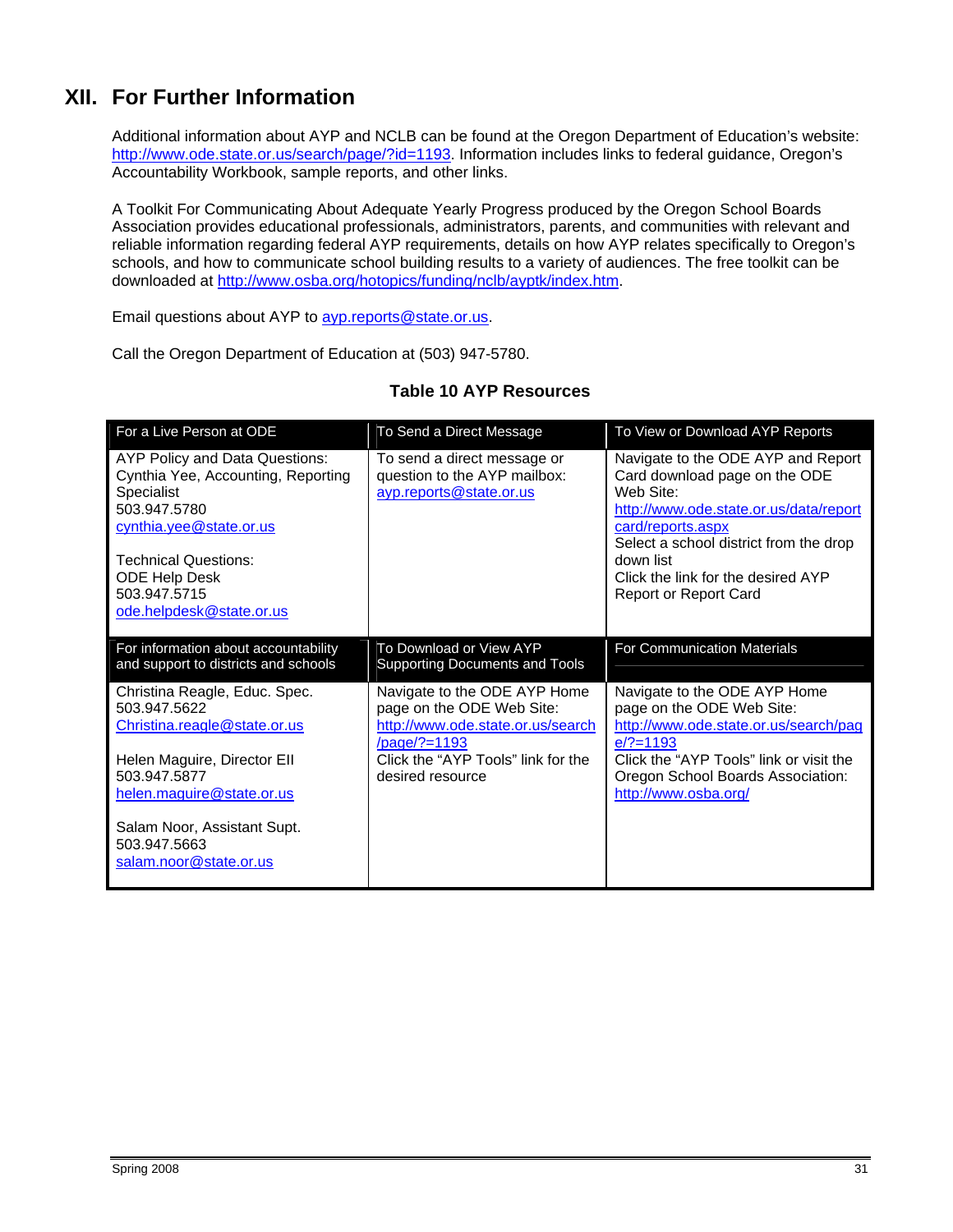## **Table 11 Comparison of AYP and Report Card Data Sources and Definitions**

|                         | 2007-2008 AYP Designation                                                                                                                                                                                                                                                                                                                                                                                                                                                                                                                                                                                                                     |                                                                                                                                                                                                                                                                                        | 2007-2008 School and District Report Cards:                                                                                                                                                                                                                                                                                                                                                                                                                                                                                                                                                                                                                                                                                                                                                                                  |                                                                                                                                                                                                                                                                                                                                                                                                                                                                                                                                                                                                                                                     |  |
|-------------------------|-----------------------------------------------------------------------------------------------------------------------------------------------------------------------------------------------------------------------------------------------------------------------------------------------------------------------------------------------------------------------------------------------------------------------------------------------------------------------------------------------------------------------------------------------------------------------------------------------------------------------------------------------|----------------------------------------------------------------------------------------------------------------------------------------------------------------------------------------------------------------------------------------------------------------------------------------|------------------------------------------------------------------------------------------------------------------------------------------------------------------------------------------------------------------------------------------------------------------------------------------------------------------------------------------------------------------------------------------------------------------------------------------------------------------------------------------------------------------------------------------------------------------------------------------------------------------------------------------------------------------------------------------------------------------------------------------------------------------------------------------------------------------------------|-----------------------------------------------------------------------------------------------------------------------------------------------------------------------------------------------------------------------------------------------------------------------------------------------------------------------------------------------------------------------------------------------------------------------------------------------------------------------------------------------------------------------------------------------------------------------------------------------------------------------------------------------------|--|
|                         | <b>Definitions</b>                                                                                                                                                                                                                                                                                                                                                                                                                                                                                                                                                                                                                            | Sources of Data                                                                                                                                                                                                                                                                        | <b>Definitions</b>                                                                                                                                                                                                                                                                                                                                                                                                                                                                                                                                                                                                                                                                                                                                                                                                           | Sources of Data                                                                                                                                                                                                                                                                                                                                                                                                                                                                                                                                                                                                                                     |  |
| Participation           | Number of valid test scores from all<br>students enrolled in the school on First<br>school day in May divided by (The expected<br>number of tests from students enrolled on<br>First school day in May - the number of<br>students without test scores that were not<br>enrolled during the testing window(s) for the<br>assessment - the number of records from<br>students with administration code of 6<br>(Home Schooled/Foreign Exchange<br>students))<br>LEP students in their first year of the LEP<br>program are credited with participation in<br>Reading if they have taken the English<br>Language Proficiency Assessment (ELPA). | Designations based on the following OSA<br>tests administered in 2006-2007 and 2007-<br>2008 to students enrolled in the school or<br>district on the first school day in May:<br>Reading grades 3, 4, 5, 6, 7, 8, 10<br>Math grades 3, 4, 5, 6, 7, 8, 10                              | Number of valid test scores from all<br>students enrolled in the school on First<br>school day in May divided by (The expected<br>number of tests from students enrolled on<br>First school day in May - the number of<br>students without test scores that were not<br>enrolled during the testing window(s) for the<br>assessment - the number of records from<br>students with administration code of 6<br>(Home Schooled/Foreign Exchange<br>students) - test records with administration<br>code of 7 (parent refusal))<br>LEP students in their first year of the LEP<br>program are credited with participation in<br>Reading if they have taken the English<br>Language Proficiency Assessment (ELPA).                                                                                                               | Designations based on the following OSA<br>tests administered in 2007-2008 to students<br>enrolled in the school on the first school day<br>in May:<br>Reading grades 3, 4, 5, 6, 7, 8, 10<br>Math grades 3, 4, 5, 6, 7, 8, 10<br>Writing grades 4, 7, 10                                                                                                                                                                                                                                                                                                                                                                                           |  |
| Academic<br>Assessments | Number of tests meeting or exceeding<br>standards divided by Total number of tests<br>Student test scores from extended<br>assessments* count as meet the standard.<br>Scores of students who target up count as<br>meeting the standard if RIT score meets or<br>exceeds the benchmark standard of the<br>grade in which the student is tested.<br>Students targeting up are required to take<br>the 8 <sup>th</sup> grade assessment during their 8 <sup>th</sup><br>grade year. The 8 <sup>th</sup> grade score is included<br>in accountability reports for the current year.                                                             | Designations based on the following OAKS<br>tests administered in 2006-2007 and 2007-<br>2008 to students enrolled for a full academic<br>year in the school or district on the first<br>school day in May:<br>Reading grades 3, 4, 5, 6, 7, 8, 10<br>Math grades 3, 4, 5, 6, 7, 8, 10 | Index points assigned, based on number of<br>students in each category of exceeding,<br>meeting, nearly meeting, low, and very low.<br>Note: Scores on writing performance<br>assessments that are reported as<br>Conditionally Meets are not counted as<br>meeting the standard for the purposes of<br>calculating report card ratings.<br>Student test scores from extended<br>assessments are not included.<br>Scores of students who target up count as<br>meeting the standard if RIT score meets or<br>exceeds the benchmark standard of the<br>grade in which the student is tested.<br>Students targeting up are required to take<br>the 8 <sup>th</sup> grade assessment during their 8 <sup>th</sup><br>grade year. The 8 <sup>th</sup> grade score is included<br>in accountability reports for the current year. | Schools without grade 10:<br>Ratings based on Knowledge and Skills<br>OSA administered in 2006-2007 and 2007-<br>2008 to students enrolled for a full academic<br>year in the school on the first school day in<br>Mav:<br>Reading grades 3, 4, 5, 6, 7, 8, 10<br>Math grades 3, 4, 5, 6, 7, 8, 10<br>Data from 2004-2005 and 2005-2006 also<br>included in the Improvement rating.<br>Reading grades 3, 4, 5, 6, 7,8, 10<br>Math grades 3, 4, 5, 6, 7, 8, 10<br>Schools with grade 10:<br>In addition to the above, ratings based also<br>on Writing Performance Assessments from<br>grade 10 students administered in 2006-<br>2007 and 2007-2008 |  |
| Attendance              | Percentage of students attending in grades<br>$1 - 12$<br>Calculated as the ratio of Total Days<br>Present to (Total Days Present + Total Days<br>Absent)                                                                                                                                                                                                                                                                                                                                                                                                                                                                                     | Data for 2006-2007 and 2007-2008                                                                                                                                                                                                                                                       | Percentage of students attending in grades<br>$1 - 12$<br>Calculated as the ratio of Total Days<br>Present to (Total Days Present + Total Days<br>Absent)                                                                                                                                                                                                                                                                                                                                                                                                                                                                                                                                                                                                                                                                    | Data for 2006-2007 and 2007-2008 used in<br>calculating the Student Behavior rating.<br>Data for 2004-2005 and 2005-2006 also<br>included in the Improvement rating.                                                                                                                                                                                                                                                                                                                                                                                                                                                                                |  |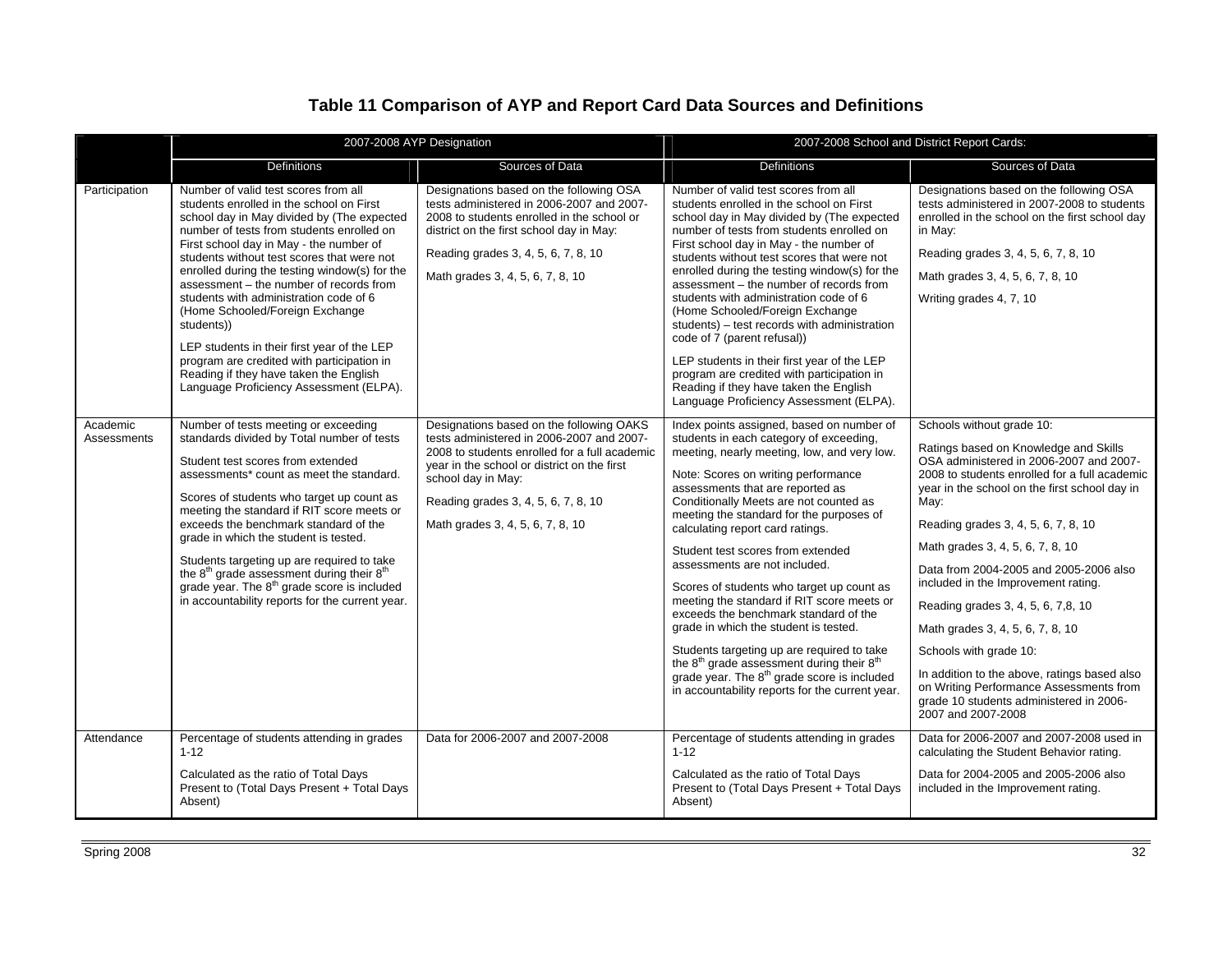|                      | 2007-2008 AYP Designation                                                                                                                                                                                                                                                                                                                                                                                                                                                                                                                                                                                                                                                                             |                                                                     | 2007-2008 School and District Report Cards:                                                                                                                                                                                                                                                                                                                                                                                                                                                                                                                                                                                                                                                                                                                                                                                     |                                                                                                                                                                                |  |
|----------------------|-------------------------------------------------------------------------------------------------------------------------------------------------------------------------------------------------------------------------------------------------------------------------------------------------------------------------------------------------------------------------------------------------------------------------------------------------------------------------------------------------------------------------------------------------------------------------------------------------------------------------------------------------------------------------------------------------------|---------------------------------------------------------------------|---------------------------------------------------------------------------------------------------------------------------------------------------------------------------------------------------------------------------------------------------------------------------------------------------------------------------------------------------------------------------------------------------------------------------------------------------------------------------------------------------------------------------------------------------------------------------------------------------------------------------------------------------------------------------------------------------------------------------------------------------------------------------------------------------------------------------------|--------------------------------------------------------------------------------------------------------------------------------------------------------------------------------|--|
|                      | Definitions                                                                                                                                                                                                                                                                                                                                                                                                                                                                                                                                                                                                                                                                                           | Sources of Data                                                     | <b>Definitions</b>                                                                                                                                                                                                                                                                                                                                                                                                                                                                                                                                                                                                                                                                                                                                                                                                              | Sources of Data                                                                                                                                                                |  |
| <b>Dropout Rates</b> | Dropout data are used to determine<br>graduation rates.<br>Dropouts are students who withdrew from<br>school and did not graduate or transfer to<br>another school that leads to graduation.<br>Dropouts do not include students who: are<br>deceased, are being home schooled, are<br>enrolled in an alternative school or hospital<br>education program, are enrolled in a<br>juvenile detention facility, are enrolled in a<br>foreign exchange program, are temporarily<br>absent because of suspension, a family<br>emergency, or severe health problems that<br>prevent attendance at school, received a<br>GED certificate, received an adult high<br>school diploma from a community college. | Data for 2005-2006 and 2006-2007                                    | Dropout rates are included in the report card<br>ratings. The dropout rate is equal to the<br>number of dropouts divided by the<br>enrollment reported on October 1 each<br>year.<br>Dropouts are students who withdrew from<br>school and did not graduate or transfer to<br>another school that leads to graduation.<br>Dropouts do not include students who: are<br>deceased, are being home schooled, are<br>enrolled in an alternative school or hospital<br>education program, are enrolled in a<br>juvenile detention facility, are enrolled in a<br>foreign exchange program, are temporarily<br>absent because of suspension, a family<br>emergency, or severe health problems that<br>prevent attendance at school, received a<br>GED certificate, received an adult high<br>school diploma from a community college. | Data for 2005-2006 and 2006-2007 used in<br>calculating the Student Behavior rating.<br>Additionally, data for 2003-2004 and 2004-<br>2005 included in the Improvement rating. |  |
| Graduation<br>Rates  | Graduation rates are included in the<br>determination of AYP. The graduation rate<br>is equal to the number of graduates divided<br>by the number of graduates + dropouts.<br>Graduates are students earning a regular<br>diploma.<br>Students who receive a regular high school<br>diploma that requires at least 22 credits to<br>earn are counted.<br>Students who receive modified diplomas<br>based on completion of a special education<br>individualized education plan as well as<br>students who receive credentials that<br>require less than 22 credits to earn, or who<br>finish their senior year but did not receive<br>any credential are not graduates.                               | Data for 2005-2006 and 2006-2007<br>Data used in AYP determination. | Graduation rates displayed on the report<br>card are for information only and are not<br>included in ratings. Graduates are students<br>earning regular diplomas.<br>Students who receive a regular high school<br>diploma that requires at least 22 credits to<br>earn are counted.<br>Students who receive modified diplomas<br>based on completion of a special education<br>individualized education plan as well as<br>students who receive credentials that<br>require less than 22 credits to earn, or who<br>finish their senior year but did not receive<br>any credential are not graduates.<br>Also included is the count of graduates<br>earning Certificates of Initial Mastery.                                                                                                                                   | Data for 2006-2007<br>Data not used in calculating ratings.                                                                                                                    |  |

\* The number of Extended assessments that meet the alternative achievement standards that can be included in the percentage of tests meeting standard is limited to 1% of tests at the district level.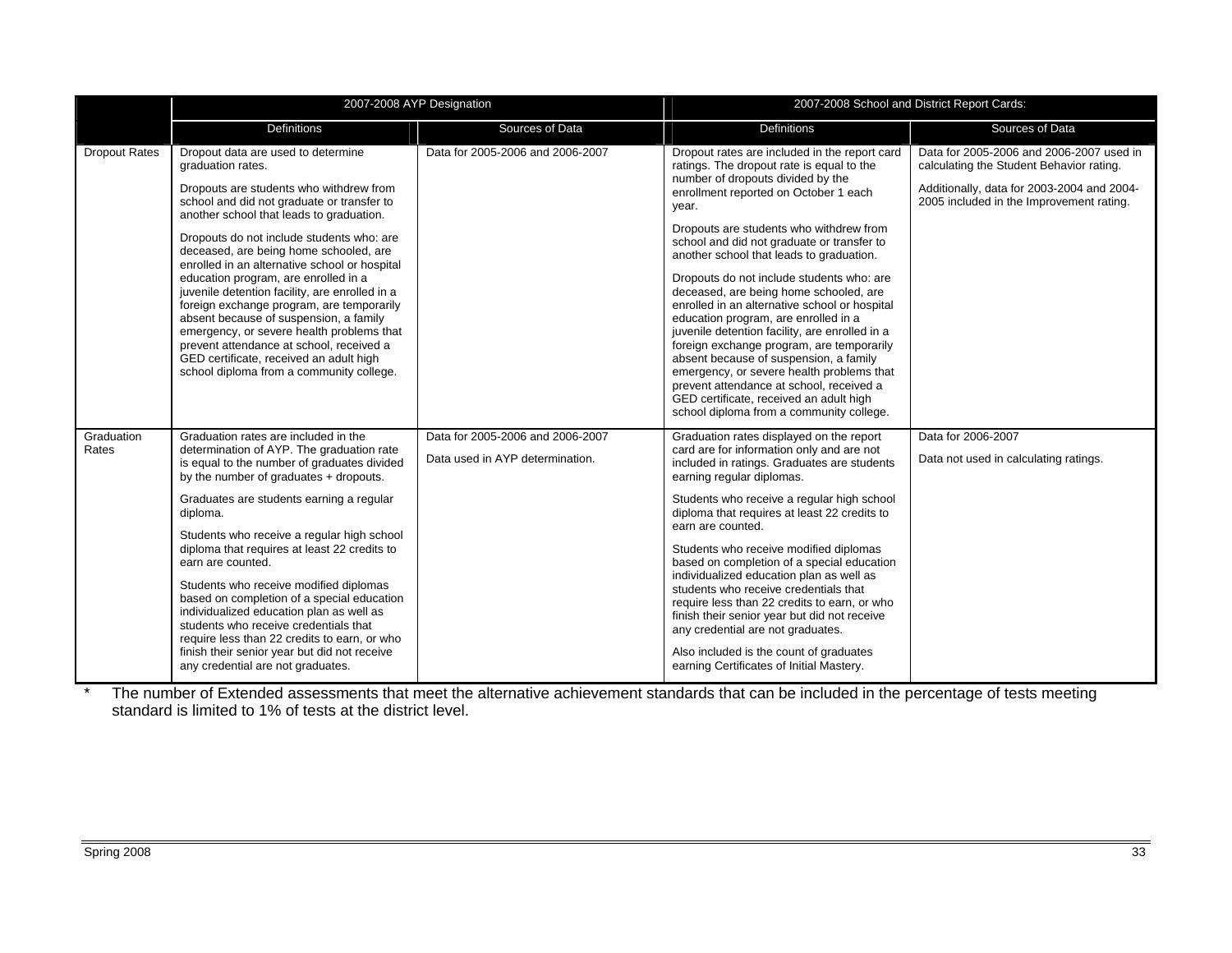## **Table 12 NCLB Sanctions for Title I Schools Continually Designated as Not Meeting AYP**

| Fails to Meet AYP<br>1 <sup>st</sup> Year | Fails to Meet AYP 2 <sup>nd</sup><br>Year in Same Area(s) | <b>Fails to Meet AYP</b><br>3 <sup>rd</sup> Year in Same Area(s) | <b>Fails to Meet AYP</b><br>4 <sup>th</sup> Year in Same Area(s)                 | Fails to Meet AYP<br>5 <sup>th</sup> Year in Same Area(s)                             | Fails to Meet AYP<br>6 <sup>th</sup> Year in Same Area(s)                                         |
|-------------------------------------------|-----------------------------------------------------------|------------------------------------------------------------------|----------------------------------------------------------------------------------|---------------------------------------------------------------------------------------|---------------------------------------------------------------------------------------------------|
| No sanctions for following<br>year        | Year 1 School Improvement<br>begins following August      | Year 2 School Improvement<br>advances the following<br>August    | Year 3 School Improvement<br><b>Corrective Action begins</b><br>following August | Year 4 School Improvement<br><b>Restructuring Planning</b><br>begins following August | <b>Year 5 School Improvement</b><br><b>Restructuring Implemented</b><br>with the following August |
|                                           | The school must:                                          | The school must:                                                 | The school must:                                                                 | The school must:                                                                      |                                                                                                   |
|                                           | • Notify Parents                                          | • Notify Parents                                                 | • Notify Parents                                                                 | • Notify Parents                                                                      |                                                                                                   |
|                                           | • Offer School Choice                                     | • Offer School Choice                                            | • Offer School Choice                                                            | • Offer School Choice                                                                 |                                                                                                   |
|                                           | • Provide transportation<br>assistance                    | • Provide transportation<br>assistance                           | • Provide transportation<br>assistance                                           | • Provide transportation<br>assistance                                                |                                                                                                   |
|                                           | • Revise and implement<br>School Improvement Plan         | • Offer Supplemental<br><b>Educational Services (SES)</b>        | • Offer Supplemental<br><b>Educational Services (SES)</b>                        | • Offer Supplemental<br><b>Educational Services (SES)</b>                             |                                                                                                   |
|                                           | (SIP)<br>• Provide professional                           | • Revise and implement the<br><b>SIP</b>                         | • Revise and implement the<br><b>SIP</b>                                         | • Revise and implement the<br><b>SIP</b>                                              |                                                                                                   |
|                                           | development                                               | • Provide professional<br>development                            | • Provide professional<br>development                                            | • Provide professional<br>development                                                 |                                                                                                   |
|                                           |                                                           |                                                                  | The district must:                                                               | The district must:                                                                    | The district must:                                                                                |
|                                           |                                                           |                                                                  | • the district must take at least<br>one of the following<br>corrective actions  | • Prepare a restructuring plan<br>to implement at least one of<br>the following:      | • Implement the Restructuring<br>Plan                                                             |
|                                           |                                                           |                                                                  | • Replace some school<br>staff                                                   | • Replace all or most of<br>school staff                                              |                                                                                                   |
|                                           |                                                           |                                                                  | • Institute new curricula                                                        | • Contract with an outside                                                            |                                                                                                   |
|                                           |                                                           |                                                                  | • Decrease management<br>authority of school                                     | entity to operate the school<br>as a public school                                    |                                                                                                   |
|                                           |                                                           |                                                                  | • Appoint outside expert                                                         | • Turn the school over to the<br>SEA for operation                                    |                                                                                                   |
|                                           |                                                           |                                                                  | • Extend school day/year                                                         | • Re-open the school as a                                                             |                                                                                                   |
|                                           |                                                           |                                                                  | • Restructure school                                                             | public charter school                                                                 |                                                                                                   |
|                                           |                                                           |                                                                  |                                                                                  | • Restructure the school's<br>governance                                              |                                                                                                   |

For more information on Title I School Improvement Requirements, see the Title I-A School Improvement Resource Manual posted at: http://www.ode.state.or.us/search/results/?id=95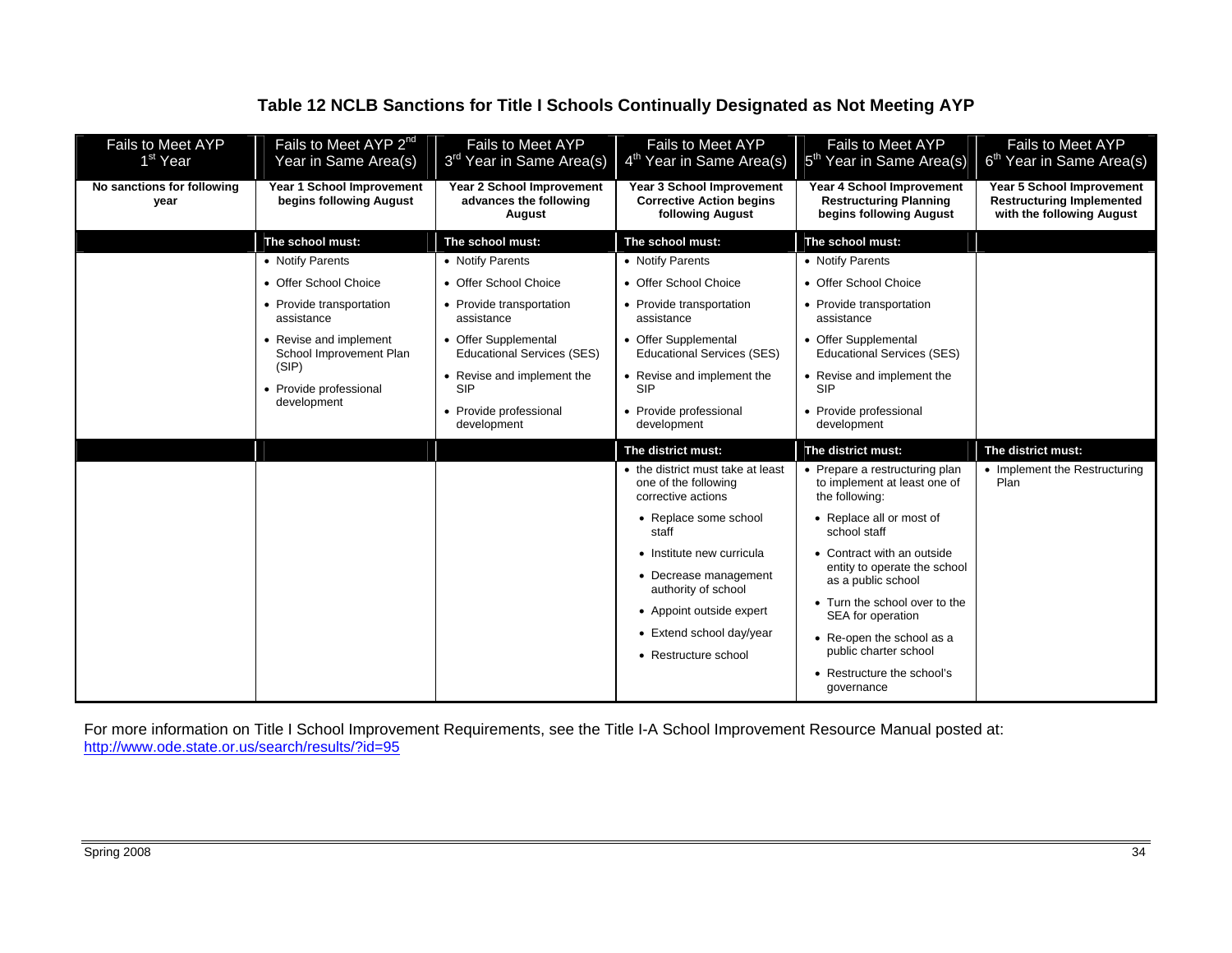## **Table 13 LEP Subgroup Definition**

| <b>NCLB LEP</b><br>collection<br>Record Type Code<br>(LEPRecTypCd)                        | <b>ELPA</b><br>required<br>in 07-08 | Inclusion in<br><b>LEP</b><br>subgroup | Student Centered Staging assigned<br>AYP code (AYP_LEP)                                                                                                                                                           | <b>Additional notes</b>                                                                                                        |
|-------------------------------------------------------------------------------------------|-------------------------------------|----------------------------------------|-------------------------------------------------------------------------------------------------------------------------------------------------------------------------------------------------------------------|--------------------------------------------------------------------------------------------------------------------------------|
| $1A - LEP$ student<br>entered during 2007-                                                | YES*                                | <b>YES</b>                             | <b>B</b> - Beginning LEP with ELPA (Start ><br>5/1/07), or                                                                                                                                                        | Eligible to use ELPA in place of<br>participation in Reading or Writing test                                                   |
| 08                                                                                        |                                     |                                        | A - Beginning LEP without ELPA (Start ><br>5/1/07                                                                                                                                                                 | Eligible to take Reading or Writing in<br>Spanish if less than 5 years in LEP<br>program (Start date <= 5/1/07 and<br>>5/1/03) |
| $1B - LEP$ student<br>continuing (Start date<br>prior 2007-08)                            | YES*                                | <b>YES</b>                             | $Y -$ Year 2-5 (Only if Start < =5/1/07 and ><br>$5/1/03$ , or<br>$E -$ Experienced LEP (if Start $\lt = 5/1/03$ )                                                                                                | Eligible to take Reading or Writing in<br>Spanish if less than 5 years in LEP<br>program (Start date <=5/1/07 and<br>>5/1/03   |
| $1C - LEP$ student<br>exited during 2007-08                                               | YES*                                | <b>YES</b>                             | $X -$ Exited LEP with ELPA (Exit Date ><br>$5/1/08$ ), or                                                                                                                                                         | Eligible to take Reading or Writing in<br>Spanish if less than 5 years in LEP<br>program (Start date <=5/1/07 and              |
|                                                                                           |                                     |                                        | $W -$ Exited LEP with ELPA (Exit Date $\le$<br>$5/1/08$ ), or                                                                                                                                                     | >5/1/03) and if LEP Exit Date <= 5/1/08                                                                                        |
|                                                                                           |                                     |                                        | NOTE: Exited LEP without ELPA will be<br>identified as "not" exited for accountability<br>reporting and assigned one of the following<br>codes depending on LEP start date:<br>$AYP_LEP = A$ , Y or E (see above) |                                                                                                                                |
| $1D - LEP$ student re-<br>entered after exiting<br>in a prior year                        | YES*                                | <b>YES</b>                             | $Y -$ Year 2-5 (Only if Start < =5/1/07 and ><br>$5/1/03$ ), or<br>$E -$ Experienced LEP (if Start $\leq 5/1/03$ )                                                                                                | Eligible to take Reading or Writing in<br>Spanish if less than 5 years in LEP<br>program (Start date <= 5/1/07 and<br>>5/1/03  |
| $1E - LEP$ student in<br>an LEP program but                                               | YES*                                | <b>YES</b>                             | <b>B</b> - Beginning LEP with ELPA (Start ><br>$5/1/07$ , or                                                                                                                                                      | Eligible to take Reading or Writing in<br>Spanish if less than 5 years in LEP<br>program (Start date <=5/1/07 and              |
| did not take ELPA **                                                                      |                                     |                                        | A - Beginning LEP without ELPA (Start ><br>$5/1/07$ , or                                                                                                                                                          | >5/1/03)                                                                                                                       |
|                                                                                           |                                     |                                        | $Y -$ Year 2-5 (Only if Start $\lt$ =5/1/07 and $>$<br>$5/1/03$ , or                                                                                                                                              |                                                                                                                                |
|                                                                                           |                                     |                                        | $E -$ Experienced LEP (if Start $\leq 5/1/03$ )                                                                                                                                                                   |                                                                                                                                |
| $4N -$ Eligible LEP<br>student declined<br>services                                       | YES*                                | <b>YES</b>                             | $Z -$ Eligible, not served                                                                                                                                                                                        | Not eligible to take Reading or Writing in<br>Spanish since no Start Date was<br>provided                                      |
| Prior 2 years of<br><b>NCLB LEP</b><br><b>Collections</b>                                 |                                     |                                        |                                                                                                                                                                                                                   |                                                                                                                                |
| $1C - LEP$ student<br>exited in prior 2 years                                             | <b>NO</b>                           | <b>YES</b>                             | $T -$ Transitioning Former LEP student not<br>re-entered in 2007-08 and in:                                                                                                                                       |                                                                                                                                |
| (2005-06 or 2006-07)<br>and not reentered<br>2007-08                                      |                                     |                                        | 2005-06 LEP collection with<br>Exit date $>$ = 8/15/05 and < 8/15/06, or<br>2006-07 LEP collection with<br>Exit date $>$ = 8/15/06 and < 8/15/07                                                                  |                                                                                                                                |
| Not included LEP<br>subgroup                                                              |                                     |                                        |                                                                                                                                                                                                                   |                                                                                                                                |
| $3H$ – Not Eligible for<br>LEP services (due to<br>proficient score on<br>placement test) | NO.                                 | <b>NO</b>                              | $N -$ Not LEP student                                                                                                                                                                                             |                                                                                                                                |

\* Virtual records will be created in the ELPA database to identify LEP students who were required to participate in the ELPA and did not take an ELPA in the 2007-08 year.

\*\* All LEP collection records claiming or disclaiming participation in an ELPA test are verified against the valid ELPA test records and will be reflected in the accountability reporting codes under the AYP\_LEP field in Student Staging.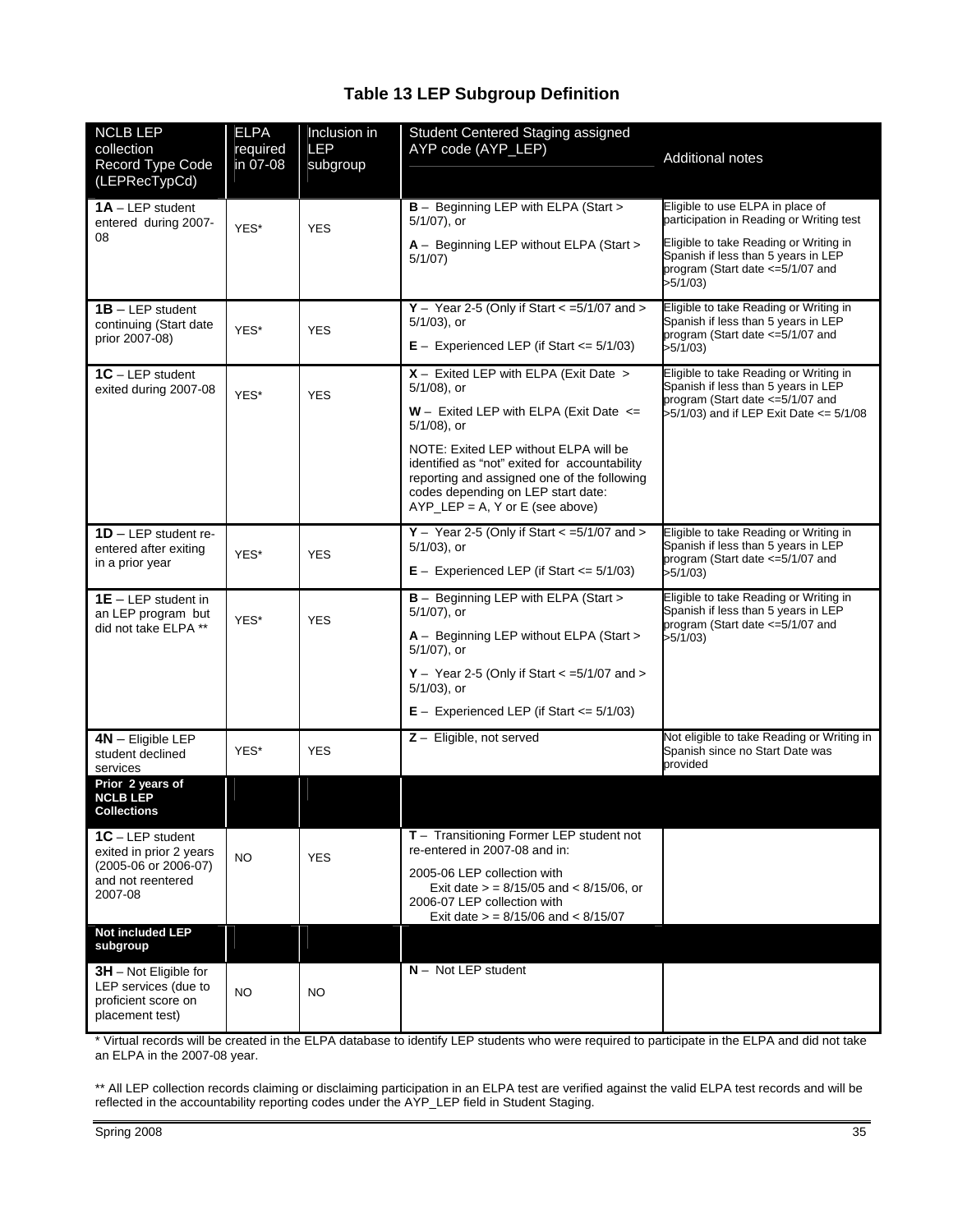## **Table 14 Handling of Test Administration Errors**

| Situation                                                                                                                                             | Evidence/Notification to<br>ODE required     | <b>Effect on</b><br>Accountability for<br>Performance | Effect on<br>Accountability for<br>Participation    | ODE action on test<br>record (i.e. invalidate<br>or delete) |
|-------------------------------------------------------------------------------------------------------------------------------------------------------|----------------------------------------------|-------------------------------------------------------|-----------------------------------------------------|-------------------------------------------------------------|
| The test was administered in a manner that is<br>inconsistent with parent request for refusal or request for<br>a specific mode (i.e. paper or TESA). | Description of error with<br><b>PADMID</b>   | Excluded                                              | Counts as non-<br>participation if no<br>other test | Set TstValidFg to 'N'                                       |
| The test was administered in a manner that is<br>inconsistent with a student's IEP (or lack thereof)                                                  | Description of error with<br><b>PADMID</b>   | Excluded                                              | Counts as non-<br>participation if no<br>other test | Set TstValidFg to 'N'                                       |
| The test was compromised by a teacher/administrator                                                                                                   | Notify ODE with PADMIDs<br>and circumstances | Excluded                                              | Counts as non-<br>participation if no<br>other test | Set TstValidFg to 'N'                                       |
| The test was compromised by a student                                                                                                                 | Notify ODE with PADMIDs<br>and circumstances | Excluded                                              | Counts as non-<br>participation if no<br>other test | Set TstValidFg to 'N'                                       |
| Test not presented in a valid manner (e.g., TESA display<br>issues)                                                                                   | Notify ODE with PADMIDs<br>and circumstances | Excluded                                              | Counts as non-<br>participation if no<br>other test | Set TstValidFg to 'N'                                       |
| Test scored incorrectly                                                                                                                               | Notify ODE with PADMIDs<br>and circumstances | Included (with<br>rescore where<br>possible)          | Counts as<br>participation                          | None                                                        |
| Student refused to complete test                                                                                                                      | None                                         | Not met                                               | Counts as<br>participation                          | None                                                        |
|                                                                                                                                                       | Request AdminCd of '1'                       | Excluded                                              | Non-participant                                     | None                                                        |
| Student took wrong test                                                                                                                               | Description of error with<br><b>PADMID</b>   | Excluded                                              | Counts as non-<br>participation if no<br>other test | Set TstValidFg to 'N'                                       |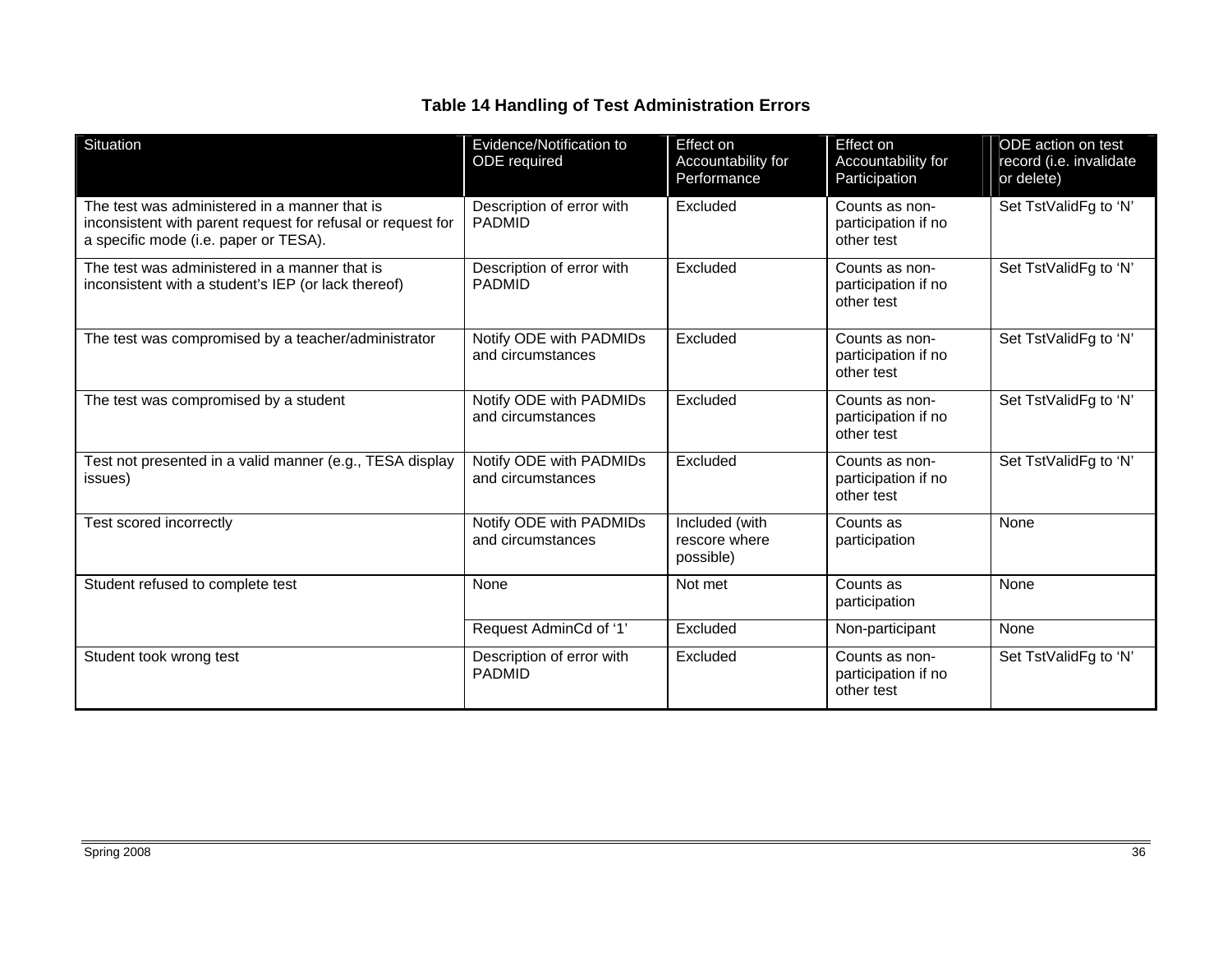#### **Table 15 Definition of TSTVALID Field 2007-08**

| Valid<br><b>TSTVALID</b><br>values | <b>Test Type</b> | Applicable<br>Subjects                             | Definition                                                                                                                                                        | Valid<br>values<br>for PLG<br>or $PLB1$ | Valid<br>values<br>for<br>PL5G<br>or<br>PL5B <sup>2</sup> | Valid Values for<br>CalcAdminCd <sup>3</sup> | Use in AYP<br>Participation<br>Denominator | Use in AYP<br>Participation<br>Numerator | Eligible for use<br>in AYP<br>Performance<br>Denominator |
|------------------------------------|------------------|----------------------------------------------------|-------------------------------------------------------------------------------------------------------------------------------------------------------------------|-----------------------------------------|-----------------------------------------------------------|----------------------------------------------|--------------------------------------------|------------------------------------------|----------------------------------------------------------|
| Y<br>(Yes, Valid<br>Attempt)       | Paper            | MA, RL,<br>SC, SS,<br><b>WR</b>                    | At least 10 items<br>answered per section for<br>MA, RL, SC, SS or<br>scorable response to<br>prompt for WR (Special<br>Code is blank or 9)                       | D, M, E<br>(& C for<br>WR)              | 1, 2, 3,<br>4, 5                                          | blank, 1, 3, 5, 6,<br>$\overline{7}$         | Yes except<br>CalcAdminCd<br>$= 6$         | Yes except<br>CalcAdminCd<br>$= 1, 6, 7$ | Yes except<br>$CalcAdminCd =$<br>1, 6, 7                 |
|                                    |                  |                                                    | And if RL or WR is in<br>Spanish, then AYP_LEP<br>$=$ "A", "B", "Y", "X"                                                                                          |                                         |                                                           |                                              |                                            |                                          |                                                          |
|                                    | <b>TESA</b>      | MA, RL,<br>SC, SS,<br><b>WR</b>                    | At least 5 items answered                                                                                                                                         | D, M, E<br>(& C for<br>WR)              | 1, 2, 3,<br>4, 5                                          | blank, 1, 3, 5, 6,<br>$\overline{7}$         | Yes except<br>CalcAdminCd<br>$= 6$         | Yes except<br>CalcAdminCd<br>$= 1, 6, 7$ | Yes except<br>$CalcAdminCd =$<br>1, 6, 7                 |
|                                    | Extended         | Ext MA, Ext<br>RL, Ext<br>WR, Ext SC               | All items must be<br>answered                                                                                                                                     | D, M, E                                 | 3, 4, 5                                                   | blank, 1, 3, 5, 6,<br>$\overline{7}$         | Yes except<br>CalcAdminCd<br>$= 6$         | Yes except<br>CalcAdminCd<br>$= 1, 6, 7$ | Yes except<br>$CalcAdminCd =$<br>1, 6, 7                 |
| P<br>(Partial<br>Attempt)          | Paper            | MA, RL,<br>SC, SS<br>(Not<br>applicable<br>for WR) | 1 to 9 items answered per<br>section for MA, RL, SC,<br>SS (Not applicable for<br>WR)<br>And if RL or WR is in<br>Spanish, then AYP_LEP<br>$=$ "A", "B", "Y", "X" | N                                       | $\mathbf 0$                                               | blank, 3, 5, 6                               | Yes except<br>CalcAdminCd<br>$= 6$         | <b>No</b>                                | <b>No</b>                                                |
|                                    | <b>TESA</b>      | MA, RL,<br>SC, SS<br>(Not<br>applicable<br>for WR) | Any incomplete (1 or<br>more responses but<br>fewer than 5 responses)<br>test for MA, RL, SC, SS<br>(Not applicable for WR)                                       | $\overline{N}$                          | $\mathbf 0$                                               | blank, 3, 5, 6                               | Yes, except<br>CalcAdminCd<br>$= 6$        | $\overline{N}$                           | <b>No</b>                                                |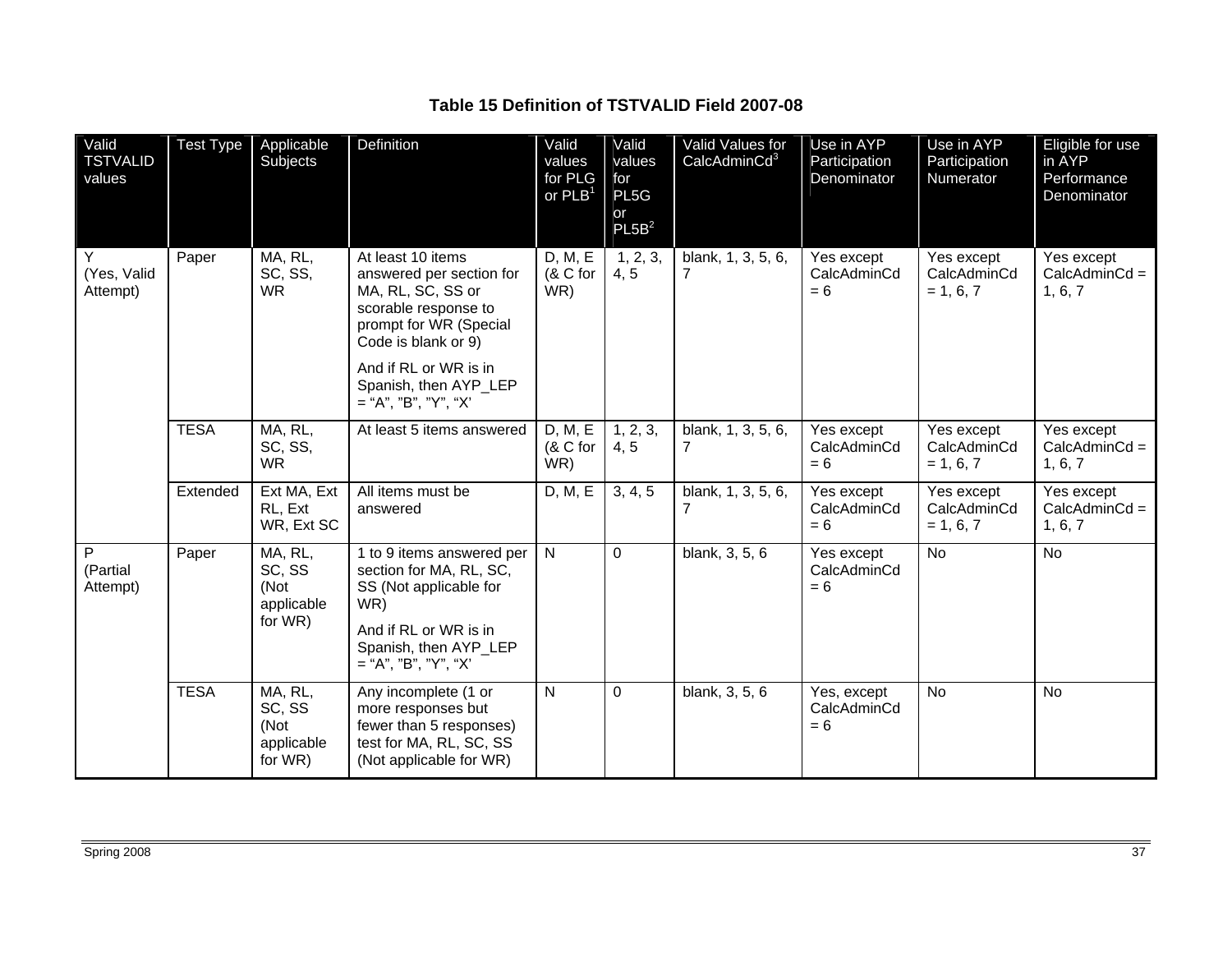| Valid<br><b>TSTVALID</b><br>values | <b>Test Type</b>      | Applicable<br>Subjects               | Definition                                                                                                     | Valid<br>values<br>for PLG<br>or $PLB1$ | Valid<br>values<br>for<br>PL5G<br>or<br>PL5B <sup>2</sup> | Valid Values for<br>CalcAdminCd <sup>3</sup>                    | Use in AYP<br>Participation<br>Denominator | Use in AYP<br>Participation<br>Numerator                                                                                            | Eligible for use<br>in AYP<br>Performance<br>Denominator |
|------------------------------------|-----------------------|--------------------------------------|----------------------------------------------------------------------------------------------------------------|-----------------------------------------|-----------------------------------------------------------|-----------------------------------------------------------------|--------------------------------------------|-------------------------------------------------------------------------------------------------------------------------------------|----------------------------------------------------------|
|                                    | Extended              | Ext MA, Ext<br>RL, Ext<br>WR, Ext SC | <b>NA</b>                                                                                                      | <b>NA</b>                               | <b>NA</b>                                                 | <b>NA</b>                                                       | <b>NA</b>                                  | <b>NA</b>                                                                                                                           | <b>NA</b>                                                |
| $\mathsf{N}$<br>(Non-<br>Attempt)  | Paper                 | MA, RL,<br>SC, SS,<br><b>WR</b>      | No items answered<br>Or if RL or WR is in<br>Spanish, and AYP_LEP<br><> "A", "B", "Y", "X"                     | $\mathsf{N}$                            | $\Omega$                                                  | 1, 3, 5, 6, 7, 8, 9<br>(If no Admin<br>Code, Record<br>deleted) | Yes, except<br>CalcAdminCd<br>$= 6, 8, 9$  | <b>No</b>                                                                                                                           | <b>No</b>                                                |
|                                    | <b>TESA</b>           |                                      | Not applicable (NA)                                                                                            | <b>NA</b>                               | <b>NA</b>                                                 | <b>NA</b>                                                       | <b>NA</b>                                  | <b>NA</b>                                                                                                                           | <b>NA</b>                                                |
|                                    | Extended              | Ext MA, Ext<br>RL, Ext<br>WR, Ext SC | Any incomplete test for<br>MA, RL, SC, WR                                                                      | N                                       | $\mathbf 0$                                               | 1, 3, 5, 6, 7, 8, 9<br>(If no Admin<br>Code, Record<br>deleted) | Yes, except<br>CalcAdminCd<br>$= 6, 8, 9$  | <b>No</b>                                                                                                                           | <b>No</b>                                                |
| $\vee$<br>(Virtual<br>Record)      | <b>ODE</b><br>created | MA, RL,<br>SC, WR                    | Expected test matching<br>Spring Membership<br>Collection, but no test<br>found or test was "not<br>attempted" | blank                                   | blank                                                     | blank, 1, 6, 7, 8,<br>9                                         | Yes, except<br>CalcAdminCd<br>$= 6, 8, 9$  | No<br>[Exception in<br>RL or WR<br>where<br>AYP_LEP<br>$=$ "B", which<br>first year LEP<br>can take ELPA<br>in lieu of RL or<br>WR. | <b>No</b>                                                |

Notes:

1 Performance levels for Grade (PLG) and Performance levels for Benchmark (PLB) valid values: D = Does Not Meet; M = Meets; E = Exceeds; (C = Conditionally Meets for WR only)

2 Numeric 5-Level Performance levels for Grade (PL5G) and Performance levels for Benchmark (PL5B) valid values: 1=Very Low; 2=Low; 3=Nearly Meets; 4=Meets; 5=Exceeds

3 Calculated Administration Code (CalcAdminCd) valid values: 1 = Absent; 3 = Modified-Language; 5 = Modified-Disability 6 = Not Enrolled/Home schooled; 7 = Parent Refusal; 8 = Not enrolled at May 1 school during available testing window(s); 9 = Medical Emergency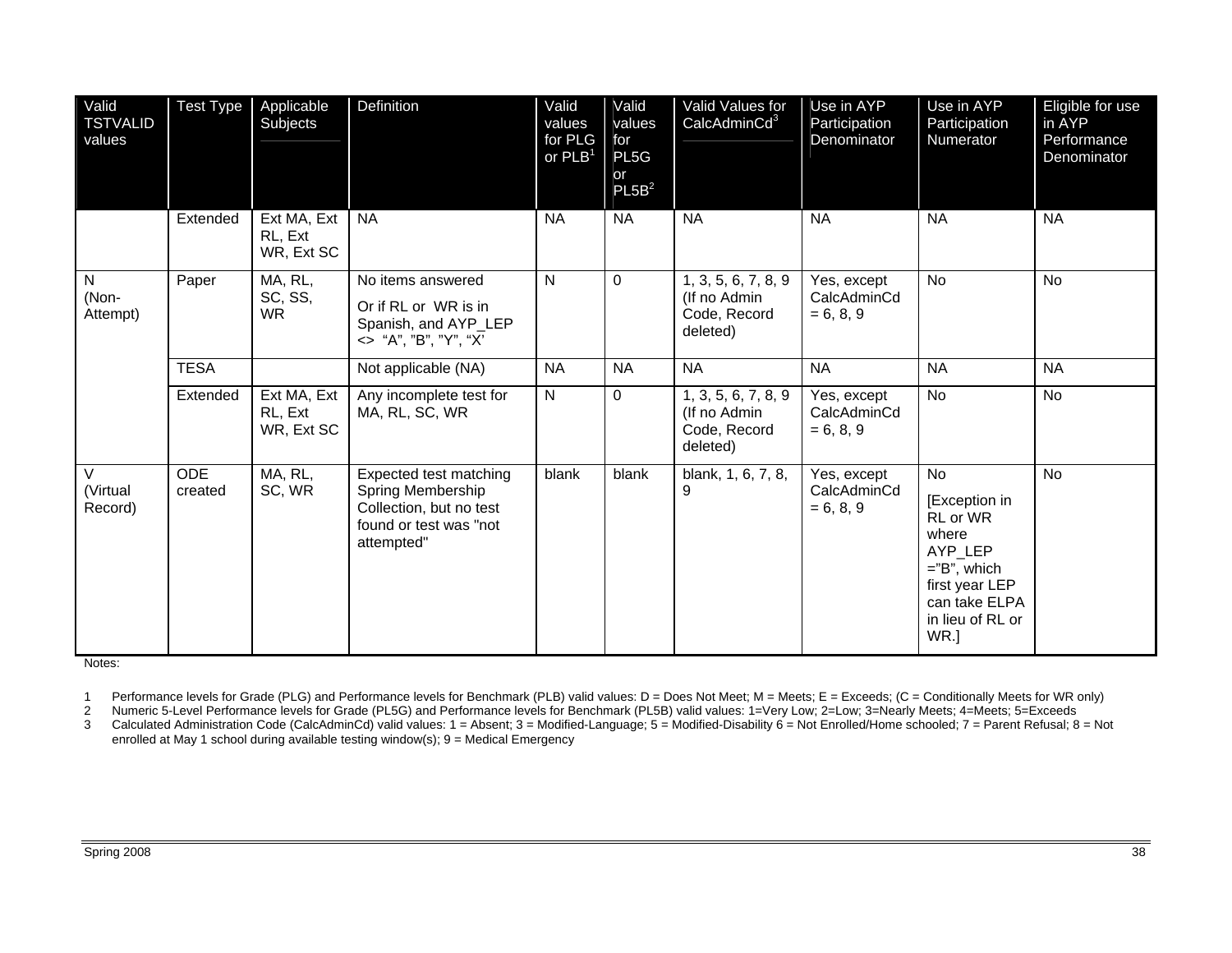## **Appendix A**

#### **OREGON DEPARTMENT OF EDUCATION**

#### **DIVISION 22**

#### **STANDARDS FOR PUBLIC ELEMENTARY AND SECONDARY SCHOOLS**

#### **581-022-1065**

#### **Substantive Appeals**

(1) The Superintendent of Public Instruction will appoint a committee of at least eight members of the educational community to serve annually to review district requests for substantive appeals of school Adequate Yearly Progress (AYP) determinations.

(2) Substantive appeals for AYP designations will be considered by the committee when:

(a) The written request from the school district superintendent or the superintendent's designee is received at the Oregon Department of Education (ODE) within 18 calendar days of the public release of preliminary AYP reports;

(b) The school is determined to not meet AYP based on unique events that could not be predicted and/or controlled by the school or district; and

(c) The data issue contributing to the substantive appeal could not otherwise be remedied through district corrections of related data.

(3) Substantive appeals will not be considered by the committee when based on:

(a) Problems that could have been avoided by correcting student level data during the validation window available for each data collection;

(b) Challenges to state policy and rules, federal law, regulations or non-regulatory guidance or provisions described in the State's Accountability Workbook; or

(c) Lack of knowledge of policies outlined in the AYP/Report Card manuals or the Assessment Administration Manual or numbered memos.

(4) The committee will review appeals based on:

- (a) The district's description of the issue;
- (b) The district's history related to the issue; and
- (c) Availability of alternatives to mitigate instances of the issue.

(5) School districts must provide in a secure format, a data file containing individual student level data identified by Oregon's Secure Student Identifier (SSID) and a designation of each subgroup required for reports of Adequate Yearly Progress (AYP).

(6) Data submitted must be consistent with the AYP Manual produced by August 1.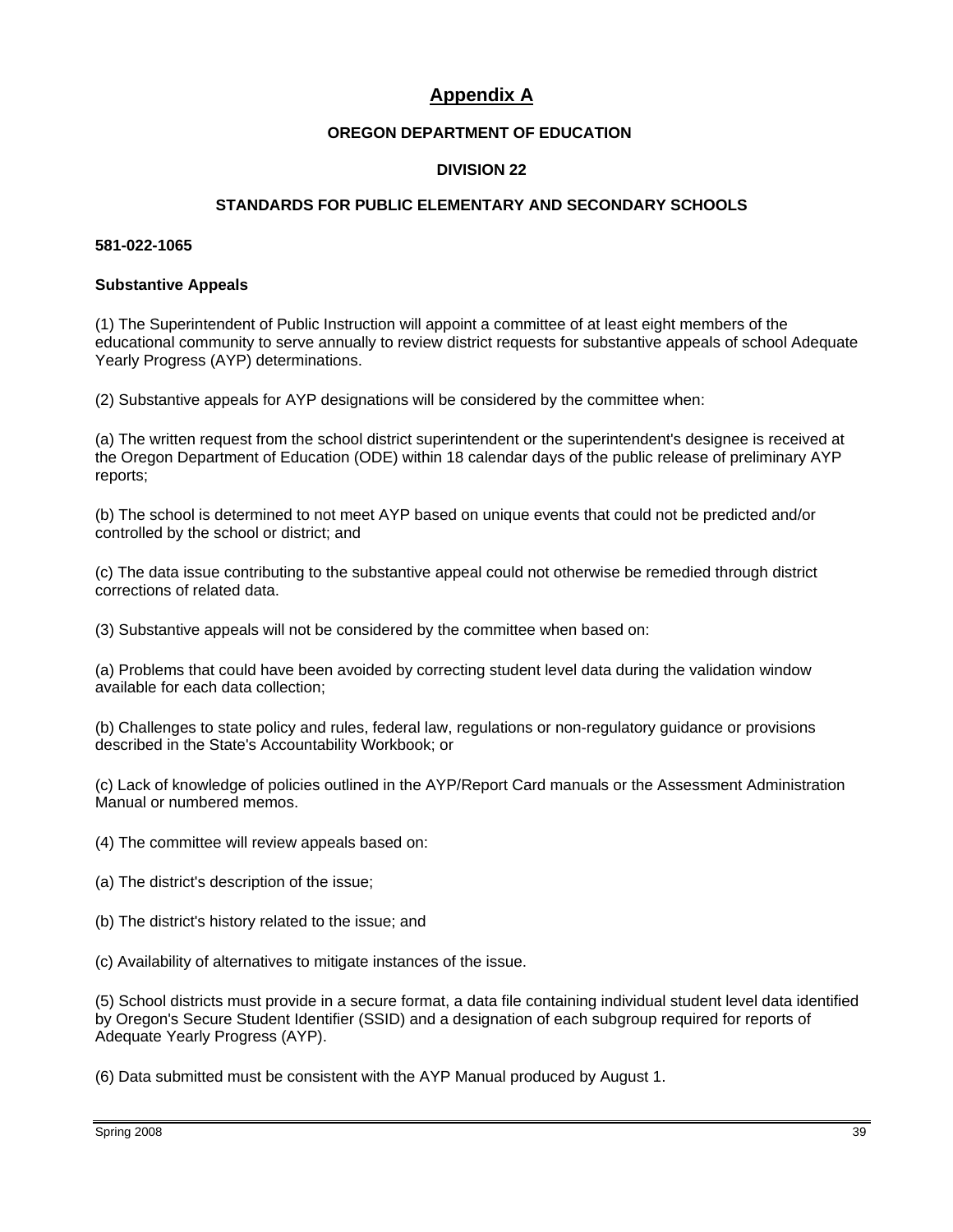(7) The committee's decision regarding appeals will be final.

(8) The ODE will publish annually the list of approved appeals by November 15. The list will designate those appeals that will not be approved in subsequent years.

[Publications: Publications referenced are available from the agency.]

Stat. Auth.: ORS 326.051 Stats. Implemented: ORS 326.051 Hist.: ODE 6-2007, f. & cert. ef. 2-21-07; ODE 4-2008, f. & cert. ef. 1-25-08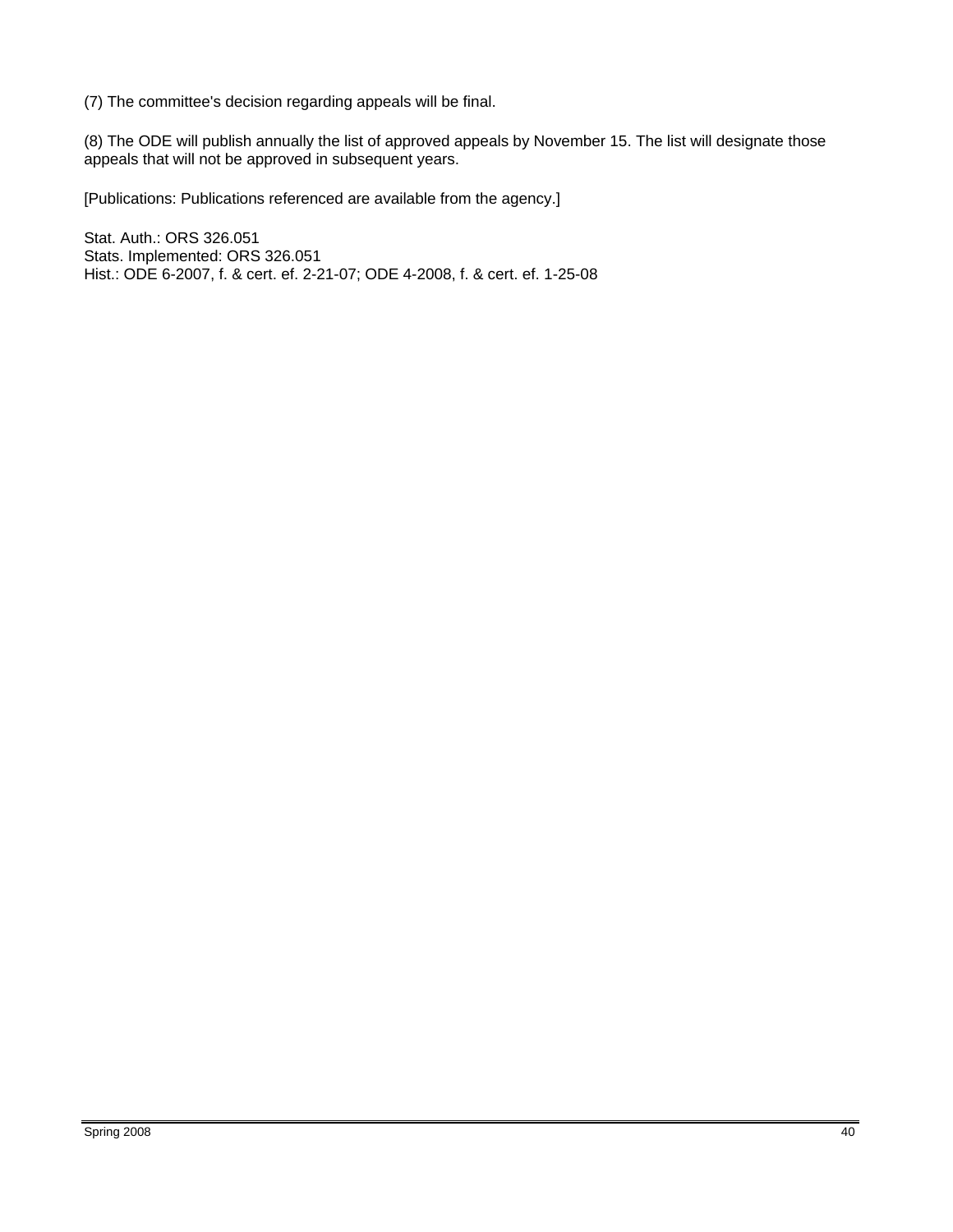## **Appendix B**

TO: District Test Coordinators

August 8, 2008

Adequate Yearly Progress (AYP) Preliminary Reports were released to the public on August 4, 2008. The Academic Status computed for the AYP Preliminary Report includes test results from extended assessments based on alternate assessment standards.

In accordance with Title 1 final regulations section 200.13, extended assessment results meeting or exceeding the alternate achievement standards can represent no more than 1% of the combined total reading and math tests for the district and must apply to District and School AYP Final Reports due to be posted to the public on September 4, 2008.

In other words, districts with any proficient scores above the "1% cap" must be reclassified as non-proficient. To accommodate small populations, reclassification of proficient test scores as non-proficient will not occur unless the number of test scores in the district meeting the alternate assessment standards exceeds four.

#### **Districts exceeding 1% cap**

The attached spreadsheet identifies the districts required to flag meeting or exceeding extended assessments as non-proficient **by August 25, 2008**. The spreadsheet includes:

- 1) Total number of all reading and math tests (column E)
- 2) Total number of extended assessments meeting/exceeding (column H)
- 3) 1% Maximum allowed extended assessments meeting/exceeding (column I)
- 4) Total number of tests in the district that need to be flagged (column L)

Note that the 1% cap applies at the district level ONLY; schools are allowed to count all students who met the standards as meeting. The 1% can be applied to either or both mathematics and reading as long as the total number of extended assessment tests meeting/exceeding is not greater than 1% of the total number of all tests used for the District AYP performance calculation.

#### **Determining which extended assessments should be flagged**

There are no restrictions on which meeting or exceeding extended assessment tests the district identifies for the state to count as non-proficient. The tests may be from any grade spans, either or both test subjects, any students and any schools.

#### **How to flag extended assessments exceeding the 1% cap**

In Student Centered Staging, view or download all extended assessment test records in reading and mathematics at grades 3, 4, 5, 6, 7, 8, and 10 used to determine AYP by selecting the AYP Performance District flag of Y and specifying the test type as "Extended Assmt."

• **Online editing:** To designate which scores among those that **met** or **exceeded** the alternate standards should be counted as **non-proficient** online, under Record Management, select "Edit Posted Records" and on the search page select the Test Subject and enter the student's SSID. When the record appears on the screen, set the AYP District 1% Flag to Y and then save the change.

**OR**

• **Download/Upload:** To designate which scores among those that **met** or **exceeded** the alternate standards should be counted as **non-proficient** using the Adjustments Download/Upload process, enter a Y in the AYP District 1% Flag (field 44) and then upload the file.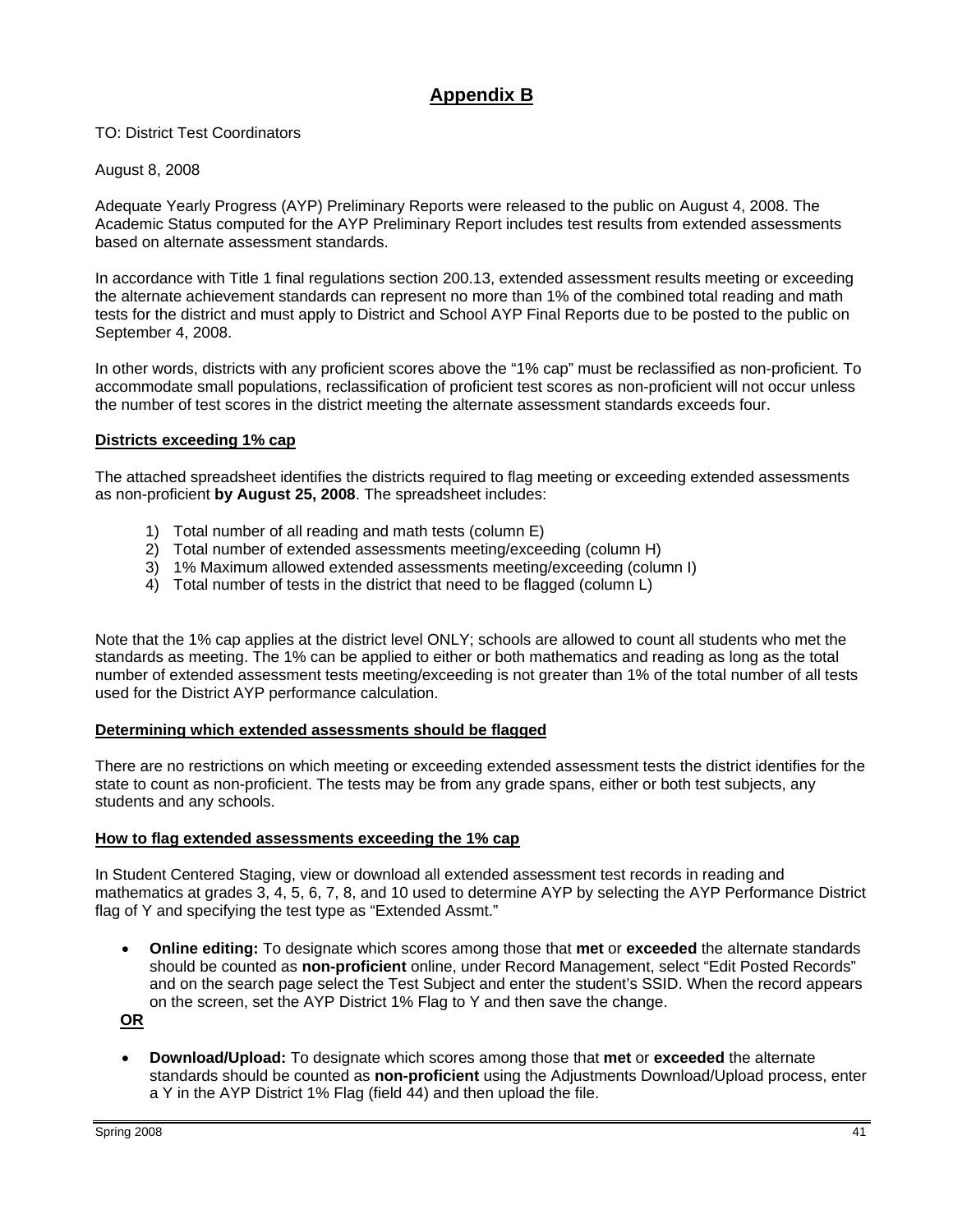Please share this information with the Superintendent, Title I coordinator, special education director and others involved with the determination of AYP. For assistance in locating and editing student records, contact your [regional ESD partner](http://www.ode.state.or.us/teachlearn/testing/oaks/esdpartners0809.pdf). For questions about the 1% cap on alternate assessments, please contact Cindy Barrick by e-mail at [cindy.barrick@state.or.us](mailto:cindy.barrick@state.or.us).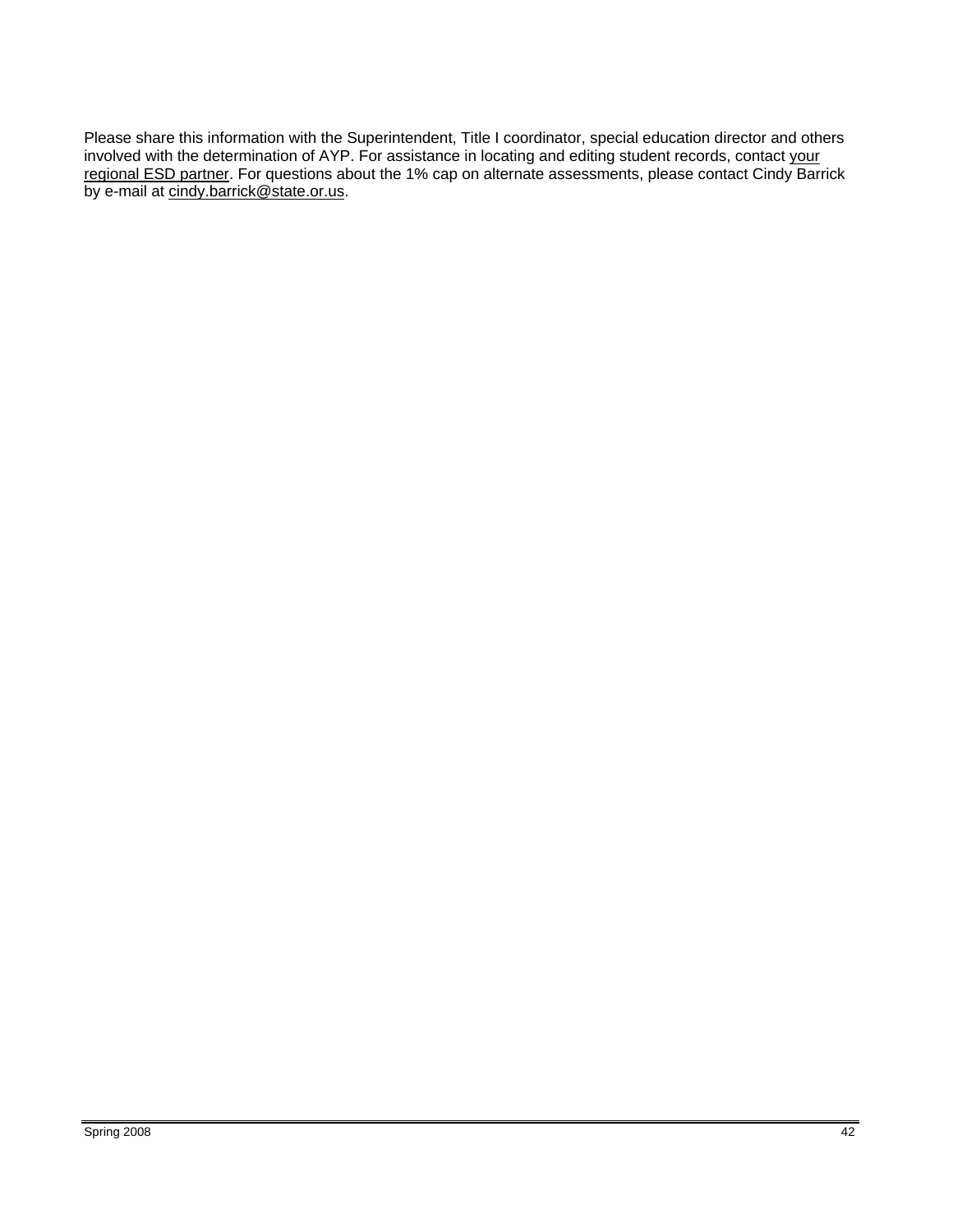## **Appendix C**

August 12, 2008

TO: District Test Coordinators

Under No Child Left Behind Section 1111, states are required to make annual AYP determinations for all public schools and districts in the state. The preliminary AYP designation for one or more of your schools is "Pending" due to insufficient data for making a valid AYP determination. ODE applies minimum cell size rules in AYP designations to ensure the technical adequacy of the determinations.

Schools and districts received a "Pending" status if one or more content areas (English/Language Arts and Mathematics) had fewer than 42 tests and/or Attendance or Graduation had fewer than 84 enrolled students over the last 4 years of data. High schools would typically have graduation reported but use attendance when the enrollment is less than 84 students. (See attached spreadsheet for list of schools and districts with Pending status.)

#### **What to do**

#### **For Assessment Data**

A submission of additional assessment tests to achieve the minimum participation count of 15 or more is required for small schools. For extremely small schools, the schools may have difficulty producing additional data across 4 years, but must have a minimum count of 6 or more assessment tests. The school/district may waive the opportunity to submit additional data and ODE will use the available data to make the AYP designation. Schools or districts with fewer than the minimum of 6 tests will receive a "Not Met" AYP designation.

Step 1 - Review the Preliminary AYP report to determine whether:

- a) the minimum count of 15 is already reported and
- b) the reported data has met the target for the content area
- Step 2 Determine your options for each Pending status depending on the minimum counts
	- a) If the minimum reported count is 15 or more,

two options available:

**Option 1 - Waive submission of additional data and accept available data as** reported

- **Option 2** Submit additional data to be added to current reported data
- b) If the minimum reported count is less than 15,
	- one option available:

 **Option 2 -** Submit additional data to be added to current reported data

 c) If your school is an extremely small school but have a minimum reported count of 6 or more and producing additional data would be a hardship,

one option available:

**Option 3 -** Claim submission of additional data is a hardship and accept available data as

reported

#### d) **If the school or district is below the minimum participation count of 6 or you do not return a form, the AYP designation will automatically be assigned as "Not Met**.**"**

Step 3 - Fill out the attached form to identify the district and school, initial the option selected and provide additional data.